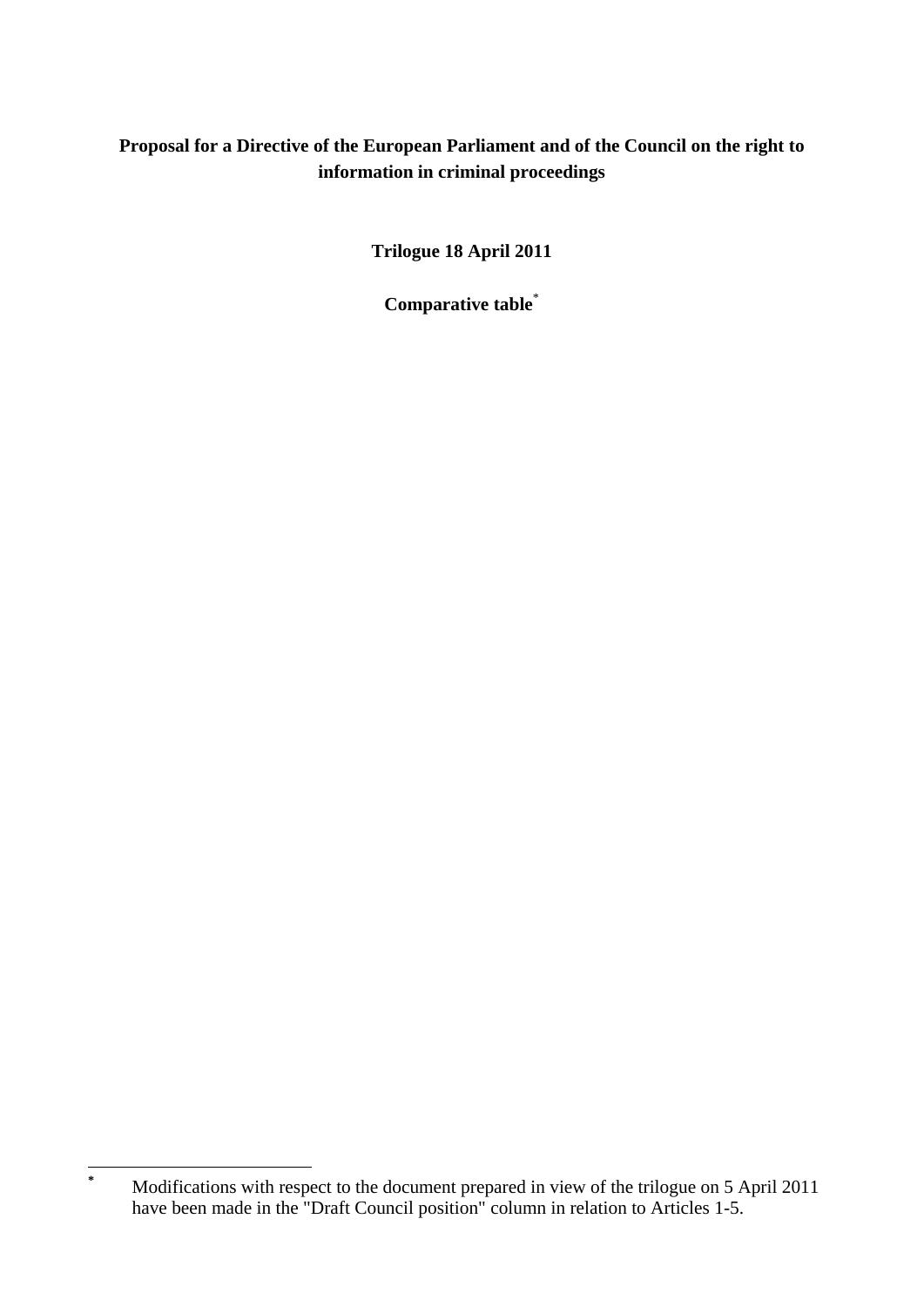| <b>COMMISSION PROPOSAL</b> | <b>COUNCIL GENERAL APPROACH</b> | <b>LIBE DRAFT AMENDMENTS</b> | <b>DRAFT</b>            |
|----------------------------|---------------------------------|------------------------------|-------------------------|
| .12564/10)<br>(DOC. NO.    | (DOC, NO. 17503/10)             |                              | <b>COUNCIL POSITION</b> |

## **Proposal for a Directive of the European Parliament and of the Council on the right to information in criminal proceedings**

| <b>Visa / Citations</b>                                                                                              |                                                                                                                             |  |  |
|----------------------------------------------------------------------------------------------------------------------|-----------------------------------------------------------------------------------------------------------------------------|--|--|
| Having regard to the Treaty on the<br>Functioning of the European Union,<br>and in particular Article 82(2) thereof, | Having regard to the Treaty on the<br><b>Functioning of the European Union,</b><br>and in particular Article 82(2) thereof, |  |  |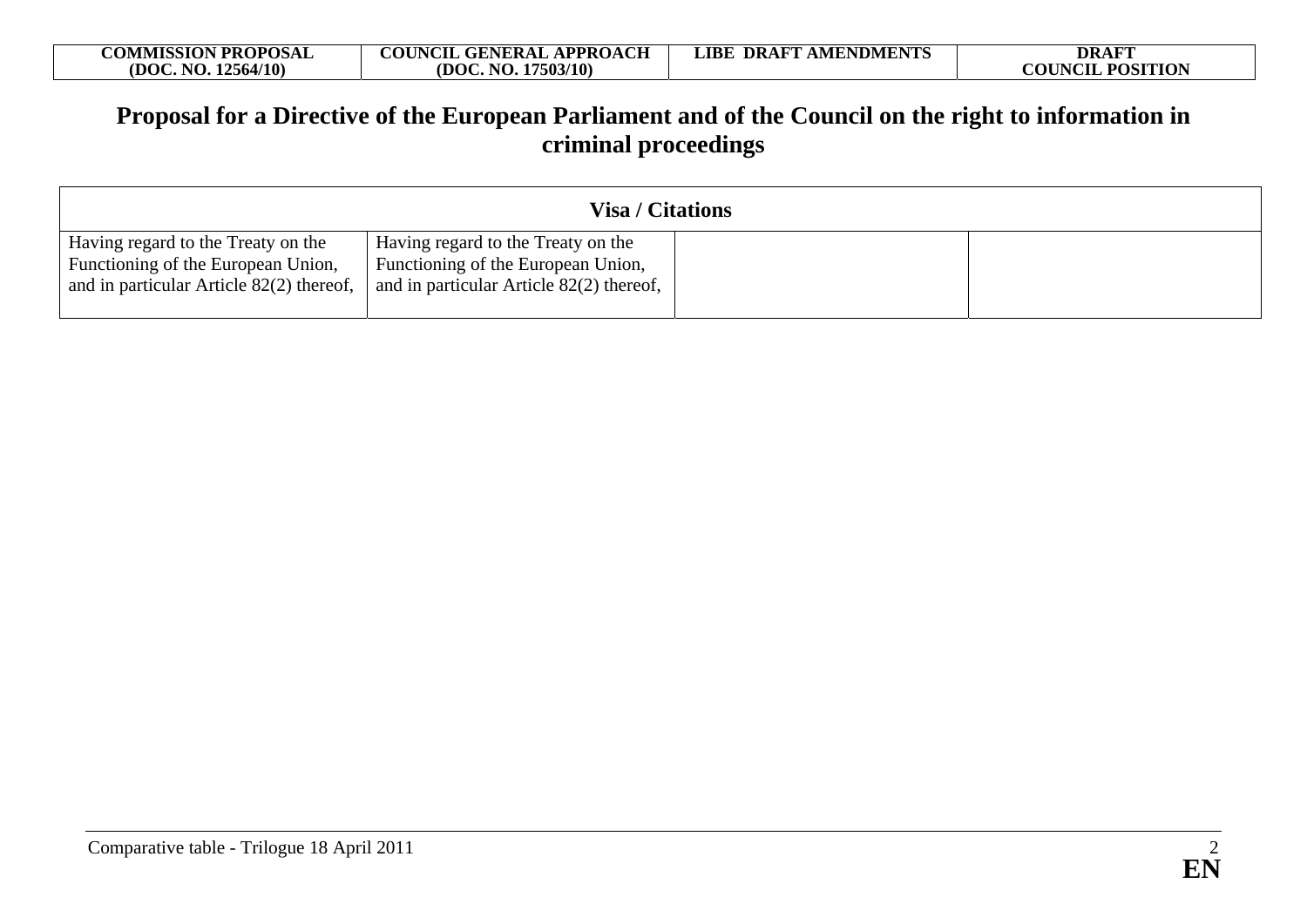|                                         | Recitals <sup>2</sup>                   |  |
|-----------------------------------------|-----------------------------------------|--|
| (3) The European Union has set itself   | $(1)^{3}$<br>The European Union has set |  |
| the objective of maintaining and        | itself the objective of maintaining and |  |
| developing an area of freedom,          | developing an area of freedom,          |  |
| security and justice. According to the  | security and justice. According to the  |  |
| conclusions of the European Council     | conclusions of the European Council     |  |
| in Tampere of 15 and 16 October         | in Tampere of 15 and 16 October         |  |
| 1999, and in particular point 33        | 1999, and in particular point 33        |  |
| thereof, the principle of mutual        | thereof, the principle of mutual        |  |
| recognition should become the           | recognition should become the           |  |
| cornerstone of judicial cooperation in  | cornerstone of judicial cooperation in  |  |
| both civil and criminal matters within  | both civil and criminal matters within  |  |
| the Union, since enhanced mutual        | the Union, since enhanced mutual        |  |
| recognition of judicial decisions and   | recognition of judicial decisions and   |  |
| judgments and the necessary             | judgments and the necessary             |  |
| approximation of legislation would      | approximation of legislation would      |  |
| facilitate cooperation between          | facilitate cooperation between          |  |
| authorities and the judicial protection | authorities and the judicial protection |  |
| of individual rights.                   | of individual rights.                   |  |
|                                         |                                         |  |

<sup>&</sup>lt;sup>2</sup> In order to facilitate the reading of the text, the order of Recitals, of the Articles and their paragraphs as agreed in the Council general approach has been maintained.<br>For the Bogitals which general to those of Dire **<sup>3</sup>** For the Recitals which correspond to those of Directive 2010/64/EU on the right to translation and interpretation in criminal proceedings, the text of the current instrument will be aligned to that of Directive 2010/64/EU at the stage of the revision by Jurist Linguists. Changes should only be made where they reflect the specific subject of the current Directive.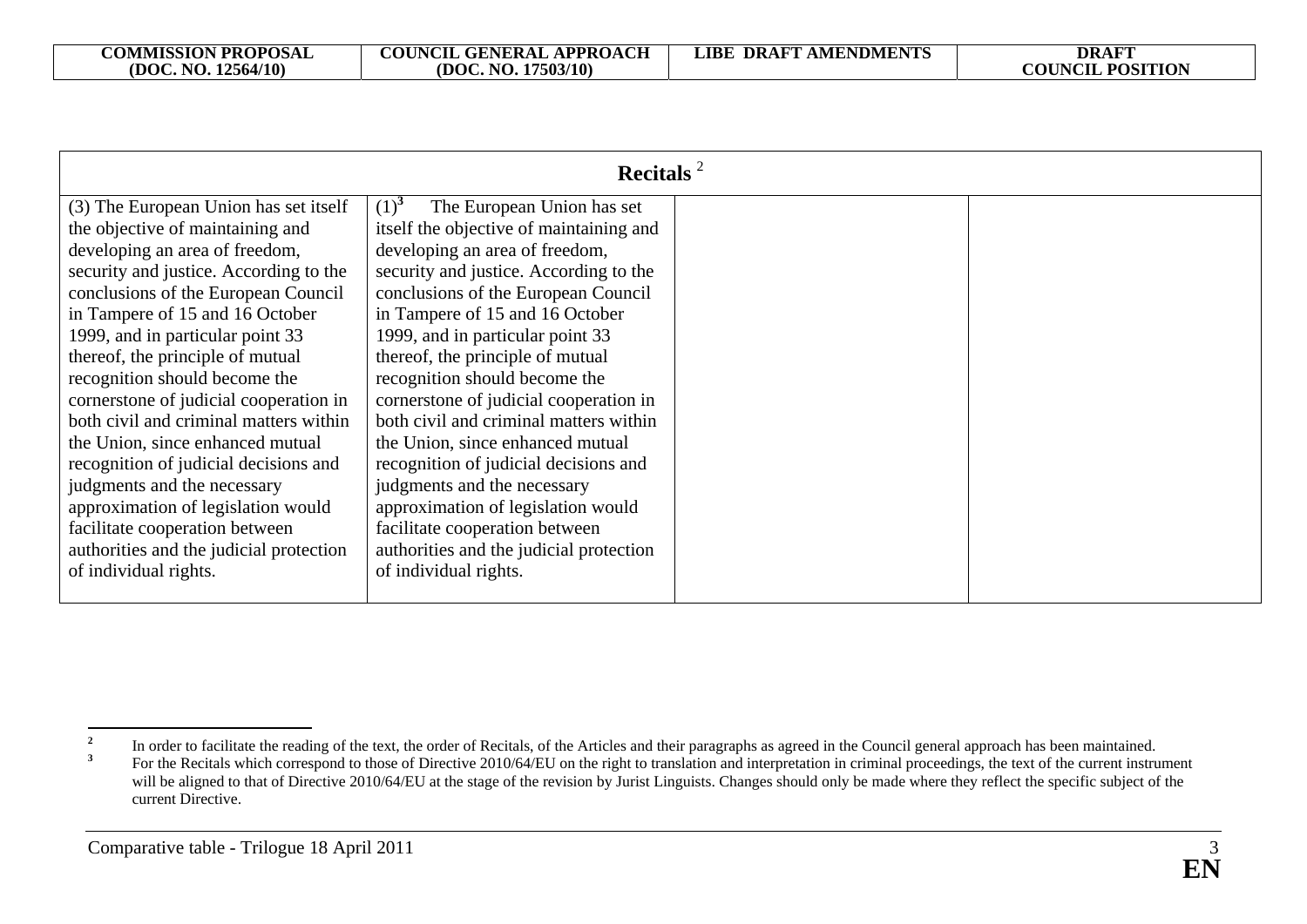| <b>COMMISSION PROPOSAL</b><br>(DOC. NO. 12564/10) | <b>COUNCIL GENERAL APPROACH</b><br>(DOC. NO. 17503/10) | <b>LIBE DRAFT AMENDMENTS</b> | <b>DRAFT</b><br><b>COUNCIL POSITION</b> |
|---------------------------------------------------|--------------------------------------------------------|------------------------------|-----------------------------------------|
|                                                   |                                                        |                              |                                         |
| $(4)$ On 29 November 2000 the                     | On 29 November 2000 the<br>(2)                         |                              |                                         |
| Council, in accordance with the                   | Council, in accordance with the                        |                              |                                         |
| Tampere Conclusions, adopted a                    | Tampere Conclusions, adopted a                         |                              |                                         |
| programme of measures to implement                | programme of measures to implement                     |                              |                                         |
| the principle of mutual recognition of            | the principle of mutual recognition of                 |                              |                                         |
| decisions in criminal matters <sup>4</sup> . The  | decisions in criminal matters <sup>5</sup> . The       |                              |                                         |
| introduction to the programme of                  | introduction to the programme of                       |                              |                                         |
| measures states that mutual                       | measures states that mutual                            |                              |                                         |
| recognition is "designed to strengthen            | recognition is "designed to strengthen                 |                              |                                         |
| cooperation between Member States"                | cooperation between Member States"                     |                              |                                         |
| and "to enhance the protection of                 | and "to enhance the protection of                      |                              |                                         |
| individual rights".                               | individual rights".                                    |                              |                                         |
| Implementation of the<br>(5)                      | Implementation of the<br>(3)                           |                              |                                         |
| principle of mutual recognition of                | principle of mutual recognition of                     |                              |                                         |
| decisions in criminal matters                     | decisions in criminal matters                          |                              |                                         |
| presupposes that Member States have               | presupposes that Member States have                    |                              |                                         |
| trust in each other's criminal justice            | trust in each other's criminal justice                 |                              |                                         |
| systems. The extent of the mutual                 | systems. The extent of the mutual                      |                              |                                         |
| recognition exercise is very much                 | recognition exercise is very much                      |                              |                                         |
| dependent on a number of parameters,              | dependent on a number of parameters,                   |                              |                                         |
| which include mechanisms for                      | which include mechanisms for                           |                              |                                         |
| safeguarding the rights of suspects and           | safeguarding the rights of suspected or                |                              |                                         |
| common minimum standards                          | accused persons and common                             |                              |                                         |
| necessary to facilitate the application           | minimum standards necessary to                         |                              |                                         |
| of the principle of mutual recognition.           | facilitate the application of the                      |                              |                                         |
|                                                   | principle of mutual recognition.                       |                              |                                         |
|                                                   |                                                        |                              |                                         |
|                                                   |                                                        |                              |                                         |

**<sup>4</sup>** OJ C 12, 15.1.2001, p. 10.

**<sup>5</sup>** OJ C 12, 15.1.2001, p. 10.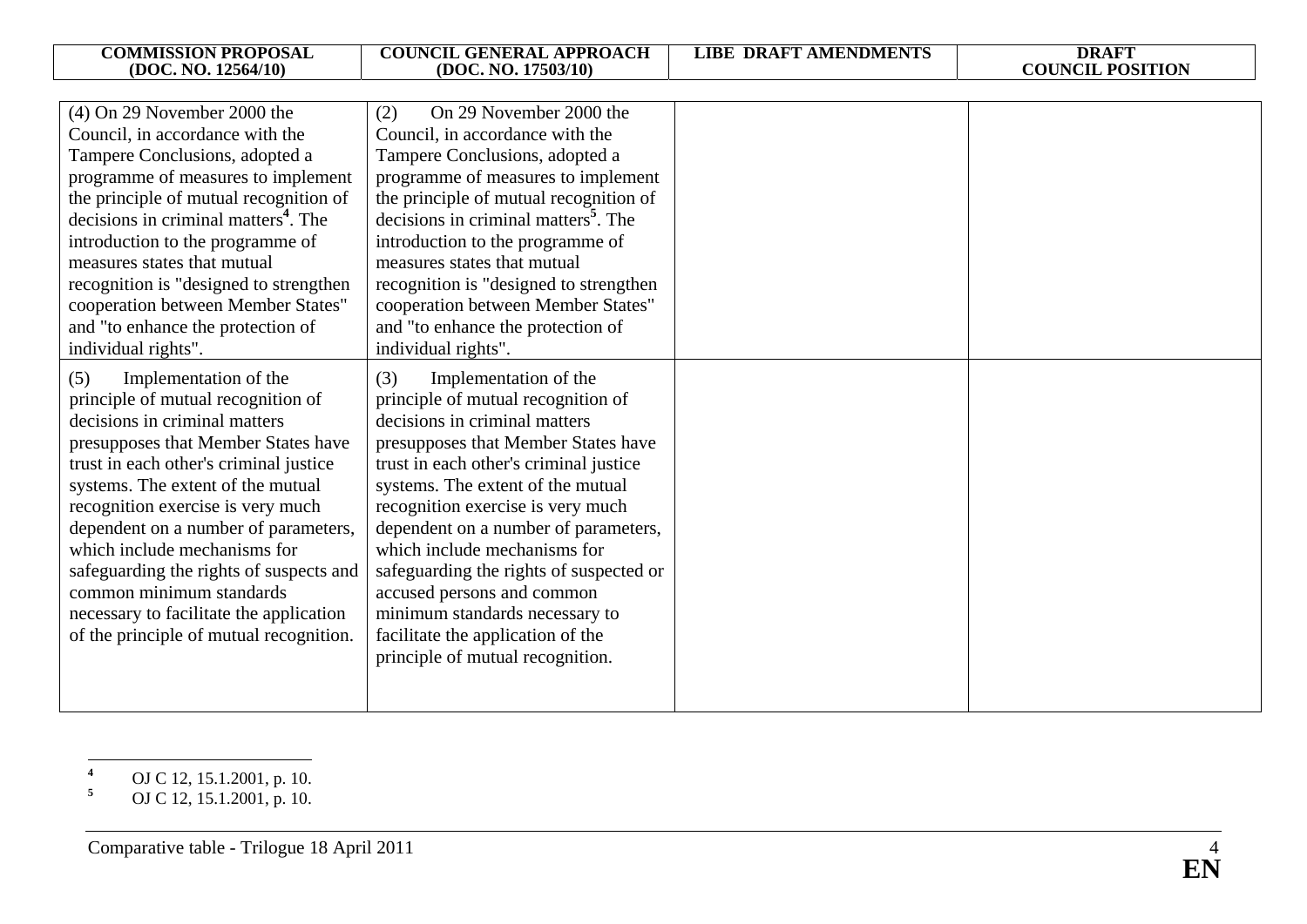| <b>COMMISSION PROPOSAL</b><br>(DOC. NO. 12564/10)                                                                                                                                                                                                                                                                                                                                                                                    | <b>COUNCIL GENERAL APPROACH</b><br>(DOC. NO. 17503/10)                                                                                                                                                                                                                                                                                                     | <b>LIBE DRAFT AMENDMENTS</b> | <b>DRAFT</b><br><b>COUNCIL POSITION</b> |
|--------------------------------------------------------------------------------------------------------------------------------------------------------------------------------------------------------------------------------------------------------------------------------------------------------------------------------------------------------------------------------------------------------------------------------------|------------------------------------------------------------------------------------------------------------------------------------------------------------------------------------------------------------------------------------------------------------------------------------------------------------------------------------------------------------|------------------------------|-----------------------------------------|
| Mutual recognition can only<br>(6)<br>operate effectively in a spirit of<br>confidence, whereby not only judicial<br>authorities, but all actors in the<br>criminal process see decisions of the<br>judicial authorities of other Member<br>States as equivalent to their own,<br>implying not only trust in the<br>adequacy of one's partners' rules, but                                                                           | Mutual recognition can only<br>(4)<br>operate effectively in a spirit of<br>confidence, whereby not only judicial<br>authorities, but all actors in the<br>criminal process see decisions of the<br>judicial authorities of other Member<br>States as equivalent to their own,<br>implying not only trust in the<br>adequacy of one's partners' rules, but |                              |                                         |
| also trust that those rules are correctly<br>applied.                                                                                                                                                                                                                                                                                                                                                                                | also trust that those rules are correctly<br>applied.<br>Article 47 of the Charter of<br>(5)                                                                                                                                                                                                                                                               |                              |                                         |
| (1) Article 47 of the Charter of<br>Fundamental Rights of the European<br>Union (the Charter), Article 6 of the<br>European Convention for the<br>Protection of Human Rights and<br>Fundamental Freedoms (ECHR) and<br>Article 14 of the International<br>Covenant on Civil and Political Rights<br>(ICCPR) enshrine the right to a fair<br>trial. Article 48 of the Charter<br>guarantees respect for the rights of the<br>defence. | Fundamental Rights of the European<br>Union (the Charter) and Article 6 of<br>the European Convention for the<br>Protection of Human Rights and<br>Fundamental Freedoms (ECHR) ()<br>enshrine the right to a fair trial. Article<br>48 of the Charter guarantees respect<br>for the rights of the defence.                                                 |                              |                                         |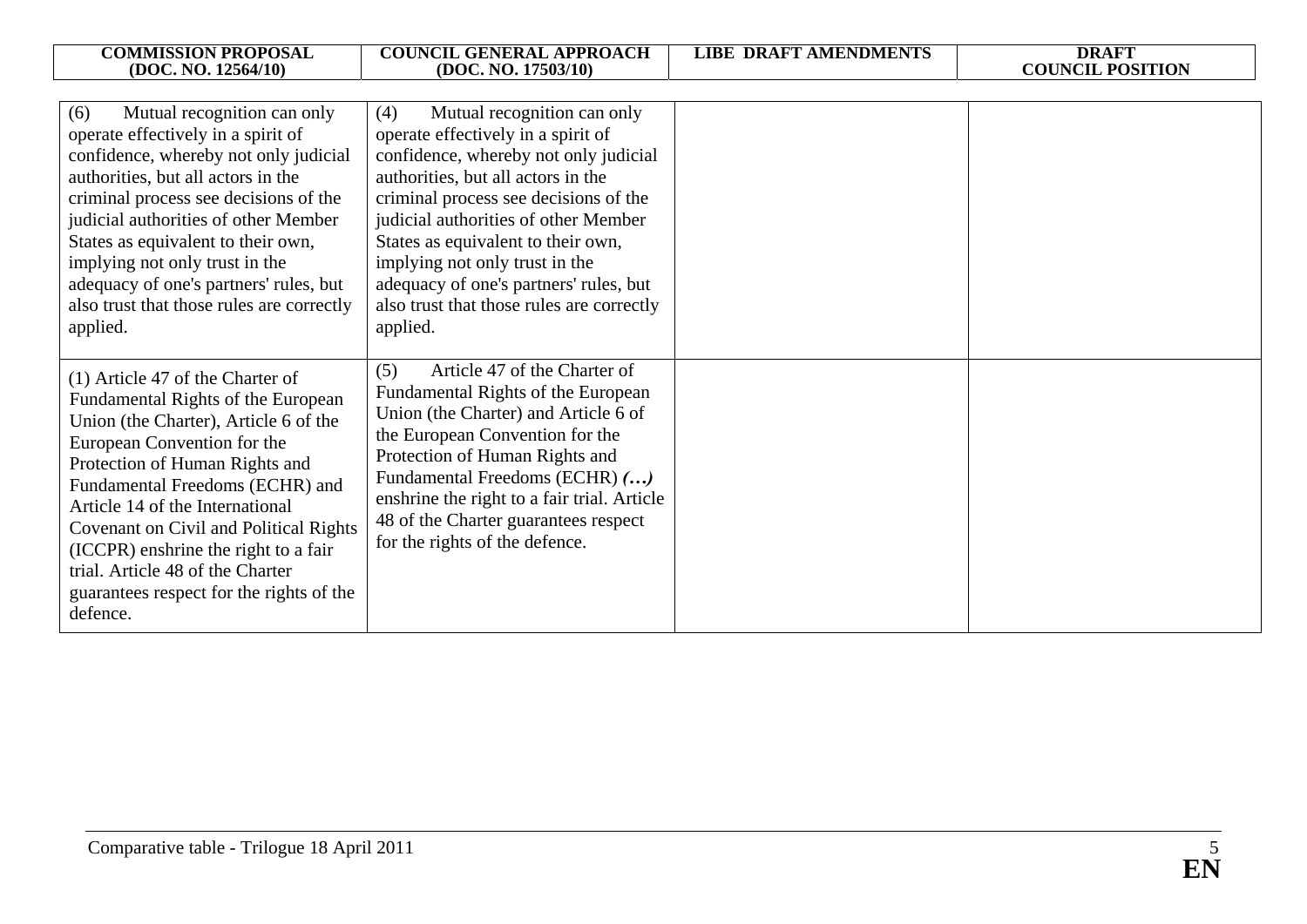| <b>COMMISSION PROPOSAL</b><br>(DOC. NO. 12564/10)                                                                                                                                                                                                                                                                                                                                                                                                                               | <b>COUNCIL GENERAL APPROACH</b><br>(DOC. NO. 17503/10)                                                                                                                                                                                                                                                | <b>LIBE DRAFT AMENDMENTS</b> | <b>DRAFT</b><br><b>COUNCIL POSITION</b> |
|---------------------------------------------------------------------------------------------------------------------------------------------------------------------------------------------------------------------------------------------------------------------------------------------------------------------------------------------------------------------------------------------------------------------------------------------------------------------------------|-------------------------------------------------------------------------------------------------------------------------------------------------------------------------------------------------------------------------------------------------------------------------------------------------------|------------------------------|-----------------------------------------|
|                                                                                                                                                                                                                                                                                                                                                                                                                                                                                 |                                                                                                                                                                                                                                                                                                       |                              |                                         |
| (2) Article 6 of the Charter and Article<br>5 of the ECHR enshrine the rights to<br>liberty and security, the limitations to<br>which may not exceed those permitted<br>by the ECHR in the wording of its<br>Article 5 and inferred from the case-<br>law of the European Court of Human<br>Rights.                                                                                                                                                                             | Article 6 of the Charter and<br>(6)<br>Article 5 of the ECHR enshrine the<br>rights to liberty and security, the<br>limitations to which may not exceed<br>those permitted by the ECHR in the<br>wording of its Article 5 and inferred<br>from the case-law of the European<br>Court of Human Rights. |                              |                                         |
| Although Member States are<br>(7)<br>parties to the ECHR and the ICCPR,<br>experience has shown that this in itself<br>does not always provide a sufficient<br>degree of trust in the criminal justice<br>systems of other Member States.                                                                                                                                                                                                                                       | (7)<br>Although Member States are<br>parties to the ECHR (), experience<br>has shown that this in itself does not<br>always provide a sufficient degree of<br>trust in the criminal justice systems of<br>other Member States.                                                                        |                              |                                         |
| Strengthening mutual trust<br>(8)<br>requires detailed rules on the<br>protection of the procedural rights and<br>guarantees stemming from the<br>Charter, the ECHR and the ICCPR. In<br>the implementation of this Directive,<br>Member States should not in any<br>event fall below the standards set out<br>in the Convention and the Charter as<br>developed by the case-law of the<br>Court of Justice of the European<br>Union and the European Court of<br>Human Rights. | (8)<br>Strengthening mutual trust<br>requires detailed rules on the<br>protection of the procedural rights and<br>guarantees stemming from the Charter<br><i>and</i> the ECHR $()$ .                                                                                                                  |                              |                                         |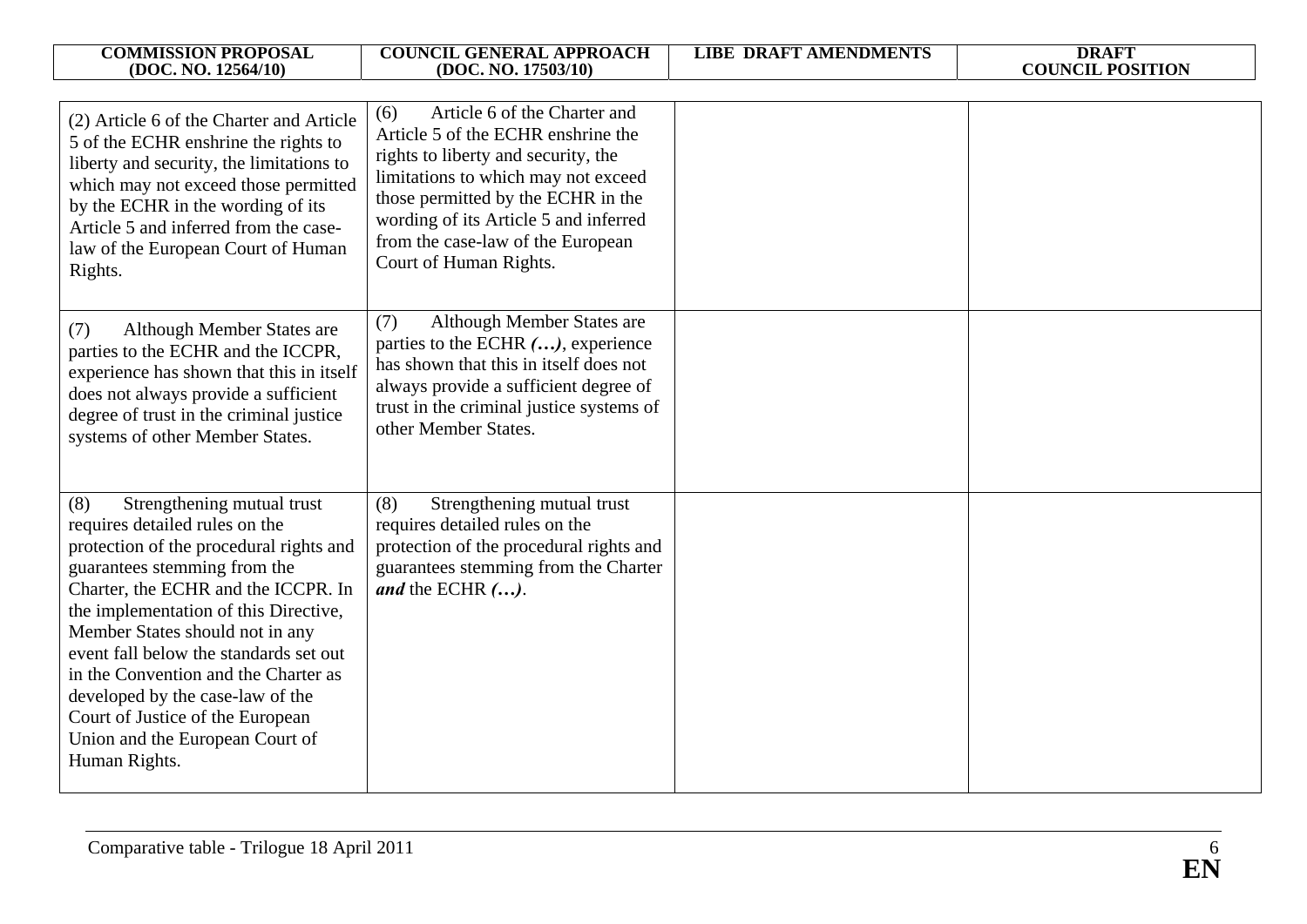| <b>COMMISSION PROPOSAL</b><br>(DOC. NO. 12564/10) | <b>COUNCIL GENERAL APPROACH</b><br>(DOC. NO. 17503/10) | <b>LIBE DRAFT AMENDMENTS</b> | <b>DRAFT</b><br><b>COUNCIL POSITION</b> |
|---------------------------------------------------|--------------------------------------------------------|------------------------------|-----------------------------------------|
|                                                   |                                                        |                              |                                         |
| (9)<br>Article $82(2)$ of the Treaty              | (9)<br>Article $82(2)$ of the Treaty                   |                              |                                         |
| provides for the establishment of                 | provides for the establishment of                      |                              |                                         |
| minimum rules applicable in the                   | minimum rules applicable in the                        |                              |                                         |
| Member States so as to facilitate                 | Member States so as to facilitate                      |                              |                                         |
| mutual recognition of judgments and               | mutual recognition of judgments and                    |                              |                                         |
| judicial decisions and police and                 | judicial decisions and police and                      |                              |                                         |
| judicial cooperation in criminal                  | judicial cooperation in criminal                       |                              |                                         |
| matters having a cross-border                     | matters having a cross-border                          |                              |                                         |
| dimension. Point (b) of Article $82(2)$           | dimension. Point (b) of Article $82(2)$                |                              |                                         |
| refers to "the rights of individuals in           | refers to "the rights of individuals in                |                              |                                         |
| criminal procedure" as one of the                 | criminal procedure" as one of the                      |                              |                                         |
| areas in which minimum rules may be               | areas in which minimum rules may be                    |                              |                                         |
| established.                                      | established.                                           |                              |                                         |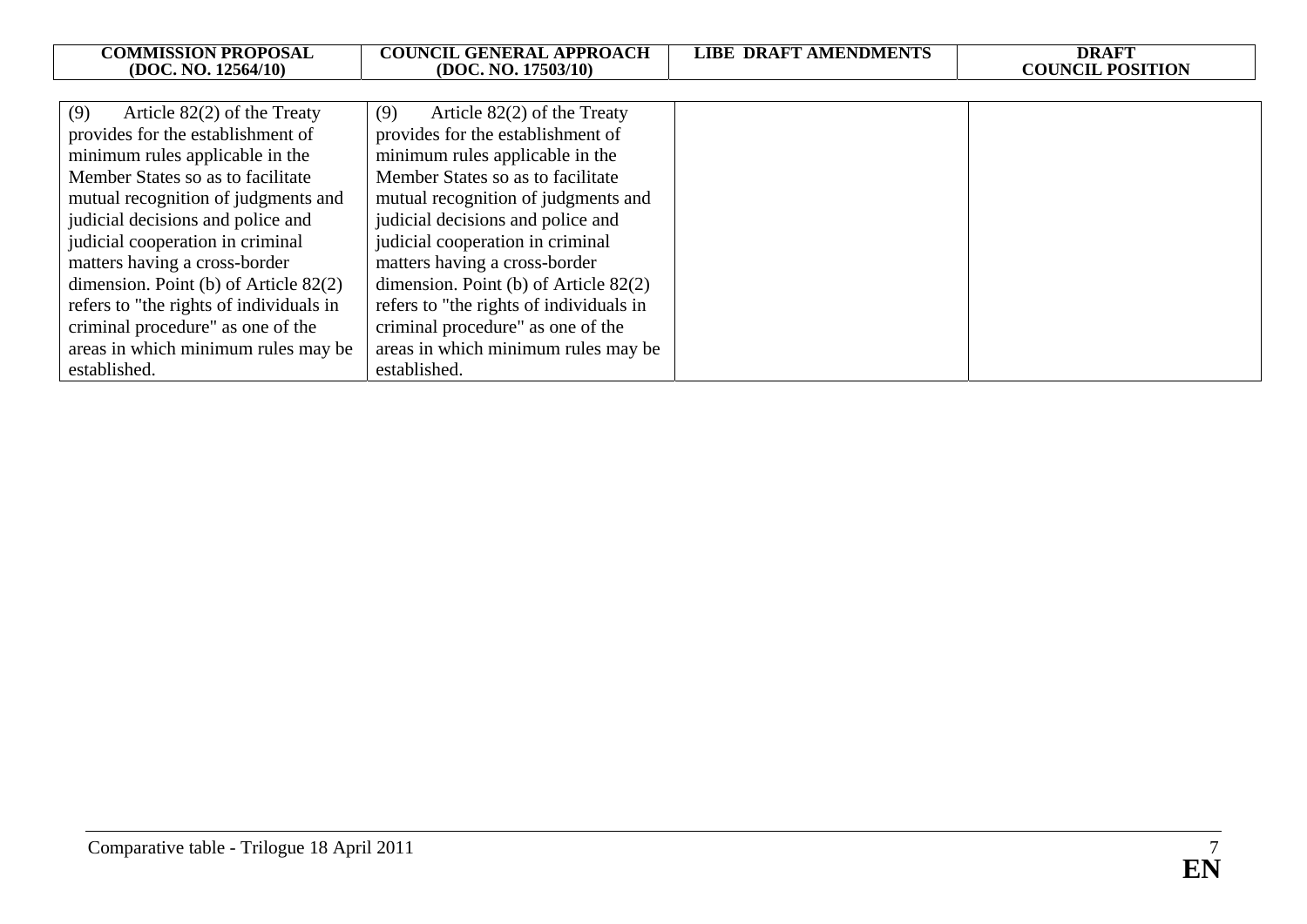| <b>COMMISSION PROPOSAL</b>             | <b>COUNCIL GENERAL APPROACH</b>        | <b>LIBE DRAFT AMENDMENTS</b> | <b>DRAFT</b>            |
|----------------------------------------|----------------------------------------|------------------------------|-------------------------|
| (DOC. NO. 12564/10)                    | (DOC. NO. 17503/10)                    |                              | <b>COUNCIL POSITION</b> |
|                                        |                                        |                              |                         |
| Common minimum rules<br>10)            | (10) Common minimum rules              |                              |                         |
| should lead to increased confidence in | should lead to increased confidence in |                              |                         |
| the criminal justice systems of all    | the criminal justice systems of all    |                              |                         |
| Member States, which in turn should    | Member States, which in turn should    |                              |                         |
| lead to more efficient judicial        | lead to more efficient judicial        |                              |                         |
| cooperation in a climate of mutual     | cooperation in a climate of mutual     |                              |                         |
| trust and to the promotion of a        | trust. () Such common minimum          |                              |                         |
| fundamental rights culture in the      | rules should apply to information in   |                              |                         |
| European Union. They should also       | criminal proceedings.                  |                              |                         |
| remove obstacles to free movement of   |                                        |                              |                         |
| citizens. Such common minimum          |                                        |                              |                         |
| rules should apply to information in   |                                        |                              |                         |
| criminal proceedings.                  |                                        |                              |                         |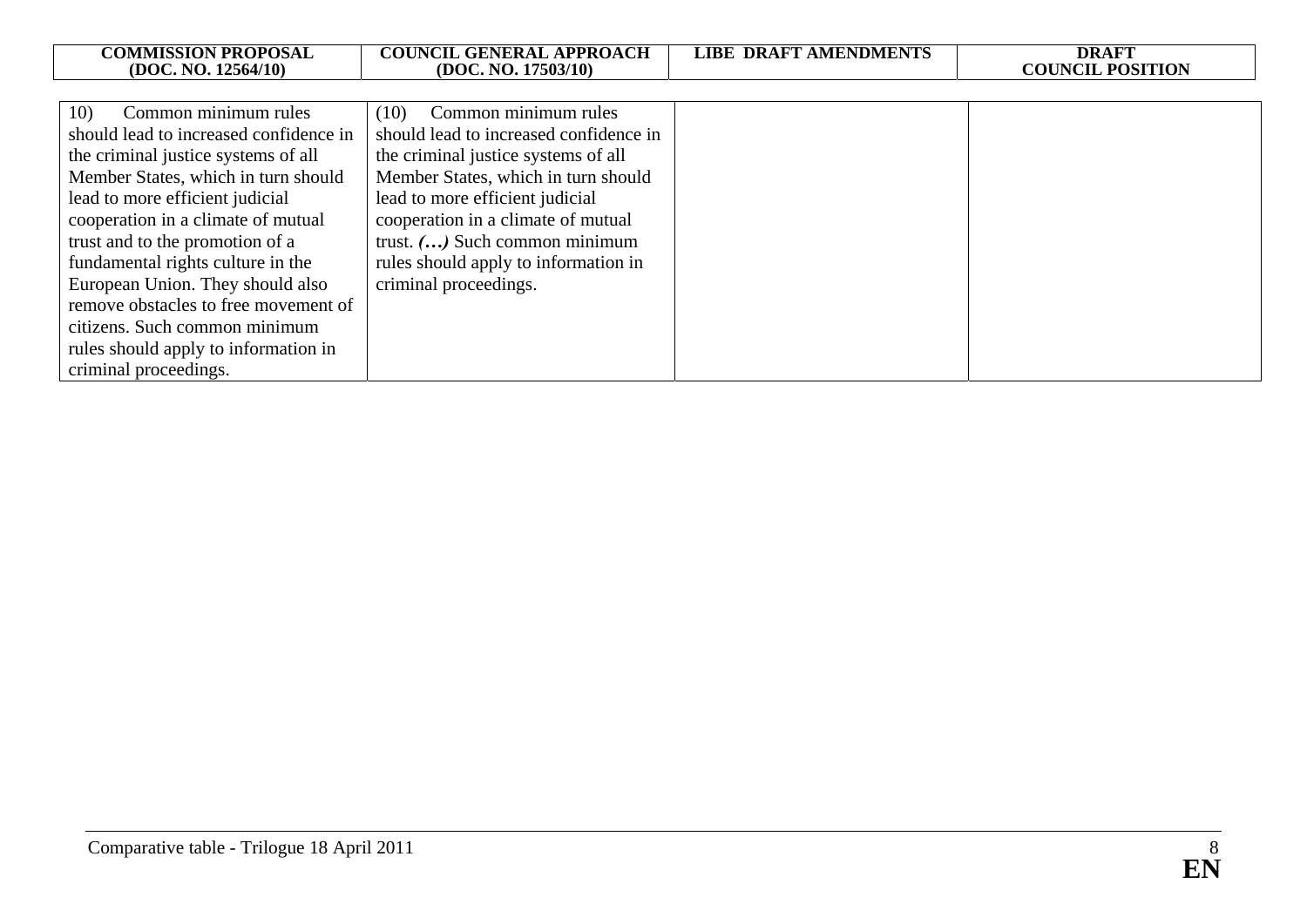| <b>COMMISSION PROPOSAL</b>                     | <b>COUNCIL GENERAL APPROACH</b>                | <b>LIBE DRAFT AMENDMENTS</b> | <b>DRAFT</b><br><b>COUNCIL POSITION</b> |
|------------------------------------------------|------------------------------------------------|------------------------------|-----------------------------------------|
| (DOC. NO. 12564/10)                            | (DOC. NO. 17503/10)                            |                              |                                         |
| On 30 November 2009, the<br>11)                | On 30 November 2009, the<br>(11)               |                              |                                         |
| Council adopted the Roadmap for                | Council adopted the Roadmap for                |                              |                                         |
| strengthening procedural rights of             | strengthening procedural rights of             |                              |                                         |
| suspected and accused persons in               | suspected and accused persons in               |                              |                                         |
| criminal proceedings ("the                     | criminal proceedings ("the                     |                              |                                         |
| Roadmap") <sup>6</sup> . Taking a step-by-step | Roadmap") <sup>7</sup> . Taking a step-by-step |                              |                                         |
| approach, the Roadmap calls for the            | approach, the Roadmap calls for the            |                              |                                         |
| adoption of measures regarding the             | adoption of measures regarding the             |                              |                                         |
| right to translation and interpretation,       | right to translation and interpretation,       |                              |                                         |
| the right to information on rights and         | the right to information on rights and         |                              |                                         |
| information about the charges, the             | information about the <i>accusation</i> , the  |                              |                                         |
| right to legal advice and legal aid, the       | right to legal advice and legal aid, the       |                              |                                         |
| right to communication with relatives,         | right to communication with relatives,         |                              |                                         |
| employers and consular authorities,            | employers and consular authorities,            |                              |                                         |
| and regarding special safeguards for           | and regarding special safeguards for           |                              |                                         |
| suspected or accused persons who are           | suspected or accused persons who are           |                              |                                         |
| vulnerable. The Roadmap emphasises             | vulnerable. The Roadmap emphasises             |                              |                                         |
| that the order of the rights is indicative     | that the order of the rights is indicative     |                              |                                         |
| only and thus implies that it may be           | only and thus implies that it may be           |                              |                                         |
| changed according to priorities. It is         | changed according to priorities. It is         |                              |                                         |
|                                                |                                                |                              |                                         |
| designed to operate as a whole; only           | designed to operate as a whole; only           |                              |                                         |
| when all its component parts have              | when all its component parts have              |                              |                                         |
| been implemented will its benefits be          | been implemented will its benefits be          |                              |                                         |
| felt in full.                                  | felt in full.                                  |                              |                                         |

**<sup>6</sup>** OJ C 295, 4.12.2009, p. 1.

**<sup>7</sup>** OJ C 295, 4.12.2009, p. 1.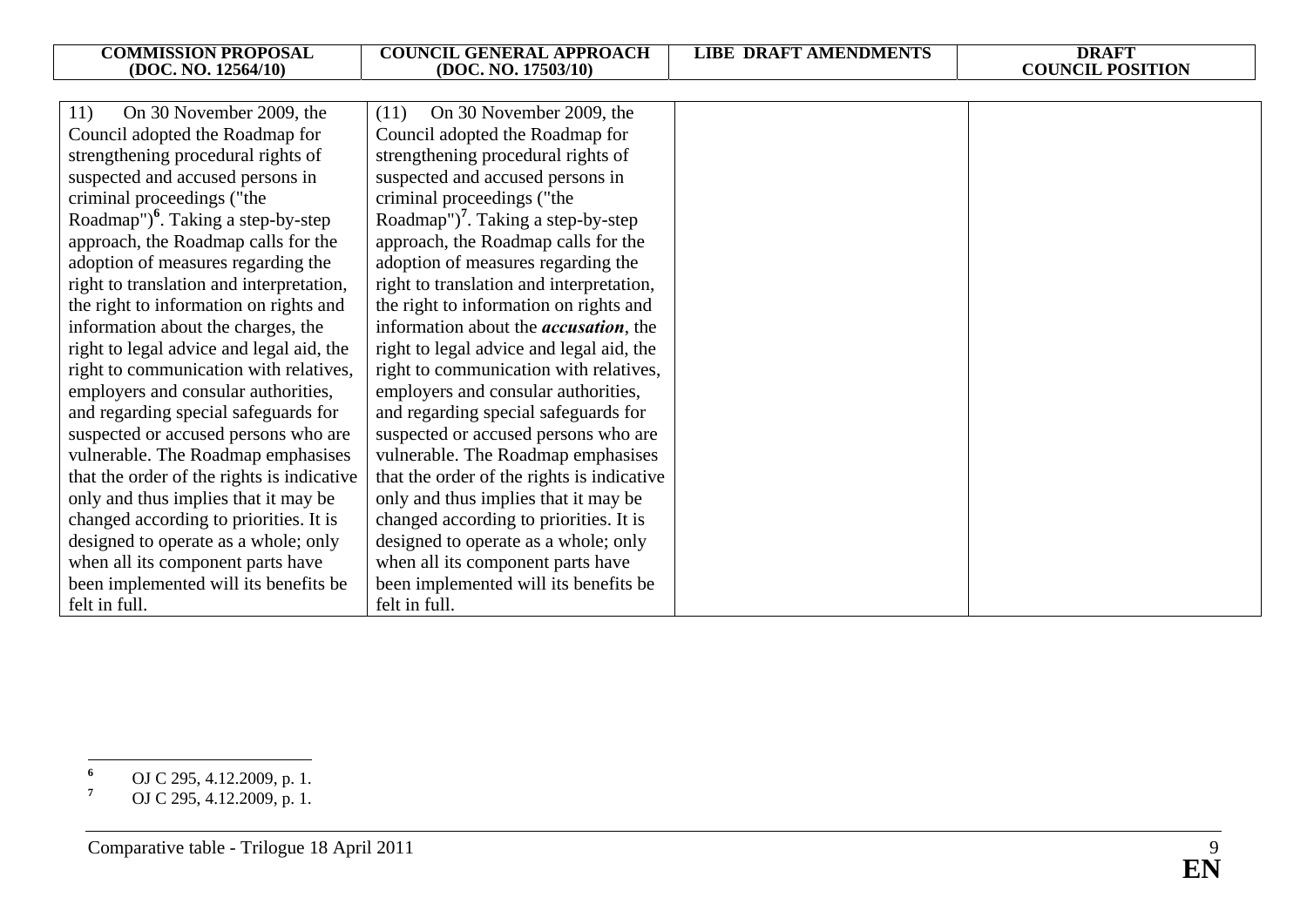|                                                                                                                                                                                                                                                                                                                                                                                                                                                                        | <b>COUNCIL GENERAL APPROACH</b>                                                                                                                                                                                                                                                                                                                                                                                                                   | <b>LIBE DRAFT AMENDMENTS</b> | <b>DRAFT</b>            |
|------------------------------------------------------------------------------------------------------------------------------------------------------------------------------------------------------------------------------------------------------------------------------------------------------------------------------------------------------------------------------------------------------------------------------------------------------------------------|---------------------------------------------------------------------------------------------------------------------------------------------------------------------------------------------------------------------------------------------------------------------------------------------------------------------------------------------------------------------------------------------------------------------------------------------------|------------------------------|-------------------------|
| <b>COMMISSION PROPOSAL</b><br>(DOC. NO. 12564/10)<br>In the Stockholm Programme,<br>(12)<br>adopted on 11 December $2009^8$ , the<br>European Council welcomed the<br>Roadmap and made it part of the<br>Stockholm Programme (point 2.4.).<br>The European Council underlined the<br>non-exhaustive character of the<br>Roadmap, by inviting the Commission<br>to examine further aspects of<br>minimum procedural rights for<br>suspected and accused persons, and to | (DOC. NO. 17503/10)<br>In the Stockholm Programme,<br>(12)<br>adopted on 11 December 2009 <sup>9</sup> , the<br>European Council welcomed the<br>Roadmap and made it part of the<br>Stockholm Programme (point 2.4.).<br>The European Council underlined the<br>non-exhaustive character of the<br>Roadmap, by inviting the Commission<br>to examine further aspects of<br>minimum procedural rights for<br>suspected and accused persons, and to |                              | <b>COUNCIL POSITION</b> |
| assess whether other issues, for<br>instance the presumption of<br>innocence, need to be addressed, in<br>order to promote better cooperation in<br>this area.                                                                                                                                                                                                                                                                                                         | assess whether other issues, for<br>instance the presumption of<br>innocence, need to be addressed, in<br>order to promote better cooperation in<br>this area.                                                                                                                                                                                                                                                                                    |                              |                         |
| The first measure on the<br>(13)<br>Roadmap is a Directive of the<br>European Parliament and of the<br>Council on the rights to interpretation<br>and to translation in criminal<br>proceedings $^{10}$ .                                                                                                                                                                                                                                                              | The first measure on the<br>(13)<br>Roadmap is a Directive of the<br>European Parliament and of the<br>Council on the rights to interpretation<br>and to translation in criminal<br>proceedings $^{11}$ .                                                                                                                                                                                                                                         |                              |                         |

**<sup>8</sup>** OJ C 115, 4.5.2010.

<sup>&</sup>lt;sup>9</sup> OJ C 115, 4.5.2010.

**<sup>10</sup>** Directive 2010/64/EU of the European Parliament and of the Council on the rights to interpretation and translation in criminal proceedings of 20 October 2010.

<sup>&</sup>lt;sup>11</sup> Directive 2010/64/EU of the European Parliament and of the Council on the rights to interpretation and translation in criminal proceedings of 20 October 2010.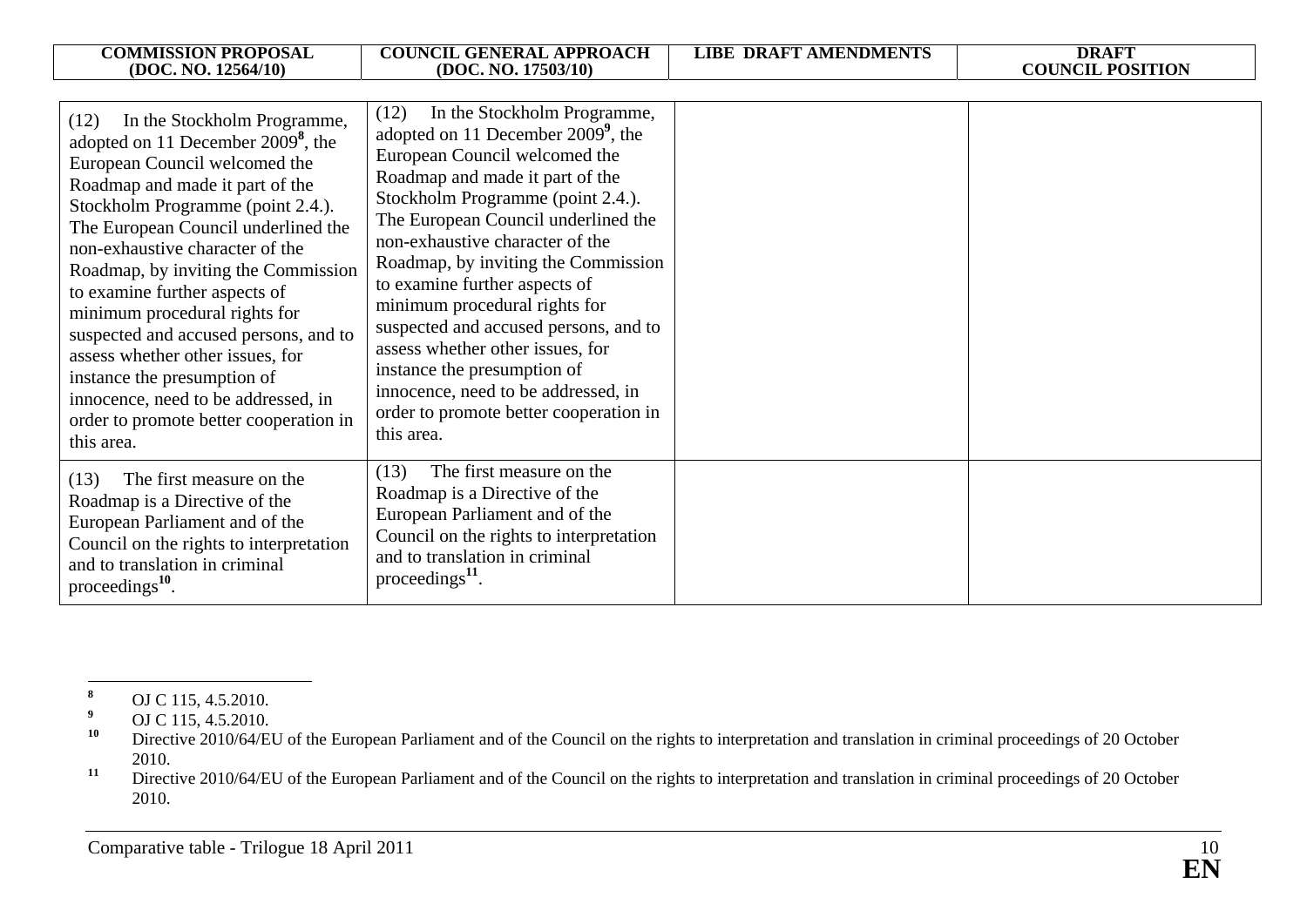| <b>COMMISSION PROPOSAL</b><br>(DOC. NO. 12564/10) | <b>COUNCIL GENERAL APPROACH</b><br>(DOC. NO. 17503/10) | <b>LIBE DRAFT AMENDMENTS</b> | <b>DRAFT</b><br><b>COUNCIL POSITION</b> |
|---------------------------------------------------|--------------------------------------------------------|------------------------------|-----------------------------------------|
|                                                   |                                                        |                              |                                         |
| This Directive relates to<br>(14)                 | The <i>present</i> Directive relates<br>(14)           |                              |                                         |
| measure B of the Roadmap. It lays                 | to measure B of the Roadmap. It lays                   |                              |                                         |
| down common minimum standards to                  | down common minimum standards to                       |                              |                                         |
| be applied in the field of information            | be applied in the field of information                 |                              |                                         |
| about rights and about the charge to be           | about rights and about the <i>accusation</i>           |                              |                                         |
| given to persons suspected or accused             | to be given to persons suspected or                    |                              |                                         |
| of having committed a criminal                    | accused of having committed a                          |                              |                                         |
| offence, with a view to enhancing                 | criminal offence, with a view to                       |                              |                                         |
| mutual trust among Member States.                 | enhancing mutual trust among                           |                              |                                         |
| The Directive promotes the                        | Member States. The Directive builds                    |                              |                                         |
| application of the Charter, and in                | on the rights laid down in the Charter,                |                              |                                         |
| particular its Articles 6, 47 and 48 by           | and in particular its Articles 6, 47 and               |                              |                                         |
| building upon Articles 5 and 6 ECHR               | 48 by building upon Articles 5 and 6                   |                              |                                         |
| as interpreted by the European Court              | ECHR as interpreted by the European                    |                              |                                         |
| of Human Rights. In its                           | Court of Human Rights. In its                          |                              |                                         |
| Communication "Delivering an area of              | Communication "Delivering an area of                   |                              |                                         |
| freedom, security and justice for                 | freedom, security and justice for                      |                              |                                         |
| Europe's citizens", the Action Plan               | Europe's citizens", the Action Plan                    |                              |                                         |
| Implementing the Stockholm                        | Implementing the Stockholm                             |                              |                                         |
| Programme <sup>12</sup> , the Commission          | Programme <sup>13</sup> , the Commission               |                              |                                         |
| announced the presentation of a                   | announced the presentation of a                        |                              |                                         |
| proposal on the right to information in           | proposal on the right to information in                |                              |                                         |
| 2010.                                             | 2010.                                                  |                              |                                         |
| This Directive does not apply<br>(15)             | (15)<br>$\left( \ldots \right)$                        | deleted                      | In conformity with Council general      |
| in proceedings conducted by                       |                                                        |                              | approach.                               |
| administrative authorities in relation to         |                                                        | [AMENDMENT 2]                |                                         |
| the breach of competition legislation,            |                                                        |                              |                                         |
| whether national or European, unless              |                                                        |                              |                                         |
| the case is brought before a court                |                                                        |                              |                                         |
| having jurisdiction in criminal matters.          |                                                        |                              |                                         |

**<sup>12</sup>** COM(2010) 171, 20.4.2010.

**<sup>13</sup>** COM(2010) 171, 20.4.2010.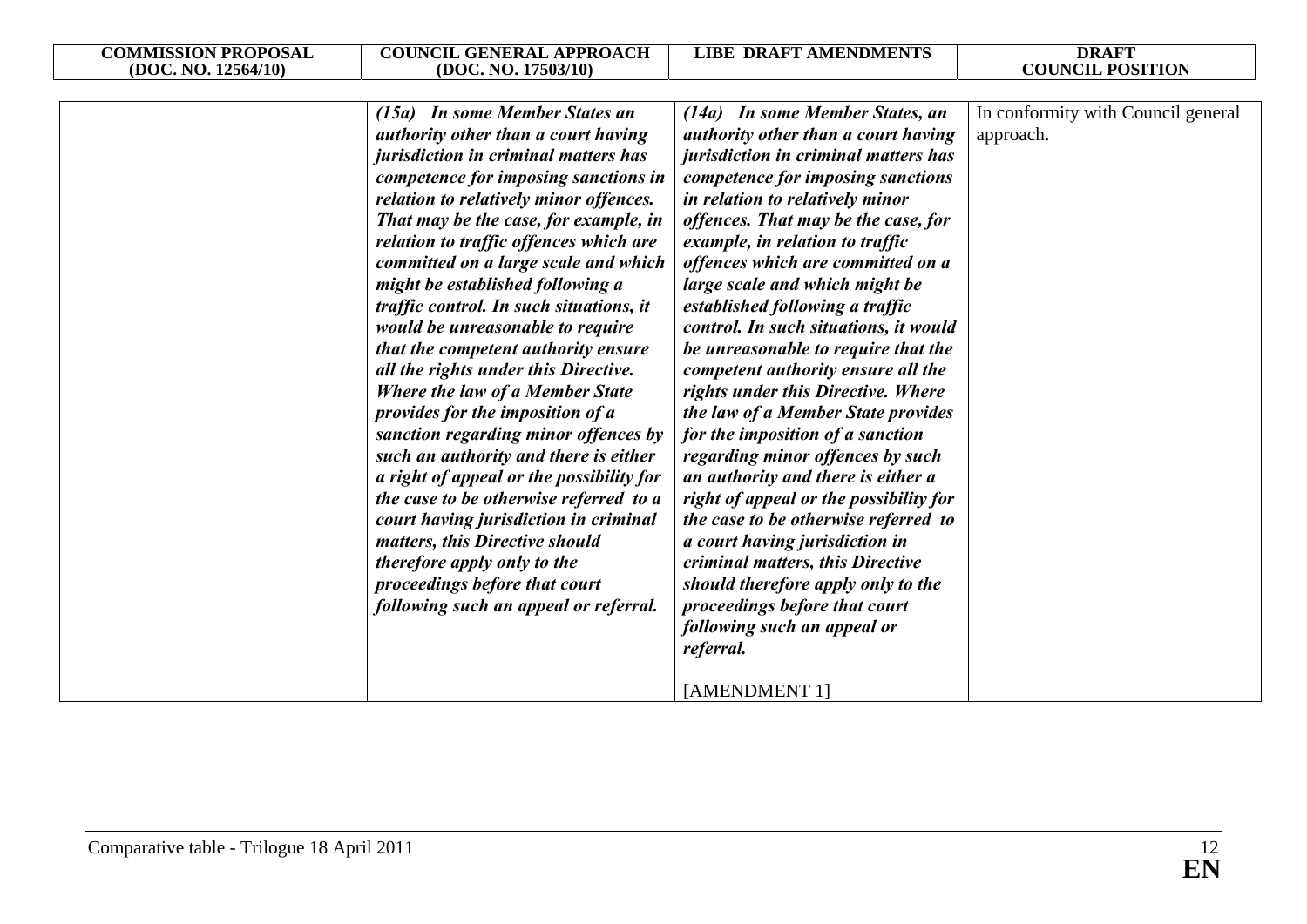| <b>COMMISSION PROPOSAL</b><br>(DOC. NO. 12564/10)                                                                                                                                                                                                                                                                                                                                                                                                                                                                                                                                                                                                    | <b>COUNCIL GENERAL APPROACH</b><br>(DOC. NO. 17503/10)                                                                                                                                                                         | <b>LIBE DRAFT AMENDMENTS</b> | <b>DRAFT</b><br><b>COUNCIL POSITION</b> |
|------------------------------------------------------------------------------------------------------------------------------------------------------------------------------------------------------------------------------------------------------------------------------------------------------------------------------------------------------------------------------------------------------------------------------------------------------------------------------------------------------------------------------------------------------------------------------------------------------------------------------------------------------|--------------------------------------------------------------------------------------------------------------------------------------------------------------------------------------------------------------------------------|------------------------------|-----------------------------------------|
|                                                                                                                                                                                                                                                                                                                                                                                                                                                                                                                                                                                                                                                      |                                                                                                                                                                                                                                |                              |                                         |
| The right to information about<br>(16)<br>rights (which is inferred from the<br>case-law of the European Court of<br>Human Rights) should be explicitly<br>established by the Directive. This<br>Directive thus offers protection<br>beyond that currently provided by the<br>ECHR. Information about the charge<br>is a right enshrined in Articles 5 and 6<br>of the ECHR as interpreted by the<br>European Court of Human Rights and<br>Articles 9 and 14 of the ICCPR. The<br>provisions of this Directive should<br>facilitate the application of those<br>rights in practice, with a view to<br>safeguarding the right to fair<br>proceedings. | The right to information about<br>(16)<br>procedural rights (which is inferred<br>from the case-law of the European<br>Court of Human Rights) should be<br>explicitly established by the Directive.<br>$\left( \ldots \right)$ |                              |                                         |
| The suspected or accused<br>(17)<br>person should be able to know and<br>understand what his rights are and be<br>in a position to avail himself of those<br>rights before any police questioning.<br>He should be informed promptly and<br>in a language he understands of the<br>nature and cause of any accusation he<br>faces and given information about<br>immediately relevant rights.                                                                                                                                                                                                                                                        | (17)<br>().                                                                                                                                                                                                                    |                              |                                         |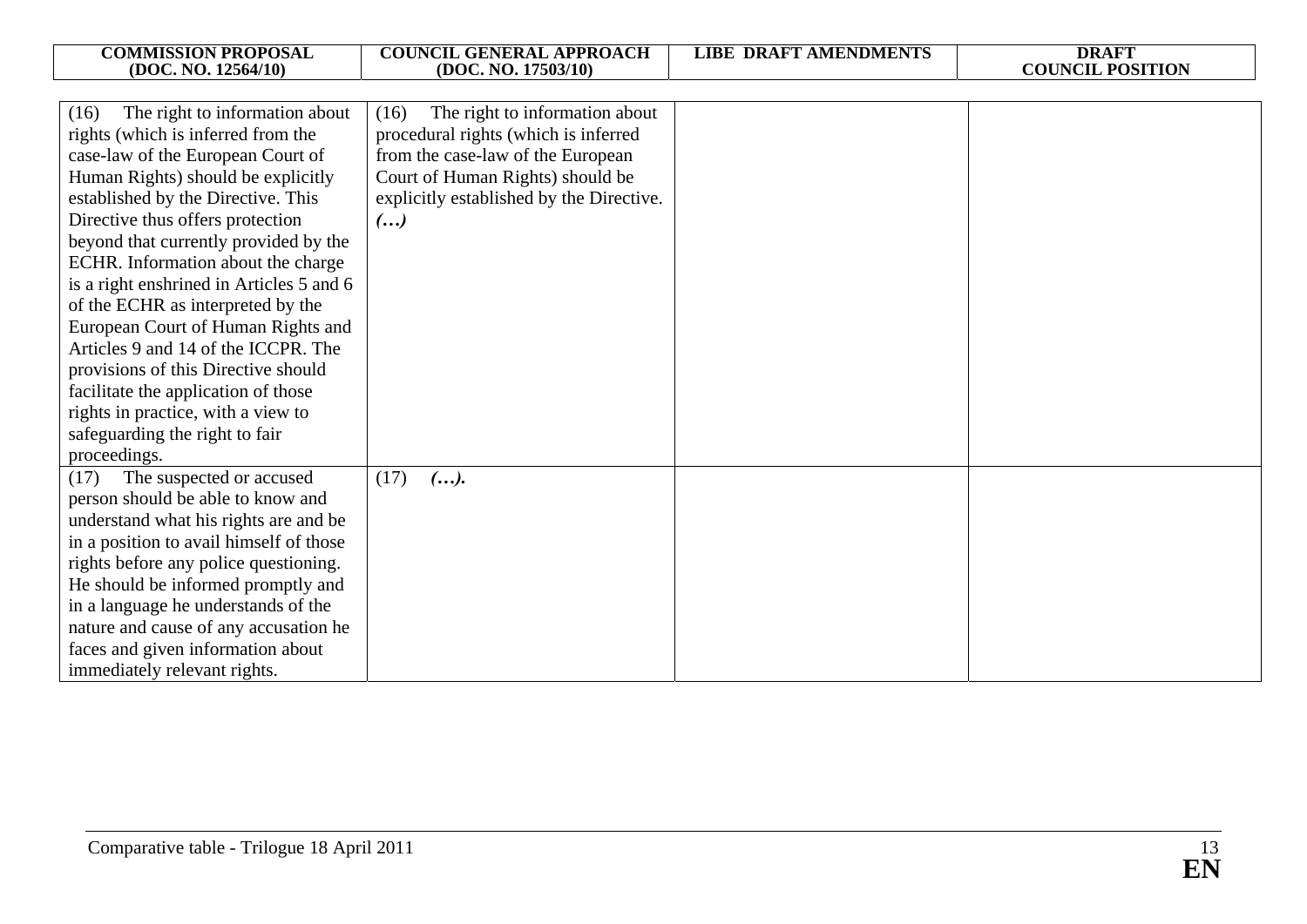**COUNCIL POSITION** 

| Information about rights<br>(18)<br>should be given to all suspected and<br>accused persons promptly at the outset<br>of criminal proceedings, be it orally or<br>in writing. Information about rights to<br>be given under this Directive should<br>as a minimum requirement under this<br>Directive include information on the<br>right of access to a lawyer, the right to<br>be informed of the charge and, where<br>appropriate, to be given access to the<br>case-file, the right to interpretation<br>and translation for those who do not<br>understand the language of the<br>proceedings and the right to be<br>brought promptly before a court if the<br>suspected or accused person is<br>arrested. This is without prejudice to<br>information to be given on other<br>procedural rightsstemming from the<br>Charter, the ECHR, the ICCPR and<br>applicable EU legislation as<br>interpreted by the relevant courts and<br>tribunals. | (18) The suspected or accused person<br>should be informed in due time by the<br>competent authorities of those rights,<br>provided for under national law,<br>which are essential to safeguard the<br><i>fairness of the proceedings, be it</i><br>orally or in writing, as provided for by<br><i>this Directive</i> . Information about<br><i>those</i> rights should as a minimum<br>requirement under this Directive<br>include information on the right of<br>access to a lawyer, any entitlement to<br>legal advice free of charge and the<br>conditions for obtaining it, the right<br>to interpretation and translation $(),$<br>the right to remain silent and, when<br>the person is arrested, the<br>information on the national law on<br>the maximum length of deprivation<br>of liberty before being brought before<br><i>a judicial authority after arrest.</i> This<br>is without prejudice to information to<br>be given on other procedural rights<br>stemming from the Charter, the<br>ECHR, <i>national law</i> and applicable<br>EU legislation as interpreted by the<br>relevant courts and tribunals. | (18) Information about rights should be<br>given to all suspected and accused<br>persons promptly at the outset of<br>criminal proceedings, orally and in<br>writing. Information about those rights<br>should as a minimum requirement<br>under this Directive include<br>information on the right to<br>interpretation and translation, any<br>entitelment to legal advice and the<br>conditions for obtaining it free of<br>charge, the right to be informed of the<br>accusation, the right to access to the<br>evidentiary material related to the case,<br>the right to remain silent, the right to<br>contact relatives, employers and<br>consular authorities, the right to<br>medical care, the right to bail,<br>information on the maximum length of<br>deprivation of liberty according to<br>national law before being brought<br>before a judicial authority after arrest,<br>information on how to challenge the<br>arrest and how to obtain a review of<br>the detention and on the maximum<br>length of pre-trial detention applicable<br>to the case. This is without prejudice to<br>information to be given on other<br>procedural rights stemming from the<br>Charter, the ECHR, the ICCPR and<br>applicable EU legislation as interpreted<br>by the relevant courts and tribunals.<br>[AMENDMENT 3] |  |
|----------------------------------------------------------------------------------------------------------------------------------------------------------------------------------------------------------------------------------------------------------------------------------------------------------------------------------------------------------------------------------------------------------------------------------------------------------------------------------------------------------------------------------------------------------------------------------------------------------------------------------------------------------------------------------------------------------------------------------------------------------------------------------------------------------------------------------------------------------------------------------------------------------------------------------------------------|------------------------------------------------------------------------------------------------------------------------------------------------------------------------------------------------------------------------------------------------------------------------------------------------------------------------------------------------------------------------------------------------------------------------------------------------------------------------------------------------------------------------------------------------------------------------------------------------------------------------------------------------------------------------------------------------------------------------------------------------------------------------------------------------------------------------------------------------------------------------------------------------------------------------------------------------------------------------------------------------------------------------------------------------------------------------------------------------------------------------------|---------------------------------------------------------------------------------------------------------------------------------------------------------------------------------------------------------------------------------------------------------------------------------------------------------------------------------------------------------------------------------------------------------------------------------------------------------------------------------------------------------------------------------------------------------------------------------------------------------------------------------------------------------------------------------------------------------------------------------------------------------------------------------------------------------------------------------------------------------------------------------------------------------------------------------------------------------------------------------------------------------------------------------------------------------------------------------------------------------------------------------------------------------------------------------------------------------------------------------------------------------------------------------------------------------------------------|--|
|----------------------------------------------------------------------------------------------------------------------------------------------------------------------------------------------------------------------------------------------------------------------------------------------------------------------------------------------------------------------------------------------------------------------------------------------------------------------------------------------------------------------------------------------------------------------------------------------------------------------------------------------------------------------------------------------------------------------------------------------------------------------------------------------------------------------------------------------------------------------------------------------------------------------------------------------------|------------------------------------------------------------------------------------------------------------------------------------------------------------------------------------------------------------------------------------------------------------------------------------------------------------------------------------------------------------------------------------------------------------------------------------------------------------------------------------------------------------------------------------------------------------------------------------------------------------------------------------------------------------------------------------------------------------------------------------------------------------------------------------------------------------------------------------------------------------------------------------------------------------------------------------------------------------------------------------------------------------------------------------------------------------------------------------------------------------------------------|---------------------------------------------------------------------------------------------------------------------------------------------------------------------------------------------------------------------------------------------------------------------------------------------------------------------------------------------------------------------------------------------------------------------------------------------------------------------------------------------------------------------------------------------------------------------------------------------------------------------------------------------------------------------------------------------------------------------------------------------------------------------------------------------------------------------------------------------------------------------------------------------------------------------------------------------------------------------------------------------------------------------------------------------------------------------------------------------------------------------------------------------------------------------------------------------------------------------------------------------------------------------------------------------------------------------------|--|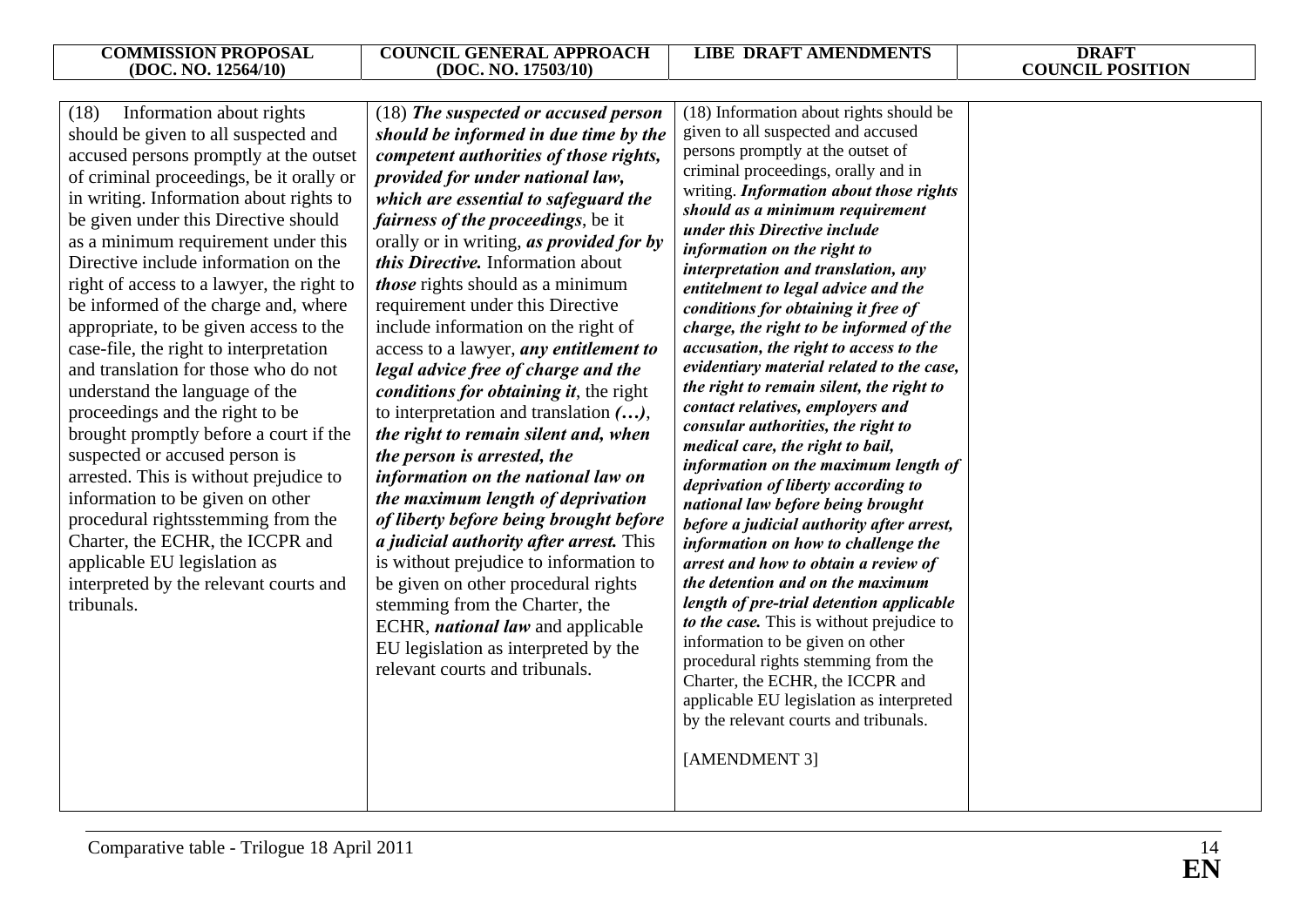| <b>COMMISSION PROPOSAL</b><br>(DOC. NO. 12564/10) | <b>COUNCIL GENERAL APPROACH</b><br>(DOC. NO. 17503/10)                                                                                                                                                                                                                                                                                                                                                                                                                                                                                                                                      | <b>LIBE DRAFT AMENDMENTS</b>                                                                                                                                                                                                                                                                                                                                                                                                                          | <b>DRAFT</b><br><b>COUNCIL POSITION</b> |
|---------------------------------------------------|---------------------------------------------------------------------------------------------------------------------------------------------------------------------------------------------------------------------------------------------------------------------------------------------------------------------------------------------------------------------------------------------------------------------------------------------------------------------------------------------------------------------------------------------------------------------------------------------|-------------------------------------------------------------------------------------------------------------------------------------------------------------------------------------------------------------------------------------------------------------------------------------------------------------------------------------------------------------------------------------------------------------------------------------------------------|-----------------------------------------|
|                                                   | (18a) In order to allow a practical<br>and effective exercise of those rights,<br>this information should be provided<br>in due time with respect to the<br>moment when the rights first become<br>applicable in the course of the<br>proceedings, for instance before first<br>police questioning. Once the<br>information about a particular right<br>has been provided, it is understood<br>that the competent authorities should<br>not be required to reiterate it, unless<br>the specific circumstances of the case<br>or the specific rules laid down in<br>national law so require. |                                                                                                                                                                                                                                                                                                                                                                                                                                                       |                                         |
|                                                   |                                                                                                                                                                                                                                                                                                                                                                                                                                                                                                                                                                                             | (18a) In the implementation and<br>practical application of this<br>Directive, due regard should be<br>given to Directive 2010/64/EU on<br>the right to interpretation and<br>translation in criminal proceedings<br>[AMENDMENT 4]<br>(21a) The competent authority must<br>make efforts to ensure, so far as<br>practicable, that the suspected or<br>accused person understands the<br>rights which have been explained to<br>him.<br>[AMENDMENT 8] |                                         |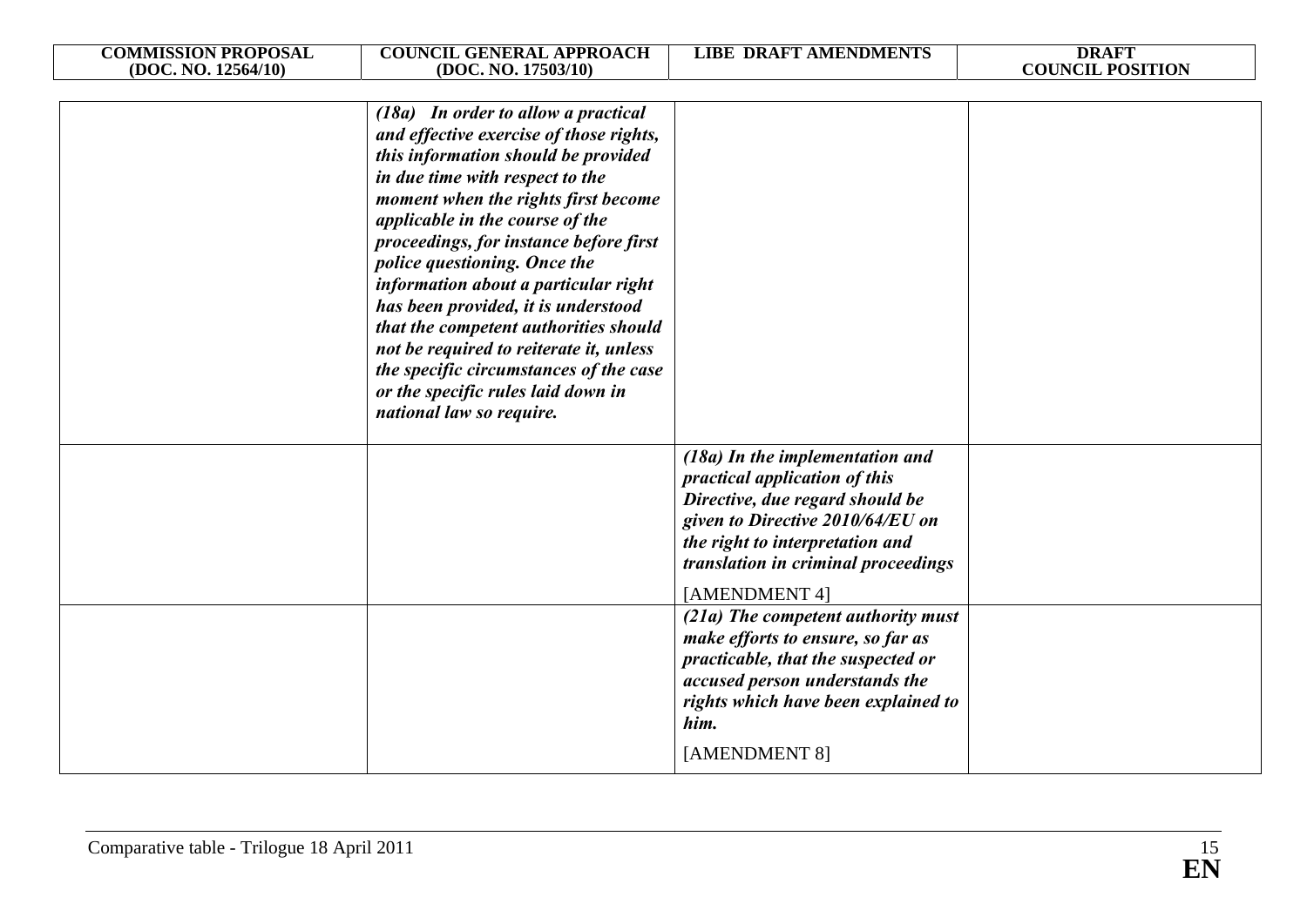| <b>COMMISSION PROPOSAL</b><br>(DOC. NO. 12564/10) | <b>COUNCIL GENERAL APPROACH</b><br>(DOC. NO. 17503/10) | <b>LIBE DRAFT AMENDMENTS</b>                                                                                                                                                                                                                                                                                                                       | <b>DRAFT</b><br><b>COUNCIL POSITION</b> |
|---------------------------------------------------|--------------------------------------------------------|----------------------------------------------------------------------------------------------------------------------------------------------------------------------------------------------------------------------------------------------------------------------------------------------------------------------------------------------------|-----------------------------------------|
|                                                   |                                                        |                                                                                                                                                                                                                                                                                                                                                    |                                         |
|                                                   |                                                        | (18) b The use of new technologies<br>and online access to the whole<br>evidentiary material related to the<br>case would effectively enhance the<br>right to information in criminal<br>proceedings while at the same time<br>reducing costs and minimizing the<br>risk of possible damage of the<br>evidentiary material related to the<br>case. |                                         |
|                                                   |                                                        | [AMENDMENT 5]                                                                                                                                                                                                                                                                                                                                      |                                         |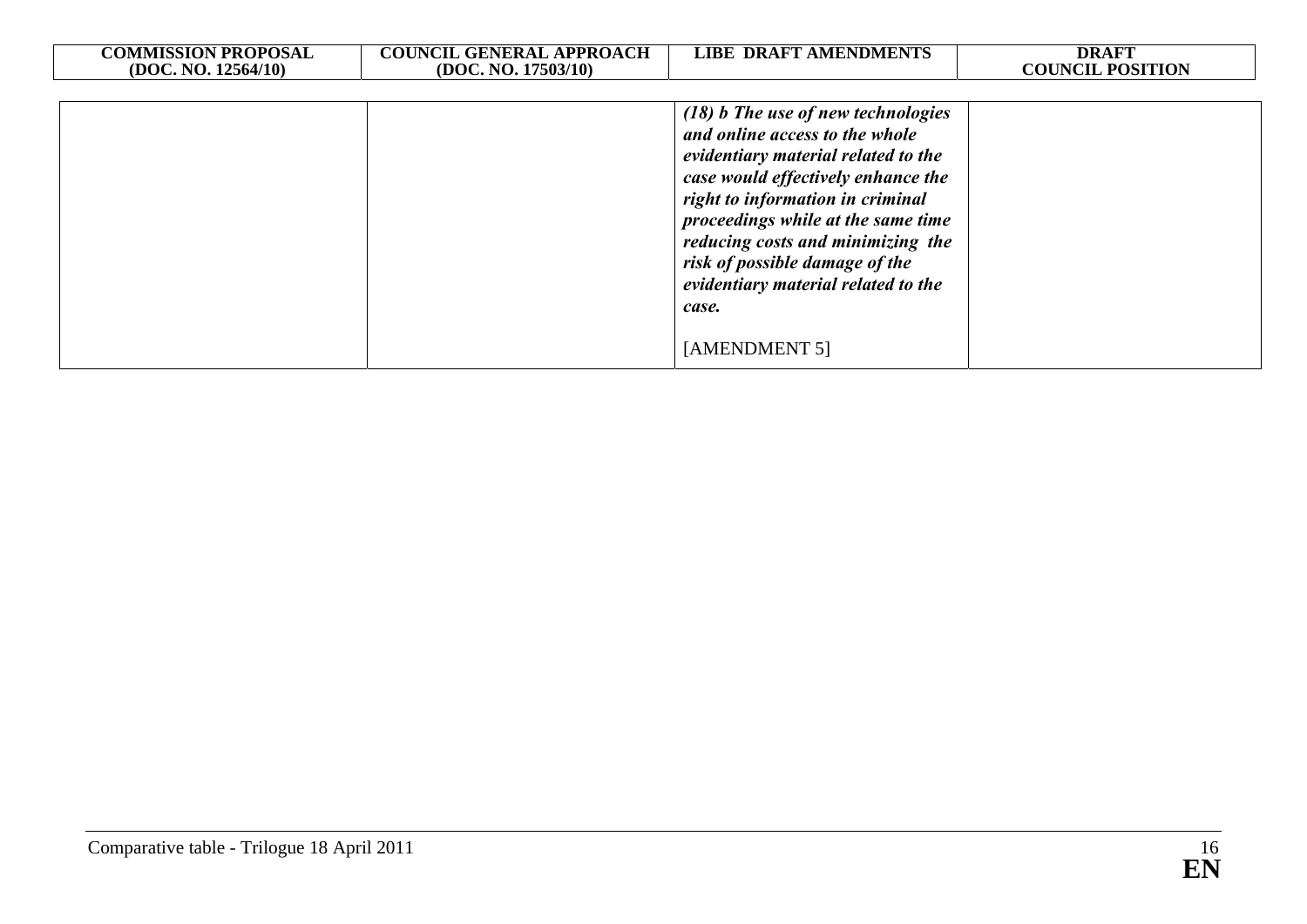| Where a suspected or accused<br>19)<br>person is arrested, information about | (19) Where a suspected or accused<br>person is arrested, information about | (19) Where a suspected or accused<br>person is arrested or <i>questioned at a</i> |  |
|------------------------------------------------------------------------------|----------------------------------------------------------------------------|-----------------------------------------------------------------------------------|--|
| these immediately relevant procedural                                        | <i>applicable</i> procedural rights should be                              | <i>police station</i> , information about                                         |  |
| rights should be given by means of a                                         | given by means of a written Letter of                                      | these immediately relevant                                                        |  |
| written Letter of Rights drafted in an                                       | Rights drafted in an easily                                                | procedural rights should be given by                                              |  |
| easily comprehensible manner so as to                                        | comprehensible manner so as to <i>assist</i>                               | means of a written Letter of Rights                                               |  |
| ensure that he has an actual                                                 | the actual understanding of his rights.                                    | drafted in an easily comprehensible                                               |  |
| understanding of his rights. To help                                         | [To help Member States design such a                                       | manner so as to ensure that he has an                                             |  |
| Member States design such a Letter of                                        | Letter of Rights $()$ , a model of the                                     | actual understanding of his rights. A                                             |  |
| Rights and to promote greater                                                | Letter of Rights, which Member States                                      | model of the Letter of Rights is                                                  |  |
| consistency between Member States, a                                         | may use, is provided in Annex I to the                                     | provided in Annex I to the Directive.                                             |  |
| model of the Letter of Rights, which                                         | Directive. This model is indicative and                                    | This model is <i>indicative and to be</i>                                         |  |
| Member States may use, is provided in                                        | may be subject to review in the                                            | interpreted as containing the                                                     |  |
| Annex I to the Directive. This model                                         | context of the report on                                                   | minimum of information Member                                                     |  |
| is indicative and may be subject to                                          | implementation to be presented by the                                      | States are obliged to give to                                                     |  |
| review in the context of the report on                                       | European Commission pursuant to                                            | suspects and accused. This model                                                  |  |
| implementation to be presented by the                                        | Article 12 of the Directive and also                                       | may be subject to review in the                                                   |  |
| European Commission pursuant to                                              | once all the Roadmap measures have                                         | context of the report on                                                          |  |
| Article 12 of the Directive and also                                         | come into force. The actual letter ()                                      | implementation to be presented by                                                 |  |
| once all the Roadmap measures have                                           | <i>may</i> also include other relevant                                     | the European Commission pursuant                                                  |  |
| come into force. The actual letter                                           | procedural rights that apply in                                            | to Article 12 of the Directive and                                                |  |
| based on this model should also                                              | Member States] <sup>14</sup> .                                             | also once all the Roadmap measures                                                |  |
| include other relevant procedural                                            |                                                                            | and eventually other measures have                                                |  |
| rights that apply in Member States.                                          |                                                                            | come into force. The actual letter                                                |  |
|                                                                              |                                                                            | based on this model should also                                                   |  |
|                                                                              |                                                                            | include other relevant procedural                                                 |  |
|                                                                              |                                                                            | rights that apply in Member States.                                               |  |
|                                                                              |                                                                            | [AMENDMENT 6]                                                                     |  |

**<sup>14</sup>** See footnote under Article 4(2).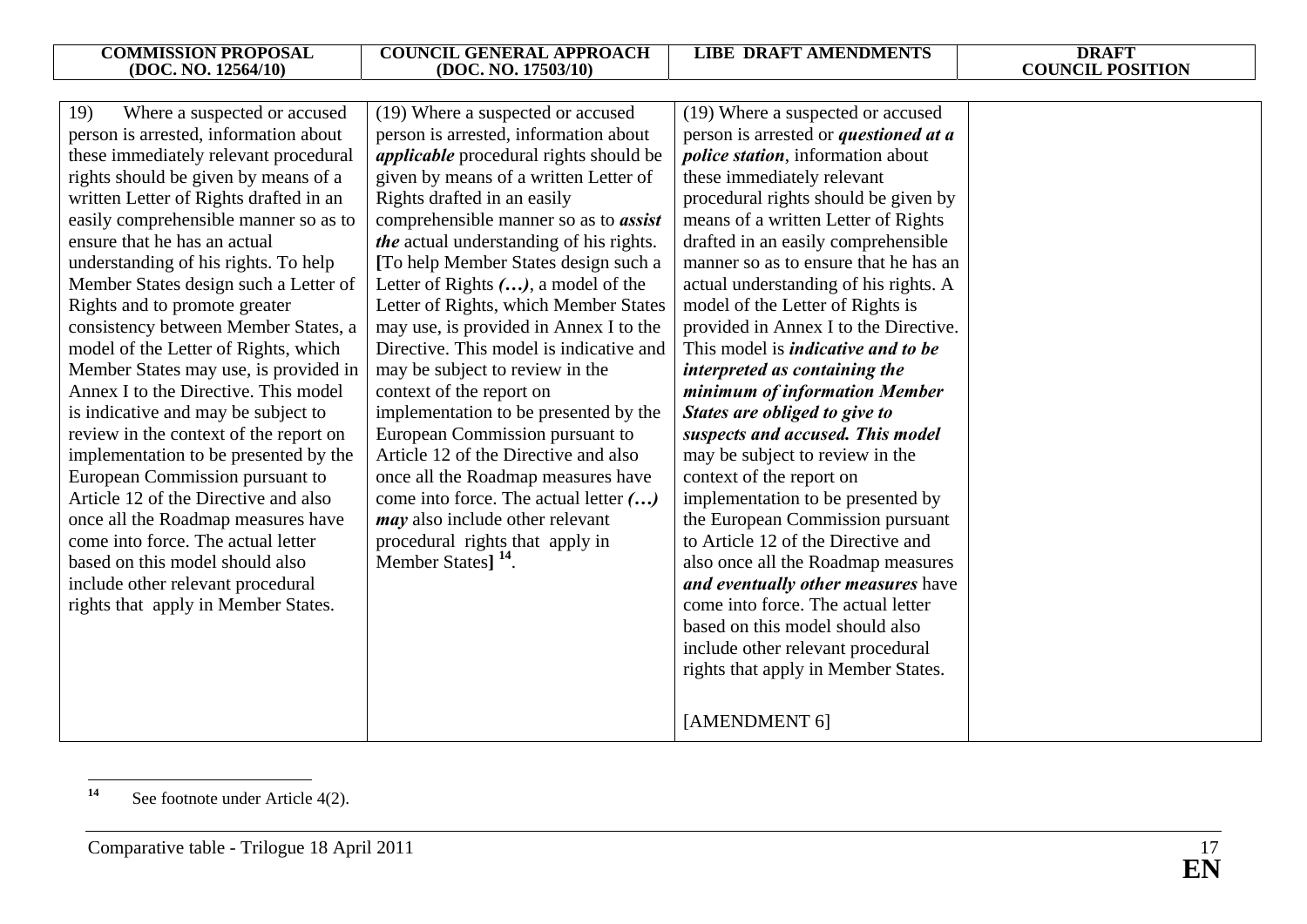| <b>COMMISSION PROPOSAL</b> | <b>COUNCIL GENERAL APPROACH</b>                                                                                                                                                                                                                                                                                                                                                                                                                                                                | <b>LIBE DRAFT AMENDMENTS</b> | <b>DRAFT</b>            |
|----------------------------|------------------------------------------------------------------------------------------------------------------------------------------------------------------------------------------------------------------------------------------------------------------------------------------------------------------------------------------------------------------------------------------------------------------------------------------------------------------------------------------------|------------------------------|-------------------------|
| (DOC. NO. 12564/10)        | (DOC. NO. 17503/10)                                                                                                                                                                                                                                                                                                                                                                                                                                                                            |                              | <b>COUNCIL POSITION</b> |
|                            | (19a) The arrested person should be<br>allowed to keep in his possession the<br>Letter of Rights throughout the time<br>he is deprived of his liberty. However,<br>under exceptional circumstances,<br>when necessary to safeguard the<br>safety of the person under arrest or<br>another person, competent<br>authorities may decide not to allow<br>the arrested person to keep in his<br>possession the Letter of Rights,<br>provided that he has been fully<br>informed about its content. |                              |                         |
|                            | $(19b)$ ().                                                                                                                                                                                                                                                                                                                                                                                                                                                                                    |                              |                         |
|                            | (19c) When providing the suspected<br>or accused person with information<br>in accordance with this Directive,<br>competent authorities should pay<br>particular attention to suspected or<br>accused person who cannot<br>understand or follow the content or<br>the meaning of the information,<br>owing, for example, to their young<br>age, mental or physical condition.                                                                                                                  |                              |                         |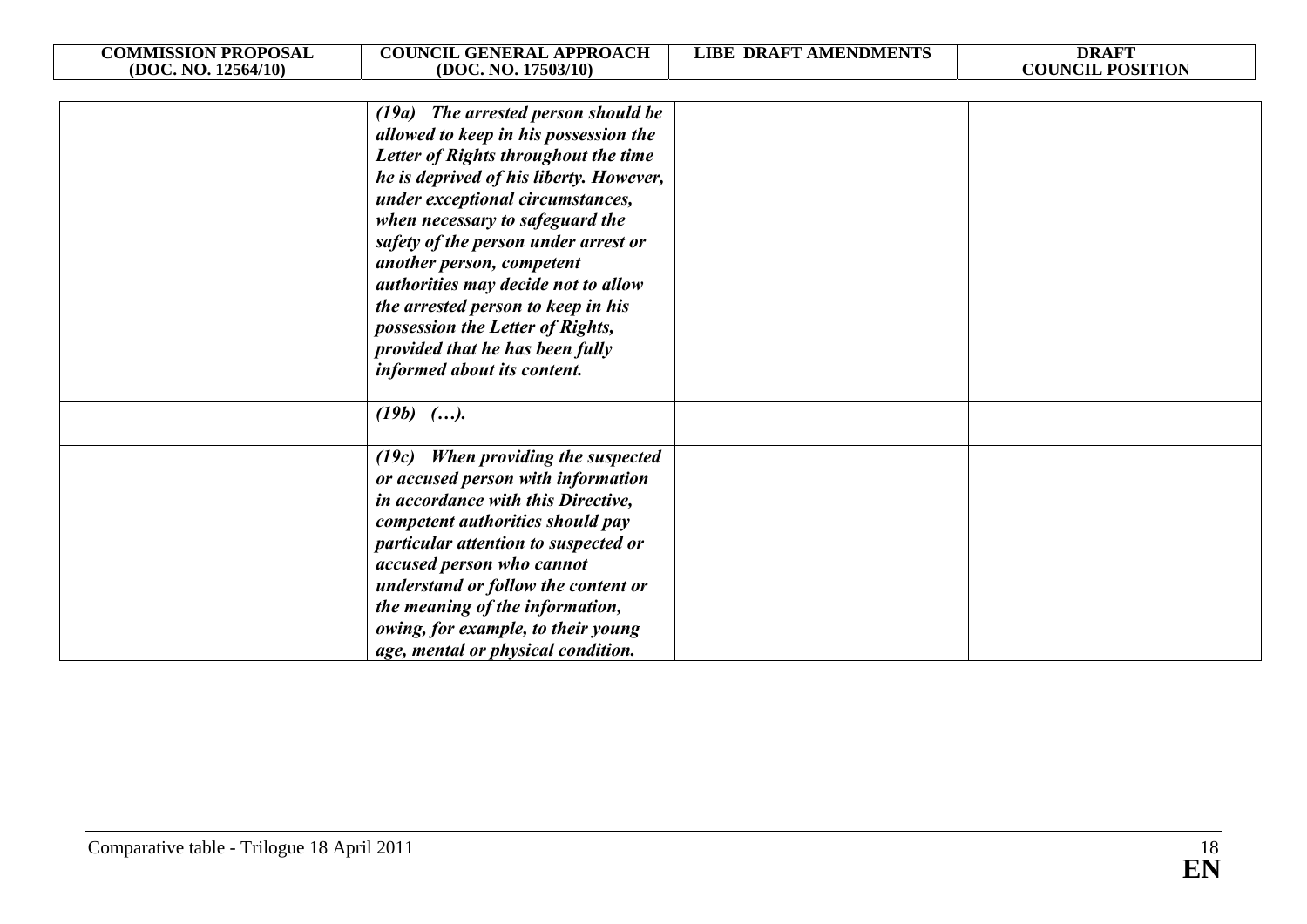| <b>COMMISSION PROPOSAL</b><br>(DOC. NO. 12564/10)                                                                                                                                                                                                                                                                                                | <b>COUNCIL GENERAL APPROACH</b><br>(DOC. NO. 17503/10)                                                                                                                                                                                        | <b>LIBE DRAFT AMENDMENTS</b>                                                                                                                                                                                                                                                                                                                                                                         | <b>DRAFT</b><br><b>COUNCIL POSITION</b> |
|--------------------------------------------------------------------------------------------------------------------------------------------------------------------------------------------------------------------------------------------------------------------------------------------------------------------------------------------------|-----------------------------------------------------------------------------------------------------------------------------------------------------------------------------------------------------------------------------------------------|------------------------------------------------------------------------------------------------------------------------------------------------------------------------------------------------------------------------------------------------------------------------------------------------------------------------------------------------------------------------------------------------------|-----------------------------------------|
| (20)<br>A person accused of having<br>committed a criminal offence should<br>be given all the information on the<br>charge necessary to enable him to<br>prepare his defence and to safeguard<br>the fairness of the proceedings.                                                                                                                | (20)<br>A person accused of having<br>committed a criminal offence should<br>be given all the information on the<br>criminal charge necessary to enable<br>him to prepare his defence and to<br>safeguard the fairness of the<br>proceedings. |                                                                                                                                                                                                                                                                                                                                                                                                      |                                         |
| The most effective way of<br>(21)<br>ensuring that a suspected or accused<br>person has sufficient information<br>about the charge is to allow him or his<br>lawyer access to the case-file. This<br>access may be restricted where it<br>poses a serious risk to the life of<br>another person or the internal security<br>of the Member State. | (21)<br>().                                                                                                                                                                                                                                   | $(21)$ The most effective way of<br>ensuring that a suspected or accused<br>person has sufficient information<br>about the <i>accusation</i> is to allow him<br>or his lawyer access to the<br>evidentiary material related to the<br>case. This access may exceptionally<br>be restricted only <i>on the basis of</i> a<br>reasoned decision by a competent<br>judicial authority.<br>[AMENDMENT 7] |                                         |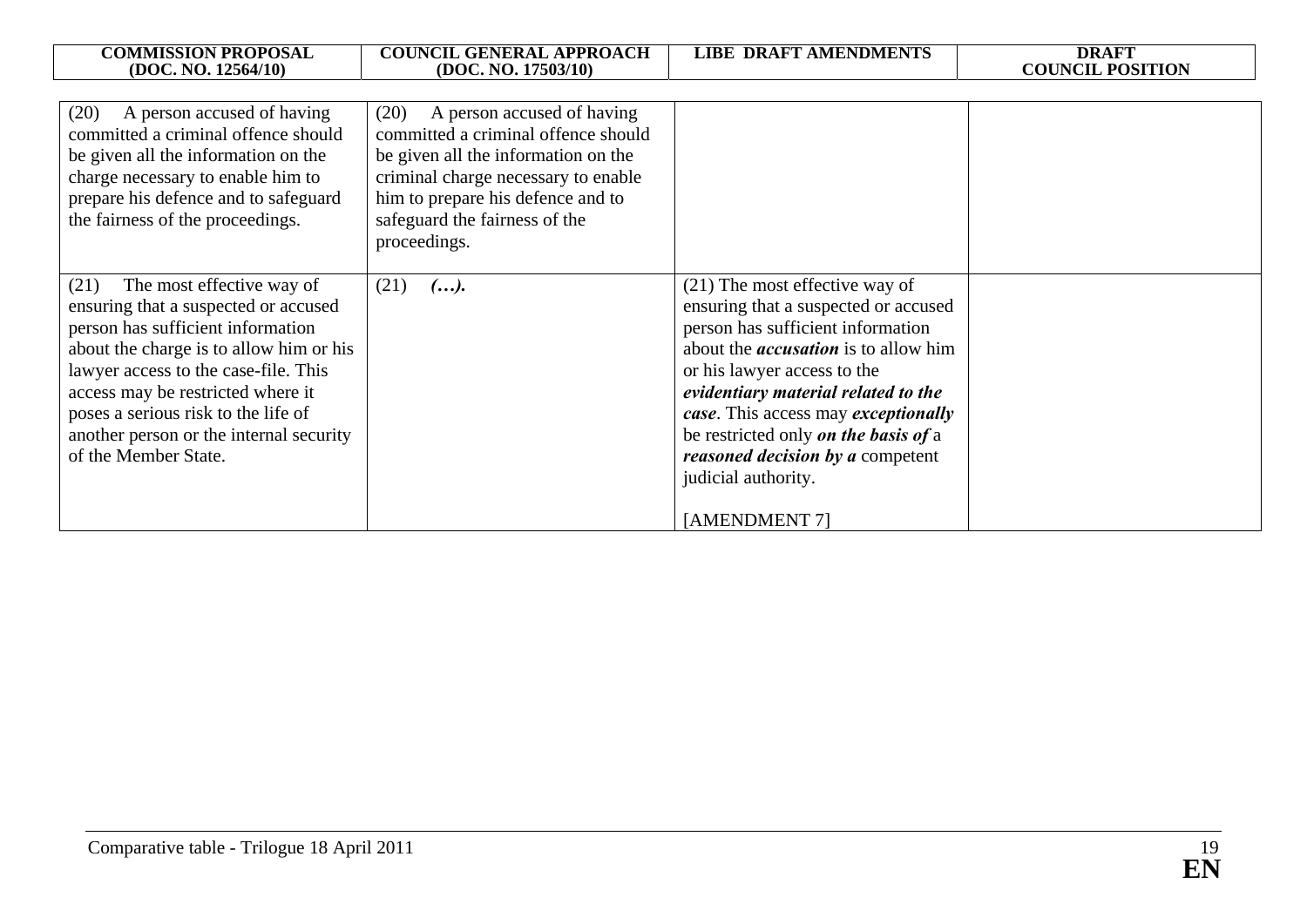| <b>COMMISSION PROPOSAL</b> | <b>COUNCIL GENERAL APPROACH</b>       | LIBE DRAFT AMENDMENTS | <b>DRAFT</b>            |
|----------------------------|---------------------------------------|-----------------------|-------------------------|
| (DOC. NO. 12564/10)        | (DOC. NO. 17503/10)                   |                       | <b>COUNCIL POSITION</b> |
|                            | $(21a)$ For the purpose of this       |                       |                         |
|                            | Directive, access to the materials of |                       |                         |
|                            | the case should include at least      |                       |                         |
|                            | access to the material evidence, as   |                       |                         |
|                            | defined in national law, which is for |                       |                         |
|                            | or against the suspected or accused   |                       |                         |
|                            | person and in the possession of the   |                       |                         |
|                            | competent authorities in relation to  |                       |                         |
|                            | the specific criminal case. Such      |                       |                         |
|                            | information may be contained in a     |                       |                         |
|                            | case file or otherwise held by        |                       |                         |
|                            | competent authorities in any          |                       |                         |
|                            | appropriate way in accordance with    |                       |                         |
|                            | national law.                         |                       |                         |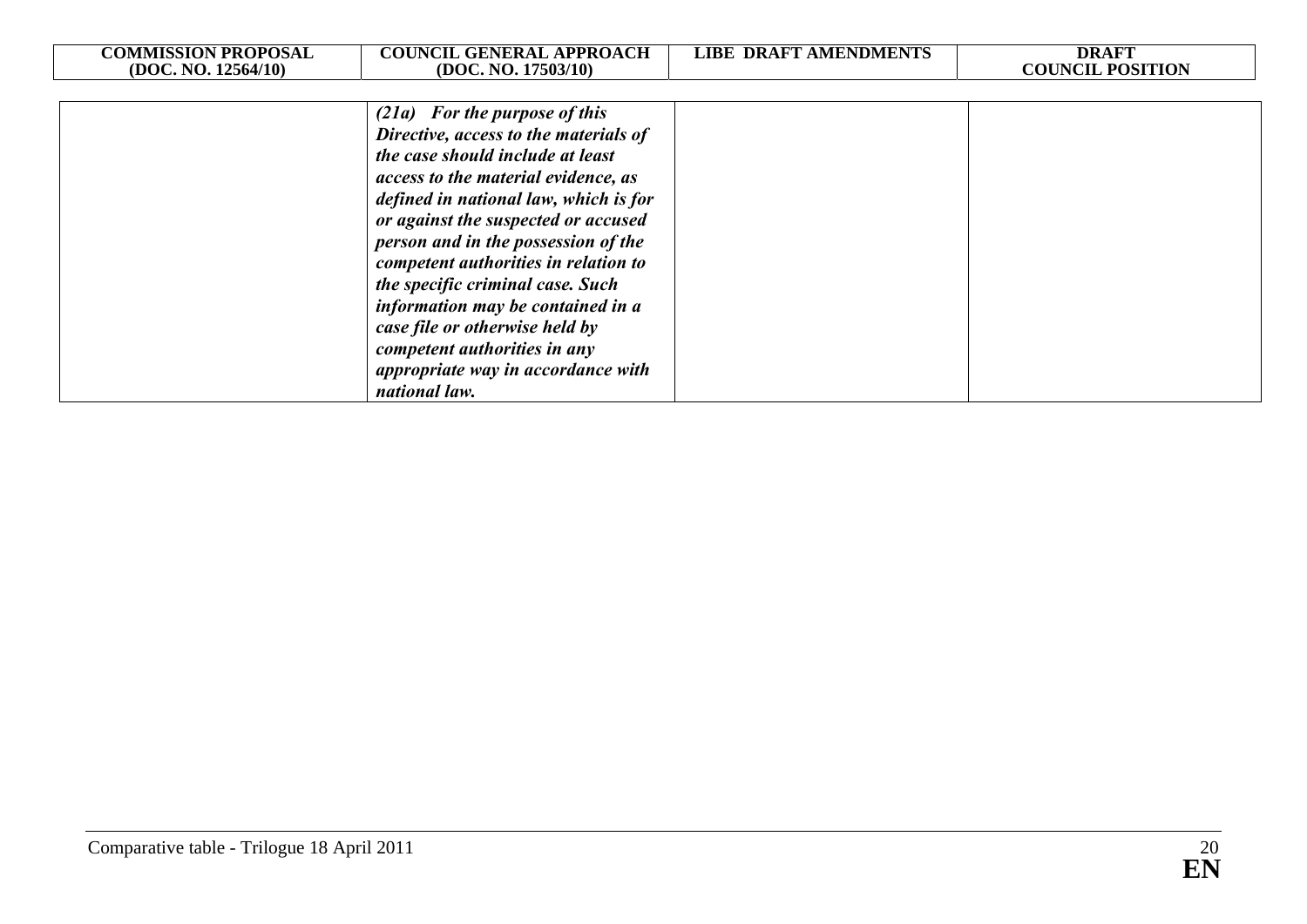| <b>COMMISSION PROPOSAL</b> | <b>COUNCIL GENERAL APPROACH</b>            | <b>LIBE DRAFT AMENDMENTS</b> | <b>DRAFT</b>            |
|----------------------------|--------------------------------------------|------------------------------|-------------------------|
| (DOC. NO. 12564/10)        | (DOC. NO. 17503/10)                        |                              | <b>COUNCIL POSITION</b> |
|                            |                                            |                              |                         |
|                            | (21b) Access to the material evidence      |                              |                         |
|                            | for or against the accused in the          |                              |                         |
|                            | possession of the competent                |                              |                         |
|                            | authorities, as provided for under this    |                              |                         |
|                            | Directive, may be refused, according       |                              |                         |
|                            | to national law, if this may lead to the   |                              |                         |
|                            | serious risk for the fundamental           |                              |                         |
|                            | rights of another person or if strictly    |                              |                         |
|                            | necessary to safeguard an important        |                              |                         |
|                            | public interest. This must be weighed      |                              |                         |
|                            | against the rights of defence of the       |                              |                         |
|                            | suspected or accused person, taking        |                              |                         |
|                            | into account the different phases of       |                              |                         |
|                            | the proceedings. These limitations         |                              |                         |
|                            | should be interpreted strictly and in      |                              |                         |
|                            | accordance with the principle of the       |                              |                         |
|                            | right to a fair trial as provided by the   |                              |                         |
|                            | <b>ECHR</b> and interpreted by case law of |                              |                         |
|                            | the European Court of Human                |                              |                         |
|                            | Rights.                                    |                              |                         |
|                            | (21c) Access to the materials of the       |                              |                         |
|                            | case may be provided directly, by          |                              |                         |
|                            | allowing consultation of the               |                              |                         |
|                            | materials or documents contained           |                              |                         |
|                            | therein, or indirectly, by providing       |                              |                         |
|                            | copies or information about its            |                              |                         |
|                            | contents, if so required by national       |                              |                         |
|                            | law.                                       |                              |                         |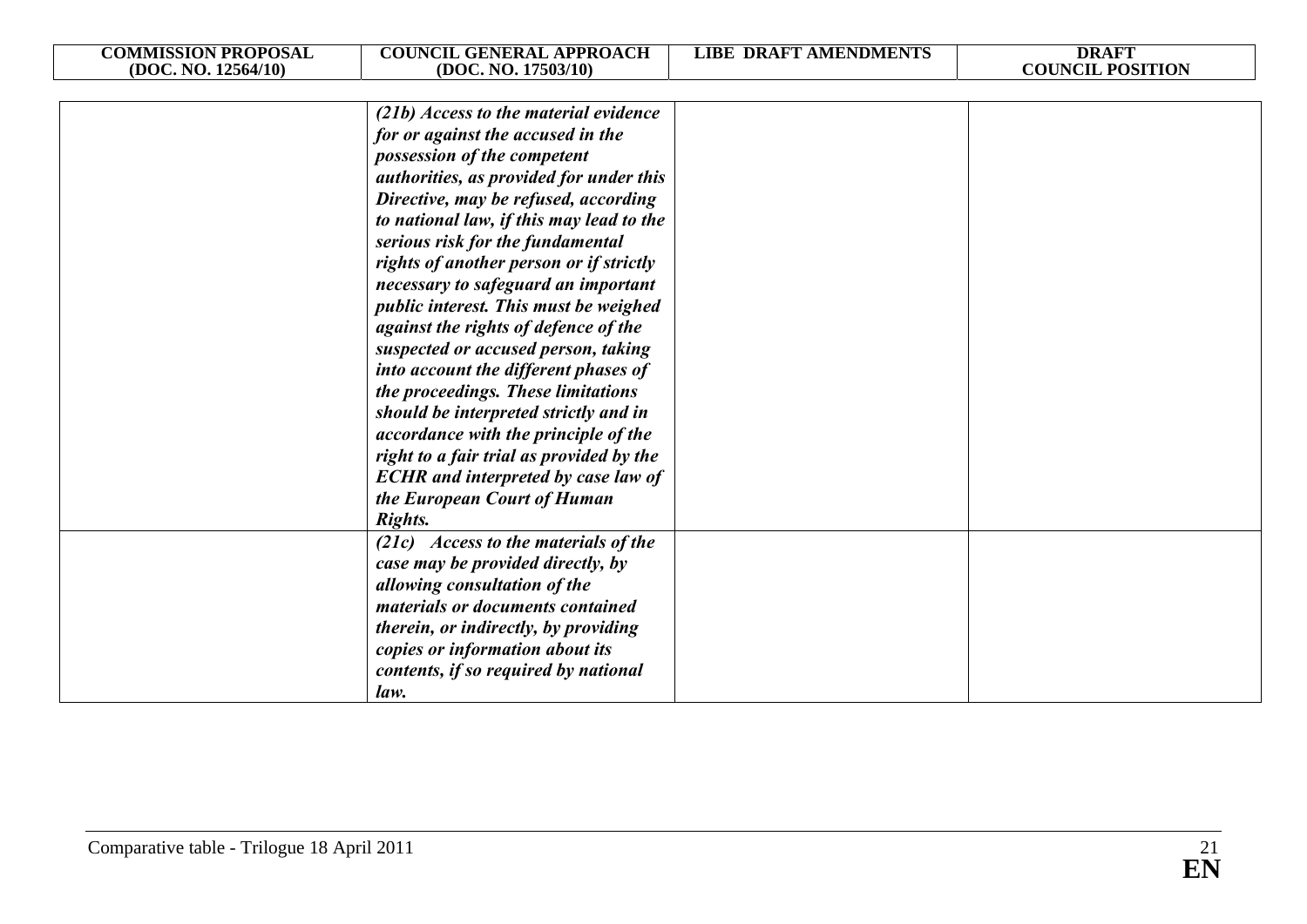| <b>COMMISSION PROPOSAL</b><br>(DOC. NO. 12564/10) | <b>COUNCIL GENERAL APPROACH</b><br>(DOC. NO. 17503/10)                       | <b>LIBE DRAFT AMENDMENTS</b> | <b>DRAFT</b><br><b>COUNCIL POSITION</b> |
|---------------------------------------------------|------------------------------------------------------------------------------|------------------------------|-----------------------------------------|
|                                                   |                                                                              |                              |                                         |
|                                                   | (21d) Consultation of the materials                                          |                              |                                         |
|                                                   | of the case, as provided for by this                                         |                              |                                         |
|                                                   | Directive, should be provided free of                                        |                              |                                         |
|                                                   | charge. This is without prejudice to                                         |                              |                                         |
|                                                   | provisions of the national laws of the                                       |                              |                                         |
|                                                   | <b>Member States requiring payment of</b>                                    |                              |                                         |
|                                                   | any fees for copies to be extracted                                          |                              |                                         |
|                                                   | from the case file or for the sending                                        |                              |                                         |
|                                                   | costs to the person concerned or his                                         |                              |                                         |
| Member States should have a<br>(22)               | lawyer.<br>(22)<br>$\left( \ldots \right)$                                   |                              |                                         |
| mechanism to verify that the suspected            |                                                                              |                              |                                         |
| or accused persons have received all              |                                                                              |                              |                                         |
| the information about rights and about            |                                                                              |                              |                                         |
| the charge to which they are entitled.            |                                                                              |                              |                                         |
|                                                   | (22a) A suspected or accused person                                          |                              |                                         |
|                                                   | or his lawyer should have the right to                                       |                              |                                         |
|                                                   | challenge, in accordance with                                                |                              |                                         |
|                                                   | procedures in national law, the                                              |                              |                                         |
|                                                   | possible failure or refusal of the                                           |                              |                                         |
|                                                   | competent authorities to provide the                                         |                              |                                         |
|                                                   | information in accordance with this                                          |                              |                                         |
|                                                   | Directive. That right does not entail<br>the obligation for Member States to |                              |                                         |
|                                                   | provide for a specific appeal                                                |                              |                                         |
|                                                   | procedure, a separate mechanism or                                           |                              |                                         |
|                                                   | complaint procedure in which such                                            |                              |                                         |
|                                                   | failure may be challenged.                                                   |                              |                                         |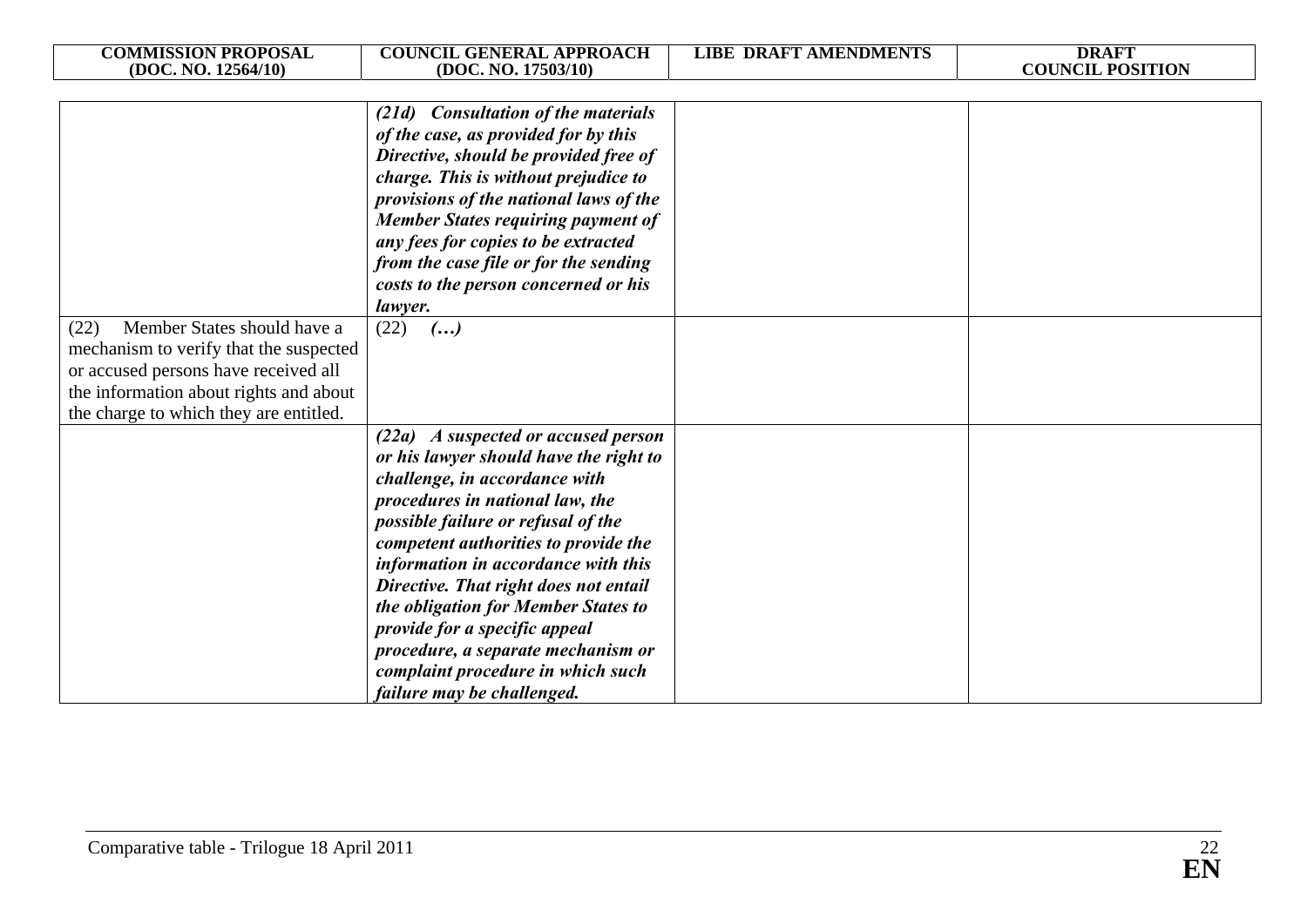| <b>COMMISSION PROPOSAL</b>                                                                                                                                 | <b>COUNCIL GENERAL APPROACH</b>                                                                                                                                                                                                                                                                                                                                                                                                                                                                                                                                                                                                                                                                                                                                                                                                                                                                                                       | <b>LIBE DRAFT AMENDMENTS</b>                                                                                                                                                                        | <b>DRAFT</b>            |
|------------------------------------------------------------------------------------------------------------------------------------------------------------|---------------------------------------------------------------------------------------------------------------------------------------------------------------------------------------------------------------------------------------------------------------------------------------------------------------------------------------------------------------------------------------------------------------------------------------------------------------------------------------------------------------------------------------------------------------------------------------------------------------------------------------------------------------------------------------------------------------------------------------------------------------------------------------------------------------------------------------------------------------------------------------------------------------------------------------|-----------------------------------------------------------------------------------------------------------------------------------------------------------------------------------------------------|-------------------------|
| (DOC. NO. 12564/10)                                                                                                                                        | (DOC. NO. 17503/10)                                                                                                                                                                                                                                                                                                                                                                                                                                                                                                                                                                                                                                                                                                                                                                                                                                                                                                                   |                                                                                                                                                                                                     | <b>COUNCIL POSITION</b> |
| (23)<br>Adequate training on<br>procedural rights of suspected and<br>accused persons should be provided to<br>the relevant officials in Member<br>States. | (23)<br>Without prejudice to judicial<br>independence and differences in the<br>organization of the judiciary across<br>the Union, adequate training with<br>respect to the objectives of this<br><b>Directive</b> should be provided to the<br>relevant officials in Member States.<br>(23a) Member States should<br>undertake all the necessary action to<br>comply with this Directive. A<br>practical and effective<br>implementation of some of the<br>provisions such as the obligation to<br>provide the suspected or accused<br>person with information on his rights<br>in simple and accessible language<br>could be achieved by different means<br>including non legislative measures<br>such as appropriate training for the<br>competent authorities or by a Letter<br>of Rights drafted in a simple and<br>non technical language so as to be<br>easily understood by a lay person<br>without any knowledge of criminal | (23)<br><b>Appropriate and effective</b><br>training on procedural rights of<br>suspected and accused persons<br>should be provided to the relevant<br>officials in Member States.<br>[AMENDMENT 9] |                         |
|                                                                                                                                                            | procedural law.                                                                                                                                                                                                                                                                                                                                                                                                                                                                                                                                                                                                                                                                                                                                                                                                                                                                                                                       |                                                                                                                                                                                                     |                         |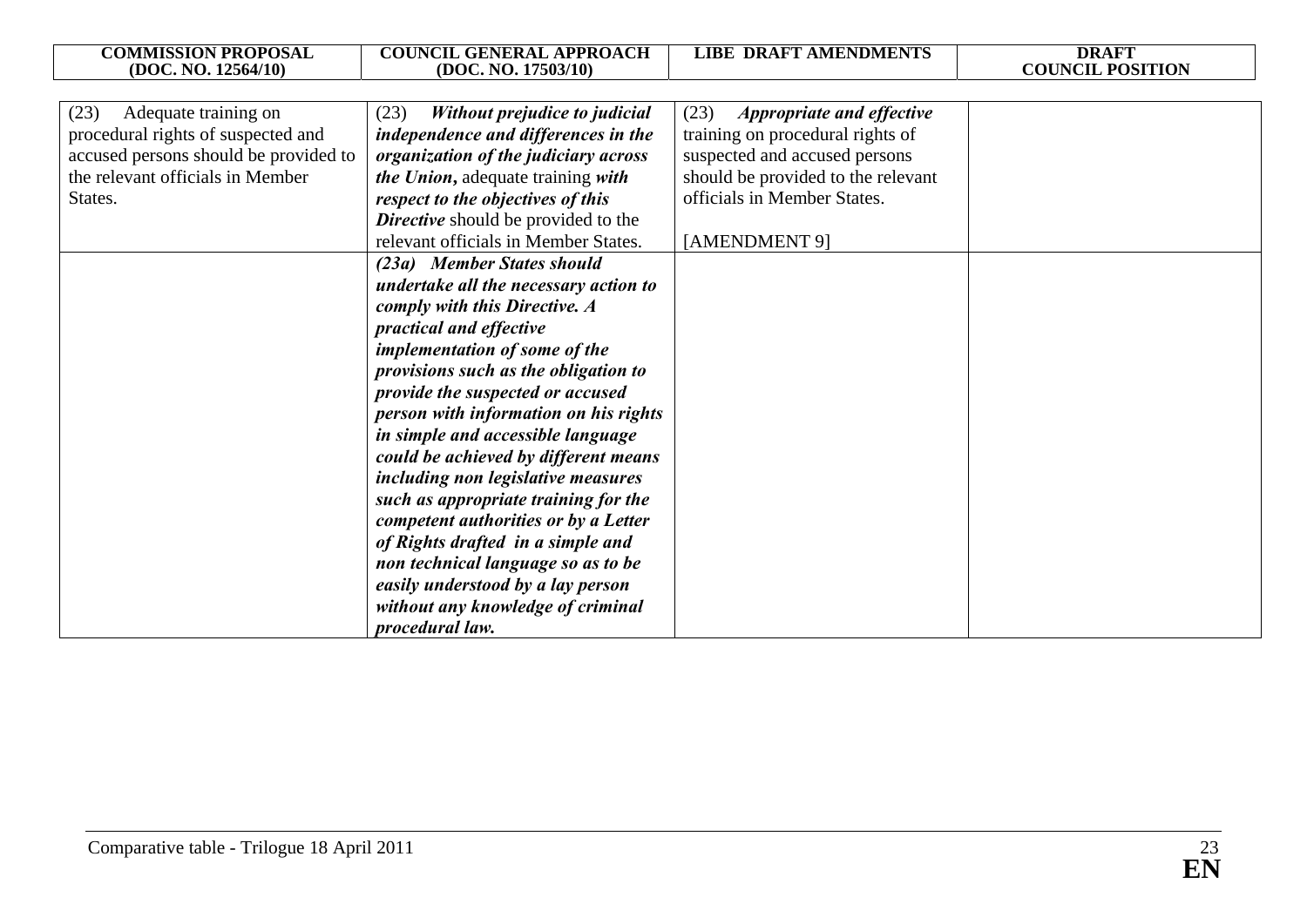| <b>COMMISSION PROPOSAL</b><br>(DOC. NO. 12564/10)                                                                                                                                                                                                            | <b>COUNCIL GENERAL APPROACH</b><br>(DOC. NO. 17503/10) | <b>LIBE DRAFT AMENDMENTS</b>                                                                                                                                                                                                                                                                                                                                                                                                                                                                                                                                                                                                               | <b>DRAFT</b><br><b>COUNCIL POSITION</b> |
|--------------------------------------------------------------------------------------------------------------------------------------------------------------------------------------------------------------------------------------------------------------|--------------------------------------------------------|--------------------------------------------------------------------------------------------------------------------------------------------------------------------------------------------------------------------------------------------------------------------------------------------------------------------------------------------------------------------------------------------------------------------------------------------------------------------------------------------------------------------------------------------------------------------------------------------------------------------------------------------|-----------------------------------------|
|                                                                                                                                                                                                                                                              |                                                        |                                                                                                                                                                                                                                                                                                                                                                                                                                                                                                                                                                                                                                            |                                         |
| (24)<br>In accordance with the United<br>Nations Convention on the Rights of<br>the Child, a child means every person<br>below the age of 18 years. In all action<br>relating to children, the child's best<br>interests must be a primary<br>consideration. | $(24)$ $($ $)$ .                                       | In accordance with the<br>(24)<br>United Nations Convention on the<br>Rights of the Child, a child means<br>every person below the age of 18<br>years. In all action relating to<br>children, the child's best interests<br>must be a primary consideration.<br>Children who are suspected or<br>accused of having committed a<br>criminal offence need specific<br>protection due to their vulnerability<br>on the grounds of age and should<br>receive detailed information in<br>simple and accessible language<br>regarding the charges against them<br>in accordance with their age and<br>their level of maturity.<br>[AMENDMENT 10] |                                         |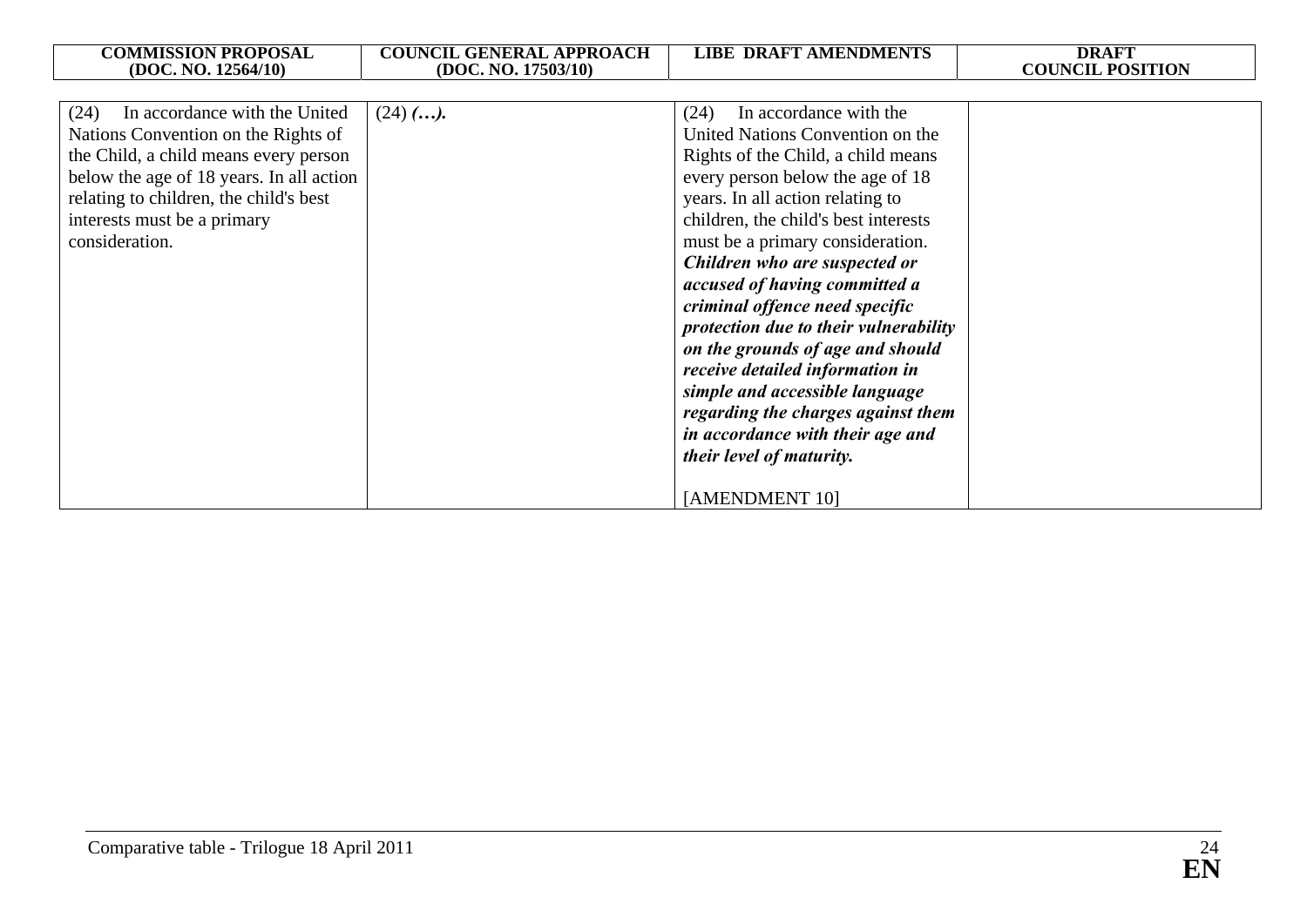| <b>COMMISSION PROPOSAL</b> | <b>COUNCIL GENERAL APPROACH</b> | <b>LIBE DRAFT AMENDMENTS</b>                                                                                                                                                                                                                                                                                                                                                                                                                                                                                                      | <b>DRAFT</b>            |
|----------------------------|---------------------------------|-----------------------------------------------------------------------------------------------------------------------------------------------------------------------------------------------------------------------------------------------------------------------------------------------------------------------------------------------------------------------------------------------------------------------------------------------------------------------------------------------------------------------------------|-------------------------|
| (DOC. NO. 12564/10)        | (DOC. NO. 17503/10)             |                                                                                                                                                                                                                                                                                                                                                                                                                                                                                                                                   | <b>COUNCIL POSITION</b> |
|                            |                                 | $(24 a)$ In accordance with the case<br>law on Article 3 of the European<br><b>Convention for the Protection of</b><br><b>Human Rights and Fundamental</b><br><b>Freedoms (ECHR), Member States</b><br>should ensure that a person's<br>health and wellbeing are<br>adequately secured, including by<br>providing a person deprived of his<br>or her liberty with medical<br>assistance. Information relating to<br><b>Member States' requirements under</b><br>Article 3 ECHR should be provided<br>on arrest.<br>[AMENDMENT 11] |                         |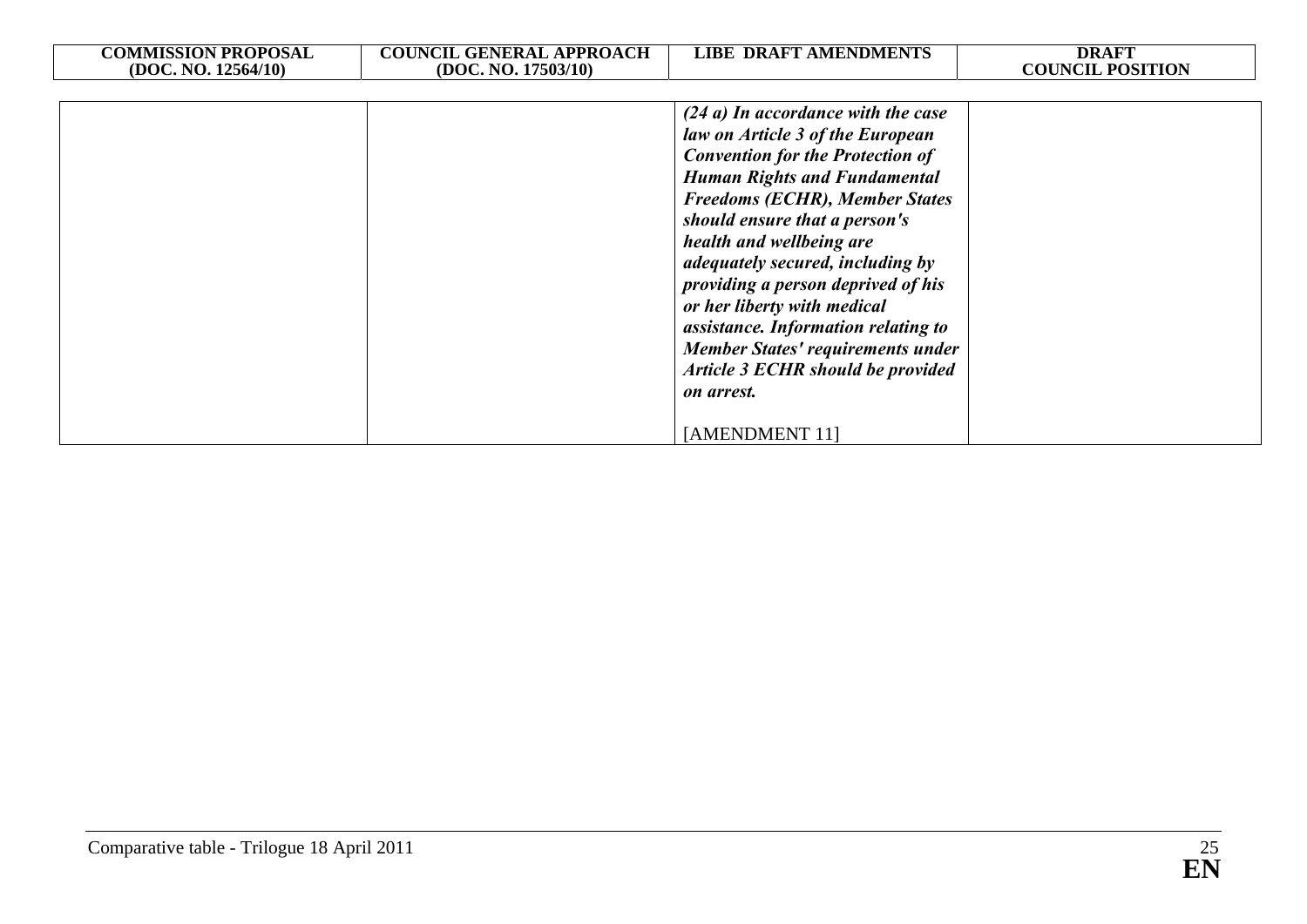| The rights provided for in this<br>(25)      | The right to be informed about<br>(25)                 | (25) The rights provided for in this        |
|----------------------------------------------|--------------------------------------------------------|---------------------------------------------|
| Directive should also apply, <i>mutatis</i>  | rights on arrest provided for in this                  | Directive should also apply, <i>mutatis</i> |
| <i>mutandis</i> , to proceedings for the     | Directive should also apply, <i>mutatis</i>            | <i>mutandis</i> , to proceedings for the    |
|                                              |                                                        |                                             |
| execution of a European Arrest               | mutandis, to persons arrested for the                  | execution of a European Arrest              |
| Warrant according to the Council             | <i>purpose of the execution of a</i>                   | Warrant according to the Council            |
| Framework 2002/584/JHA of 13 June            | European Arrest Warrant according to                   | Framework 2002/584/JHA of 13                |
| 2002 on the European Arrest Warrant          | the Council Framework                                  | June 2002 on the European Arrest            |
| and the surrender procedures between         | 2002/584/JHA of 13 June 2002 on the                    | Warrant and the surrender                   |
| Member States <sup>15</sup> . To help Member | European Arrest Warrant and the                        | procedures between Member States.           |
| States design such a Letter of Rights        | surrender procedures between                           | This model is <i>indicative and to be</i>   |
| and to promote greater coherence             | Member States <sup>16</sup> . <i>[To help Member</i> ] | interpreted as containing the               |
| between Member States a model form           | States design such a Letter of Rights                  | minimum of information Member               |
| of the Letter of Rights, which Member        | () a model form of the Letter of                       | States are obliged to give to               |
| States may use, is provided in Annex         | Rights, which Member States may                        | suspects and accused. This model            |
| 1 to the Directive. This model form is       | use, is provided in Annex $II$ to the                  | may be subject to review in the             |
| indicative and may be subject to             | Directive. This model form is                          | context of the report on                    |
| review in the context of the report on       | indicative and may be subject to                       | implementation to be presented by           |
| implementation to be presented by the        | review in the context of the report on                 | the European Commission pursuant            |
| European Commission pursuant to              | implementation to be presented by the                  | to Article 12 of the Directive and          |
| Article 12 of the Directive and also         | European Commission pursuant to                        | also once all the Roadmap measures          |
| once all the Roadmap measures have           | Article 12 of the Directive and also                   | and eventually other measures have          |
| come into force.                             | once all the Roadmap measures have                     | come into force.                            |
|                                              | come into force $I17$ .                                |                                             |
|                                              |                                                        | [AMENDMENT 12]                              |

<sup>&</sup>lt;sup>15</sup> OJ L 190 of 18.7.2002, p.1.<br> **16** OJ L 100 of 18.7.2002, p.1.

**<sup>16</sup>** OJ L 190 of 18.7.2002, p.1.

<sup>&</sup>lt;sup>17</sup> See footnote under Article 5 with regard to the Annex II.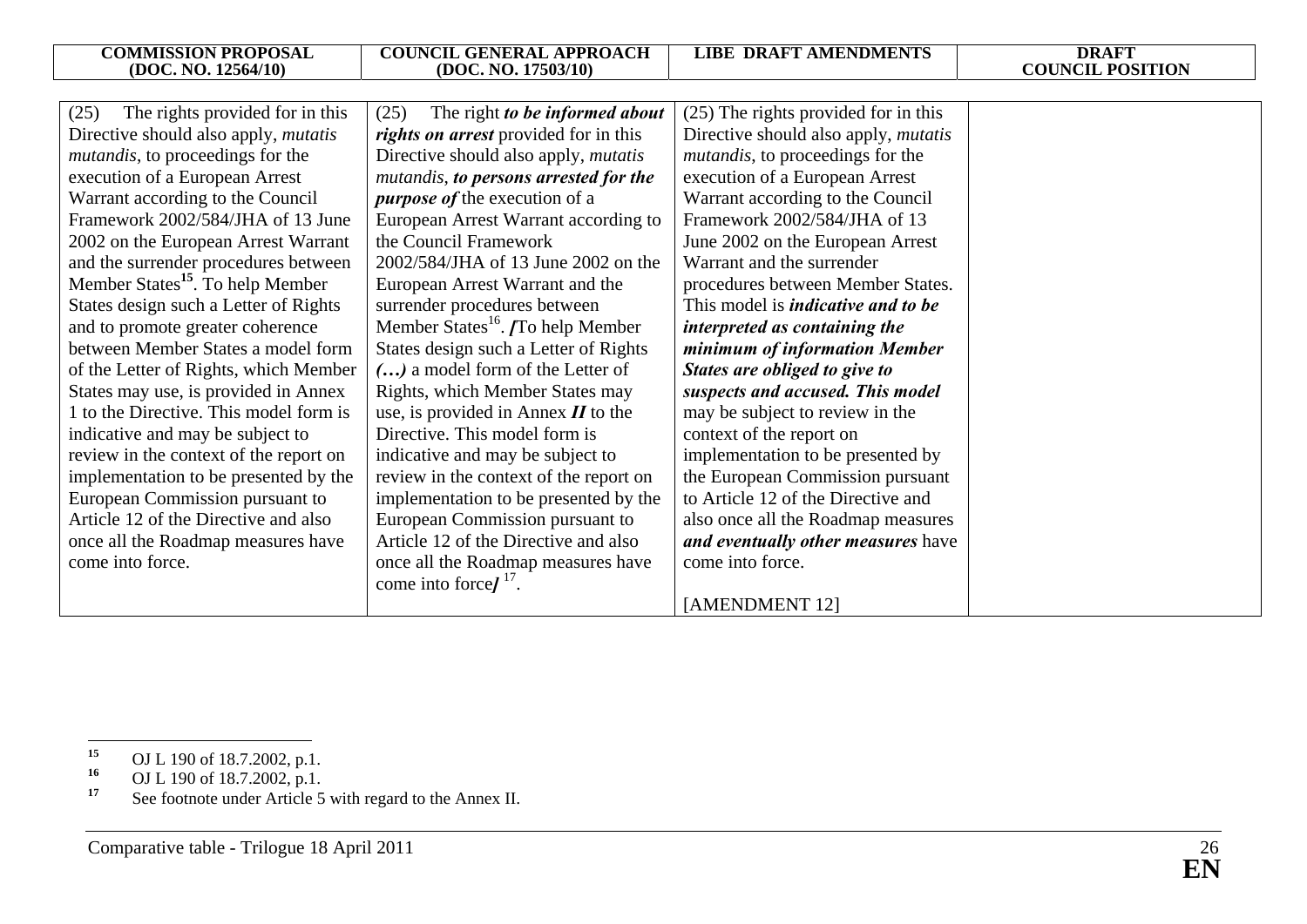| <b>COMMISSION PROPOSAL</b><br>(DOC. NO. 12564/10)                                                                                                                                                                                                                                                                                                                                                                           | <b>COUNCIL GENERAL APPROACH</b><br>(DOC. NO. 17503/10)                                                                                                                                                                                                                                                                                                                                                                      | <b>LIBE DRAFT AMENDMENTS</b>                                                                                                                                                                                                                                                                                                                                            | <b>DRAFT</b><br><b>COUNCIL POSITION</b> |
|-----------------------------------------------------------------------------------------------------------------------------------------------------------------------------------------------------------------------------------------------------------------------------------------------------------------------------------------------------------------------------------------------------------------------------|-----------------------------------------------------------------------------------------------------------------------------------------------------------------------------------------------------------------------------------------------------------------------------------------------------------------------------------------------------------------------------------------------------------------------------|-------------------------------------------------------------------------------------------------------------------------------------------------------------------------------------------------------------------------------------------------------------------------------------------------------------------------------------------------------------------------|-----------------------------------------|
|                                                                                                                                                                                                                                                                                                                                                                                                                             |                                                                                                                                                                                                                                                                                                                                                                                                                             |                                                                                                                                                                                                                                                                                                                                                                         |                                         |
| The provisions of this<br>(26)<br>Directive set minimum rules. Member<br>States may extend the rights set out in<br>this Directive in order to provide a<br>higher level of protection in situations<br>not explicitly dealt with in this<br>Directive. The level of protection<br>should never go below the standards<br>provided by the ECHR, as interpreted<br>in the case-law of the European Court<br>of Human Rights. | The provisions of this<br>(26)<br>Directive set minimum rules. Member<br>States may extend the rights set out in<br>this Directive in order to provide a<br>higher level of protection in situations<br>not explicitly dealt with in this<br>Directive. The level of protection<br>should never go below the standards<br>provided by the ECHR, as interpreted<br>in the case-law of the European Court<br>of Human Rights. | The provisions of this<br>(26)<br>Directive set minimum rules.<br>Member States may extend the<br>rights set out in this Directive in<br>order to provide a higher level of<br>protection $()$ . The level of<br>protection should never go below<br>the standards provided by the<br>ECHR, as interpreted in the case-law<br>of the European Court of Human<br>Rights. |                                         |
|                                                                                                                                                                                                                                                                                                                                                                                                                             |                                                                                                                                                                                                                                                                                                                                                                                                                             | [AMENDMENTS 13]                                                                                                                                                                                                                                                                                                                                                         |                                         |
| This Directive respects<br>(27)<br>fundamental rights and observes the<br>principles recognised by the Charter.<br>In particular, this Directive seeks to<br>promote the right to liberty, the right<br>to a fair trial, the rights of the defence<br>and the rights of the child. It has to be<br>implemented accordingly.                                                                                                 | This Directive respects<br>(27)<br>fundamental rights and observes the<br>principles recognised by the Charter.<br>In particular, this Directive seeks to<br>promote the right to liberty, the right<br>to a fair trial <i>and</i> the rights of the<br>defence (). It has to be implemented<br>accordingly.                                                                                                                |                                                                                                                                                                                                                                                                                                                                                                         |                                         |
| Member States should ensure<br>(28)<br>that the provisions of this Directive,<br>where they correspond to rights<br>guaranteed by the ECHR are<br>implemented consistently with those<br>of the ECHR and as developed by the<br>relevant case-law of the European<br>Court of Human Rights.                                                                                                                                 | Member States should ensure<br>(28)<br>that the provisions of this Directive,<br>where they correspond to rights<br>guaranteed by the ECHR are<br>implemented consistently with those<br>of the ECHR and as developed by the<br>relevant case-law of the European<br>Court of Human Rights.                                                                                                                                 |                                                                                                                                                                                                                                                                                                                                                                         |                                         |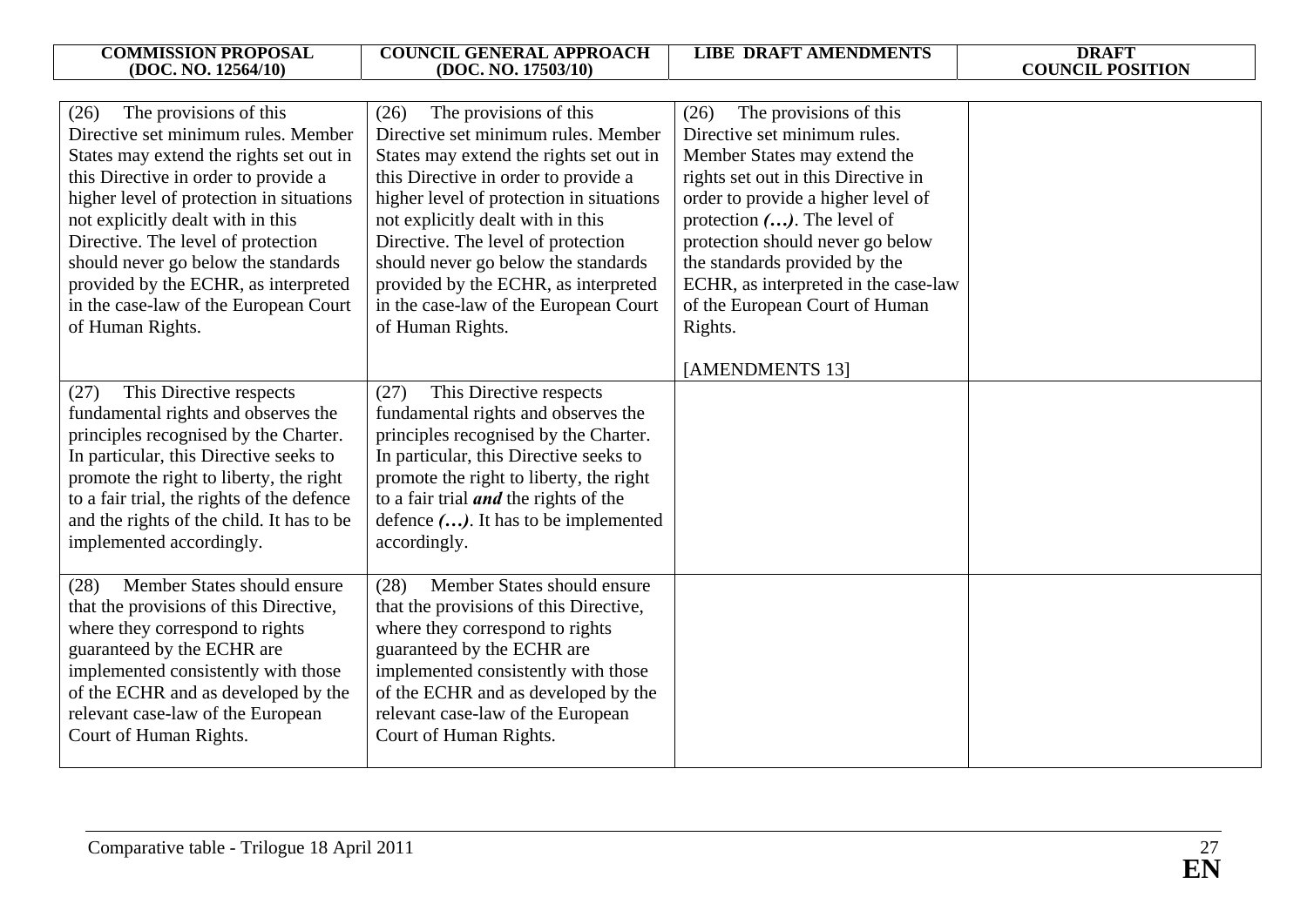| <b>COMMISSION PROPOSAL</b><br>(DOC. NO. 12564/10) | <b>COUNCIL GENERAL APPROACH</b><br>(DOC. NO. 17503/10) | <b>LIBE DRAFT AMENDMENTS</b> | <b>DRAFT</b><br><b>COUNCIL POSITION</b> |
|---------------------------------------------------|--------------------------------------------------------|------------------------------|-----------------------------------------|
|                                                   |                                                        |                              |                                         |
| Since the aim of achieving<br>(29)                | Since the aim of achieving<br>(29)                     |                              |                                         |
| common minimum standards cannot                   | common minimum standards cannot                        |                              |                                         |
| be achieved by Member States acting               | be achieved by Member States acting                    |                              |                                         |
| unilaterally, either at national, regional        | unilaterally, either at national, regional             |                              |                                         |
| or local level, and can only be                   | or local level, and can only be                        |                              |                                         |
| achieved at Union level, the European             | achieved at Union level, the European                  |                              |                                         |
| Parliament and the Council may adopt              | Parliament and the Council may adopt                   |                              |                                         |
| measures in accordance with the                   | measures in accordance with the                        |                              |                                         |
| principle of subsidiarity as referred to          | principle of subsidiarity as referred to               |                              |                                         |
| in Article 5 of the Treaty on European            | in Article 5 of the Treaty on European                 |                              |                                         |
| Union. In accordance with the                     | Union. In accordance with the                          |                              |                                         |
| principle of proportionality, as set out          | principle of proportionality, as set out               |                              |                                         |
| in the latter Article, this Directive does        | in the latter Article, this Directive does             |                              |                                         |
| not go beyond what is necessary in                | not go beyond what is necessary in                     |                              |                                         |
| order to achieve that objective.                  | order to achieve that objective.                       |                              |                                         |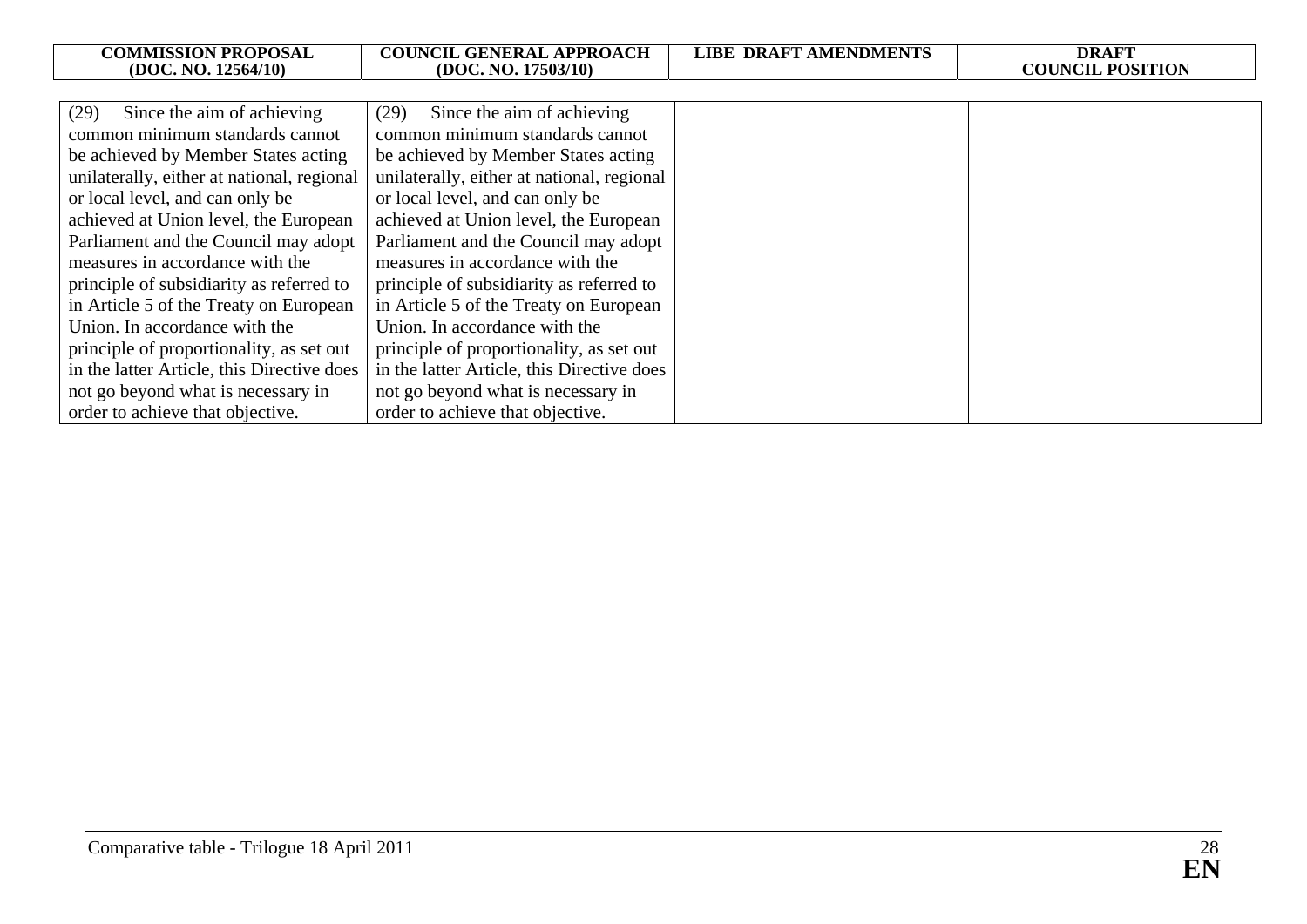| <b>COMMISSION PROPOSAL</b><br>(DOC. NO. 12564/10) | <b>COUNCIL GENERAL APPROACH</b><br>(DOC. NO. 17503/10) | <b>LIBE DRAFT AMENDMENTS</b> | <b>DRAFT</b><br><b>COUNCIL POSITION</b> |
|---------------------------------------------------|--------------------------------------------------------|------------------------------|-----------------------------------------|
|                                                   |                                                        |                              |                                         |
| (30)<br>[In accordance with Articles 1,           | (30)<br>In accordance with Articles 1,                 |                              |                                         |
| 2, 3 and 4 of Protocol on the position            | 2, 3 and 4 of Protocol on the position                 |                              |                                         |
| of the United Kingdom and Ireland in              | of the United Kingdom and Ireland in                   |                              |                                         |
| respect of the Area of Freedom,                   | respect of the Area of Freedom,                        |                              |                                         |
| Security and Justice, annexed to the              | Security and Justice, annexed to the                   |                              |                                         |
| Treaty on European Union and to the               | Treaty on European Union and to the                    |                              |                                         |
| Treaty on the Functioning of the                  | Treaty on the Functioning of the                       |                              |                                         |
| European Union, the United Kingdom                | European Union, the United Kingdom                     |                              |                                         |
| and Ireland have notified their wish to           | and Ireland have notified their wish to                |                              |                                         |
| participate in the adoption and                   | participate in the adoption and                        |                              |                                         |
| application of this Directive] OR                 | application of this Directive.                         |                              |                                         |
| [without prejudice of Article 4]                  |                                                        |                              |                                         |
| of Protocol on the position of the                |                                                        |                              |                                         |
| United Kingdom and Ireland in                     |                                                        |                              |                                         |
| respect of the Area of Freedom,                   |                                                        |                              |                                         |
| Security and Justice, annexed to the              |                                                        |                              |                                         |
| Treaty on European Union and to the               |                                                        |                              |                                         |
| Treaty on the Functioning of the                  |                                                        |                              |                                         |
| European Union, the United Kingdom                |                                                        |                              |                                         |
| and Ireland will not participate in the           |                                                        |                              |                                         |
| adoption of this Directive and will not           |                                                        |                              |                                         |
| be bound by or be subject to its                  |                                                        |                              |                                         |
| application] $^{18}$                              |                                                        |                              |                                         |

<sup>&</sup>lt;sup>18</sup> The final wording of this recital in the Directive will depend on the actual position of the United Kingdom and Ireland taken in accordance with the provisions of protocol (No 21).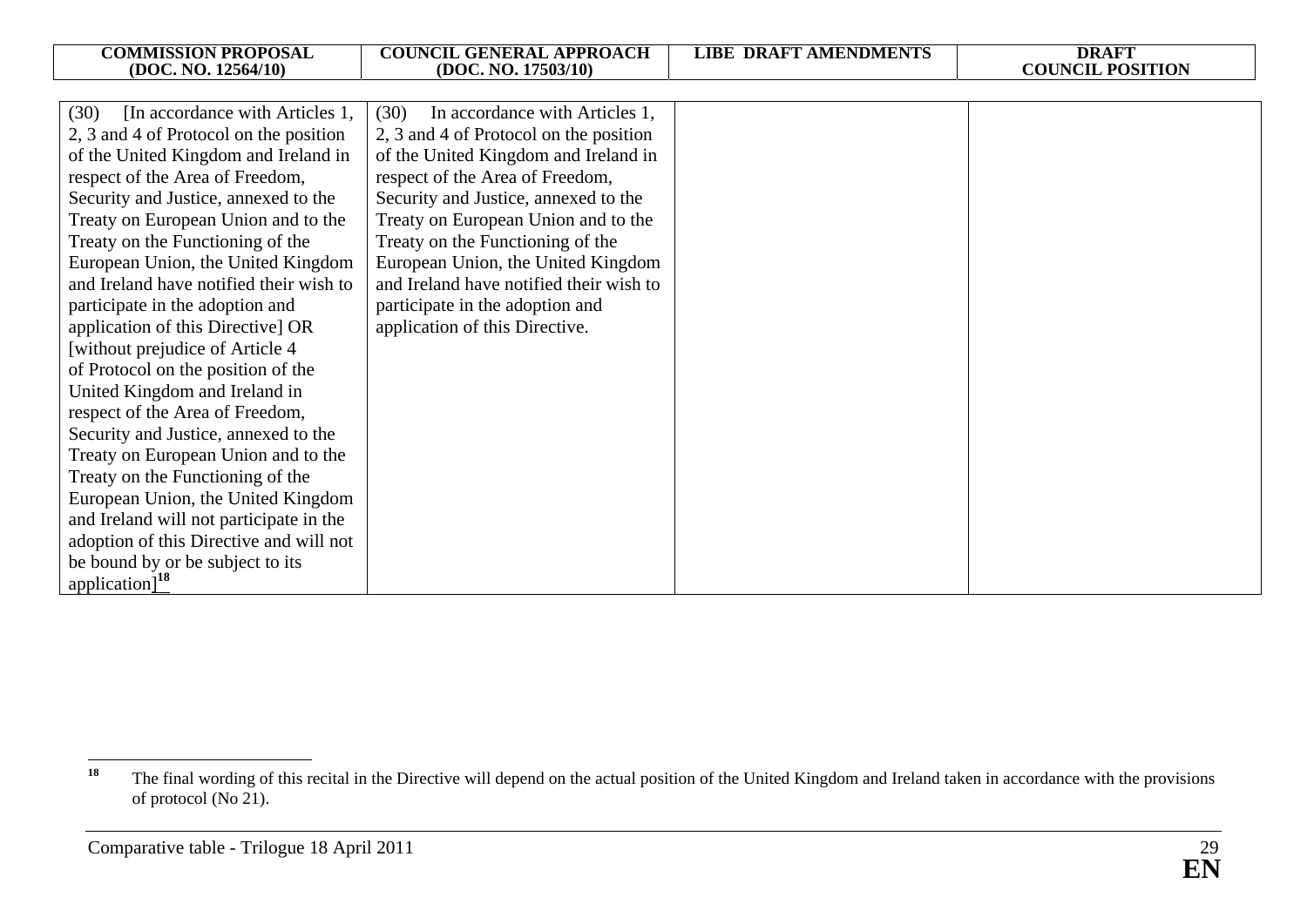| <b>COMMISSION PROPOSAL</b><br>(DOC. NO. 12564/10)                                                                                                                                                                                                                                                                                             | <b>COUNCIL GENERAL APPROACH</b><br>(DOC. NO. 17503/10)                                                                                                                                                                                                                                                                                        | <b>LIBE DRAFT AMENDMENTS</b>                                                                                                                                                      | <b>DRAFT</b><br><b>COUNCIL POSITION</b> |
|-----------------------------------------------------------------------------------------------------------------------------------------------------------------------------------------------------------------------------------------------------------------------------------------------------------------------------------------------|-----------------------------------------------------------------------------------------------------------------------------------------------------------------------------------------------------------------------------------------------------------------------------------------------------------------------------------------------|-----------------------------------------------------------------------------------------------------------------------------------------------------------------------------------|-----------------------------------------|
| In accordance with Articles 1<br>(31)<br>and 2 of Protocol on the position of<br>Denmark, annexed to the Treaty on<br>European Union and to the Treaty on<br>the Functioning of the European<br>Union, Denmark is not taking part in<br>the adoption of this Directive, and is<br>therefore not bound by it or subject to<br>its application, | (31)<br>In accordance with Articles 1<br>and 2 of Protocol on the position of<br>Denmark, annexed to the Treaty on<br>European Union and to the Treaty on<br>the Functioning of the European<br>Union, Denmark is not taking part in<br>the adoption of this Directive, and is<br>therefore not bound by it or subject to<br>its application, | (31 a) This Directive should be                                                                                                                                                   |                                         |
|                                                                                                                                                                                                                                                                                                                                               |                                                                                                                                                                                                                                                                                                                                               | evaluated in the light of the<br>practical experience gained. If<br>appropriate, it should be amended<br>so as to improve the safeguards<br>which it lays down,<br>[AMENDMENT 14] |                                         |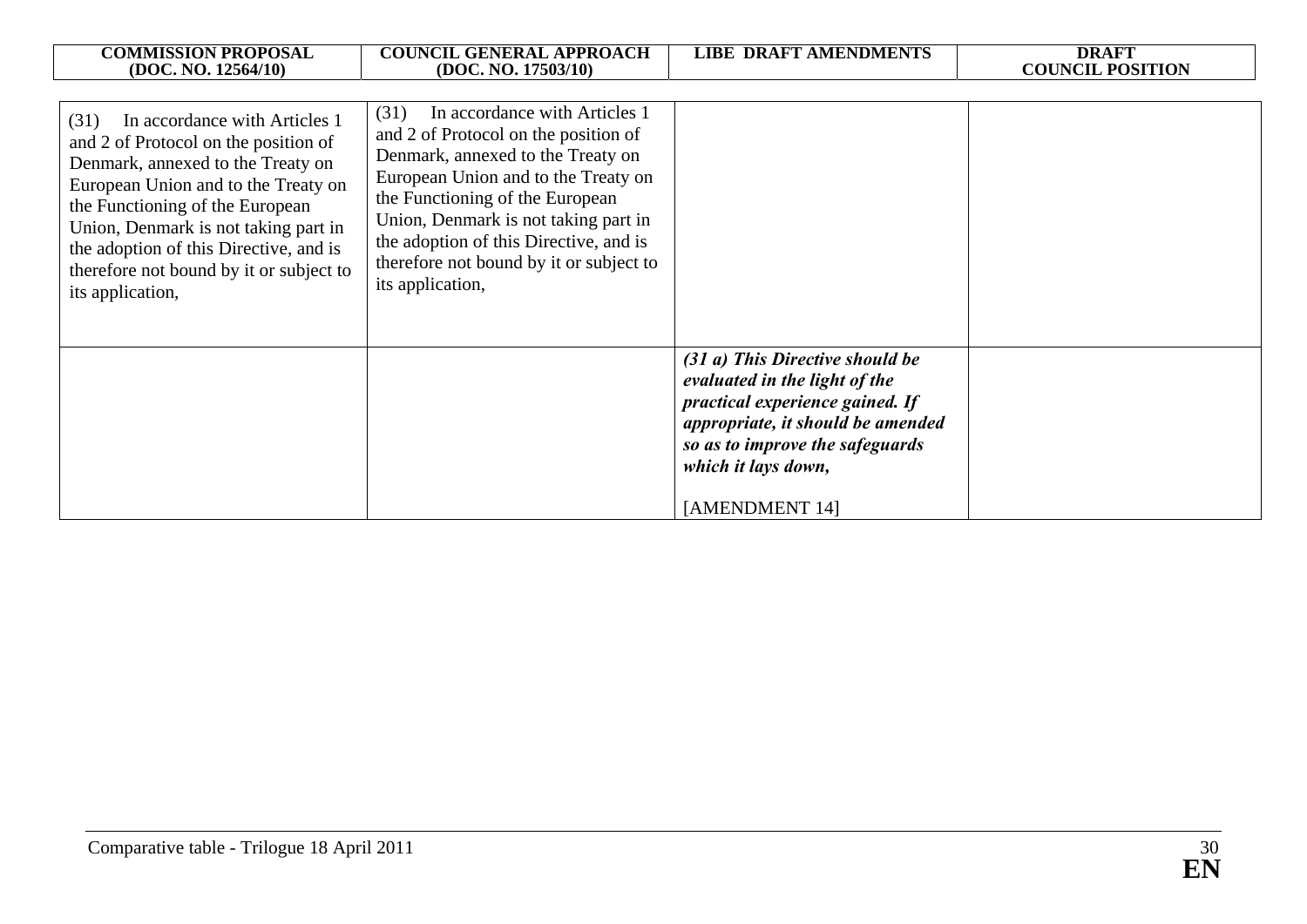| <b>Articles</b>                                                                                                                                             |                                                                                                                                                                                                                                               |                                                                                                                                                                              |                                                                                                                                                                                                                                                         |
|-------------------------------------------------------------------------------------------------------------------------------------------------------------|-----------------------------------------------------------------------------------------------------------------------------------------------------------------------------------------------------------------------------------------------|------------------------------------------------------------------------------------------------------------------------------------------------------------------------------|---------------------------------------------------------------------------------------------------------------------------------------------------------------------------------------------------------------------------------------------------------|
| <b>Article 1</b>                                                                                                                                            |                                                                                                                                                                                                                                               |                                                                                                                                                                              |                                                                                                                                                                                                                                                         |
| 1. (Objective)<br>The Directive lays down rules                                                                                                             | 1. (Objective)<br>The Directive lays down rules                                                                                                                                                                                               | 1. (Objective)<br>The Directive lays down rules                                                                                                                              | Council invites EP to accept the<br>following compromise wording:                                                                                                                                                                                       |
| concerning the right of suspected and<br>accused persons to information about<br>their rights and about the charge in<br>criminal proceedings against them. | concerning the right $()$ to<br>information about <i>procedural</i> rights in<br>criminal proceedings and proceedings<br>for the execution of a European<br><i>arrest warrant</i> and about the charge in<br>criminal proceeding $(\ldots)$ . | concerning the right of suspected<br>and accused persons to information<br>about their rights and about the<br><i>accusation</i> against them.<br>[AMENDMENT 15§1]           | "The Directive lays down rules"<br>concerning the right to information<br>about $()$ rights in criminal<br>proceedings and <i>in</i> proceedings for<br>the execution of a European arrest<br>warrant and about the charge in<br>criminal proceedings." |
|                                                                                                                                                             |                                                                                                                                                                                                                                               | (2) The Directive applies to<br>suspected and accused persons on<br>Union territory regardless of their<br>legal status, citizenship or<br>nationality.<br>[AMENDMENT 15 §2] | Council reiterates its suggestion not<br>to maintain this amendment.                                                                                                                                                                                    |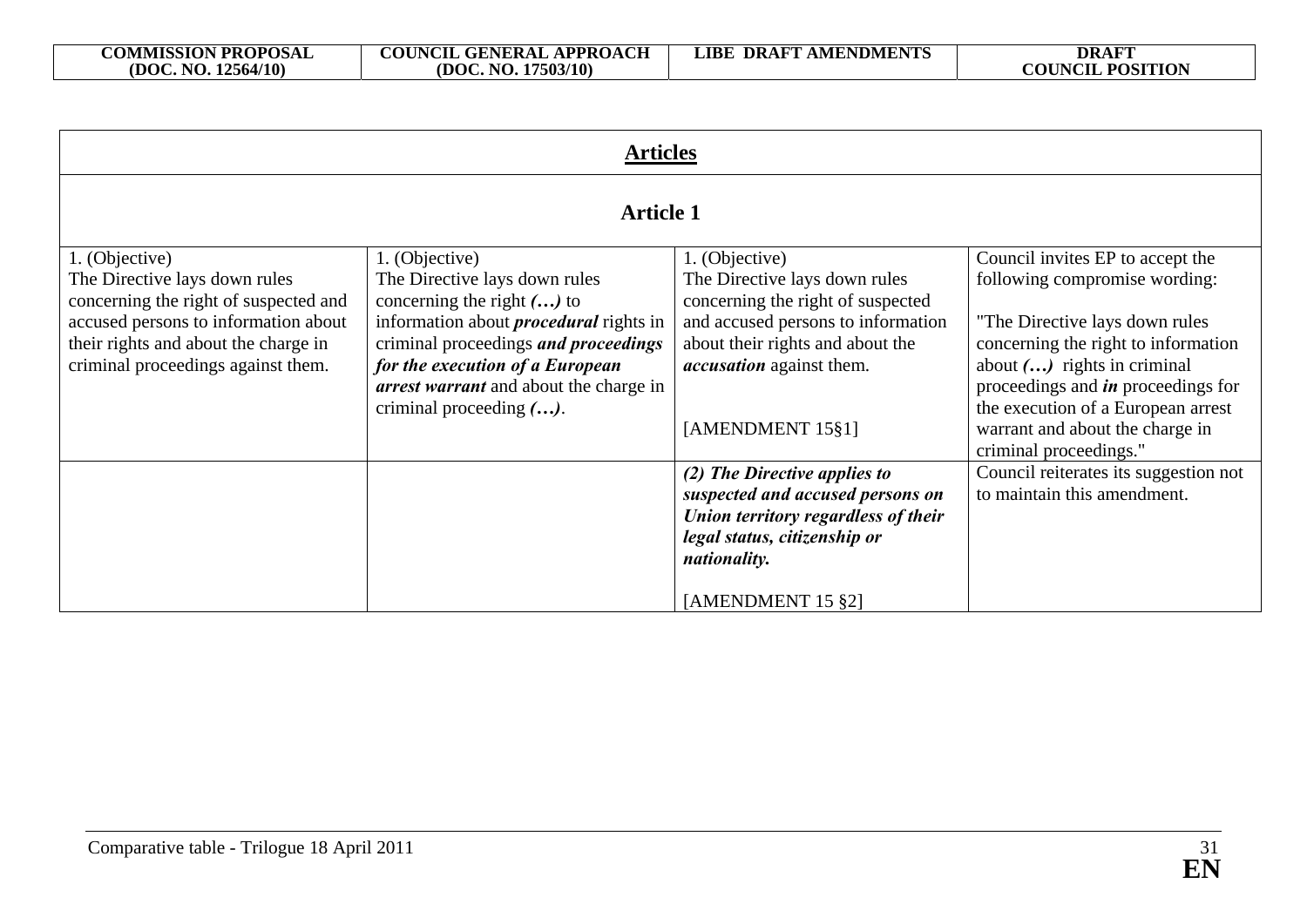| <b>Article 2</b>                                                                                                                                                                                                                                                                                                                                                                                                                                                                                                                                      |                                                                                                                                                                                                                                                                                                                                                                                                                                                                                                                                                                                          |                                                                                                                                                                                                                                                                                                                                                                                                                                                                                                                                                                                       |                                                                                                                                                                                                                                                                                                                                                                                                                                                                                   |
|-------------------------------------------------------------------------------------------------------------------------------------------------------------------------------------------------------------------------------------------------------------------------------------------------------------------------------------------------------------------------------------------------------------------------------------------------------------------------------------------------------------------------------------------------------|------------------------------------------------------------------------------------------------------------------------------------------------------------------------------------------------------------------------------------------------------------------------------------------------------------------------------------------------------------------------------------------------------------------------------------------------------------------------------------------------------------------------------------------------------------------------------------------|---------------------------------------------------------------------------------------------------------------------------------------------------------------------------------------------------------------------------------------------------------------------------------------------------------------------------------------------------------------------------------------------------------------------------------------------------------------------------------------------------------------------------------------------------------------------------------------|-----------------------------------------------------------------------------------------------------------------------------------------------------------------------------------------------------------------------------------------------------------------------------------------------------------------------------------------------------------------------------------------------------------------------------------------------------------------------------------|
| $(2. \text{Scope})$<br>- 1. This Directive applies from the<br>time a person is made aware by the<br>competent authorities of a Member<br>State, by official notification or<br>otherwise, that he is suspected or<br>accused of having committed a<br>criminal offence until the conclusion<br>of the proceedings, which is<br>understood to mean the final<br>determination of the question whether<br>the suspected or accused person has<br>committed the offence, including,<br>where applicable, sentencing and the<br>resolution of any appeal | $(2. \text{Scope})$<br>- 1. This Directive applies from the<br>time a person is made aware by the<br>competent authorities of a Member<br>State, by official notification or<br>otherwise, as established by national<br>law, that he is suspected or accused of<br>having committed a criminal offence<br>until the conclusion of the<br>proceedings, which is understood to<br>mean the final determination of the<br>question whether the suspected or<br>accused person has committed the<br>offence, including, where applicable,<br>sentencing and the resolution of any<br>appeal | $(2. \text{Scope})$<br>- 1. This Directive applies from the<br>time a person is made aware by the<br>competent authorities of a Member<br>State, by official notification or<br>otherwise, that he or she is<br>suspected or accused of having<br>committed a criminal offence until<br>the conclusion of the proceedings,<br>which is understood to mean the<br>final determination of the question<br>whether the suspected or accused<br>person has committed the offence,<br>including, where applicable,<br>sentencing and the resolution of any<br>appeal.<br>[AMENDMENT 16 §1] | Council invites EP to consider the<br>following with respect to the<br>differences between the Council<br>general approach and AM 16 §1:<br>- "as established by national law",<br>Council reiterates its invitation to EP<br>to consider keeping this reference.<br>- "or she": as agreed during the first<br>trilogue the issue of gender<br>neutrality will be dealt with<br>horizontally throughout the<br>instrument during the revision of the<br>text by lawyer linguists. |
| 2. This Directive applies to<br>proceedings for the execution of a<br>European Arrest Warrant.                                                                                                                                                                                                                                                                                                                                                                                                                                                        | 2. ()<br>(See current Article 1)                                                                                                                                                                                                                                                                                                                                                                                                                                                                                                                                                         | <b>NOT AMENDED</b>                                                                                                                                                                                                                                                                                                                                                                                                                                                                                                                                                                    | This reference has been moved to<br>Article 1 of the Council general<br>approach.                                                                                                                                                                                                                                                                                                                                                                                                 |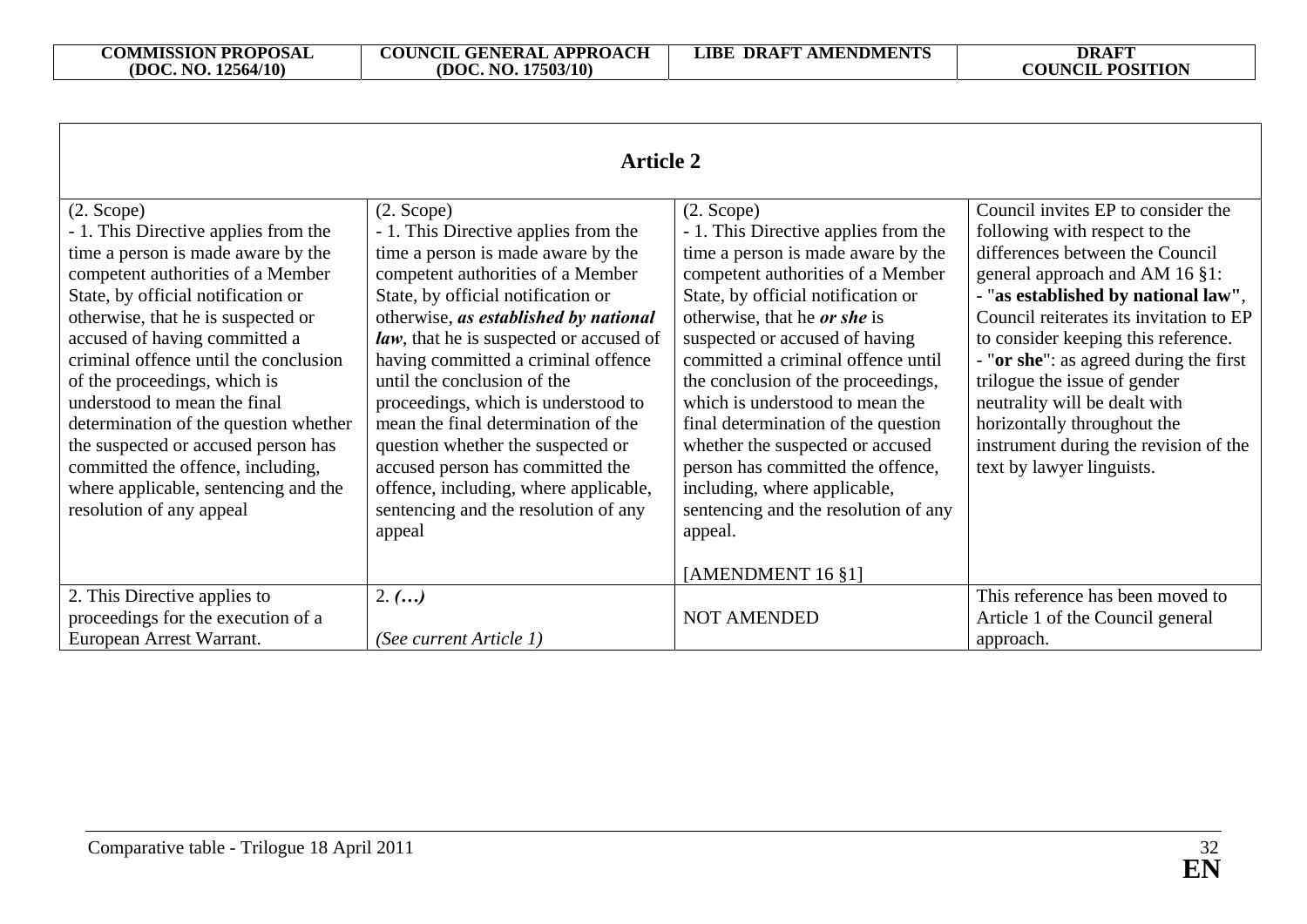| <b>COMMISSION PROPOSAL</b> | <b>COUNCIL GENERAL APPROACH</b>        | <b>LIBE DRAFT AMENDMENTS</b>             | <b>DRAFT</b>                           |
|----------------------------|----------------------------------------|------------------------------------------|----------------------------------------|
| (DOC. NO. 12564/10)        | (DOC. NO. 17503/10)                    |                                          | <b>COUNCIL POSITION</b>                |
|                            |                                        |                                          |                                        |
|                            |                                        | 2a. For the purposes of this             | As already stated in the course of the |
|                            |                                        | directive, the term 'child' shall        | first trilogue, Council proposes to    |
|                            |                                        | mean any person under the age of         | remove all references to vulnerable    |
|                            |                                        | 18.                                      | persons and children from the          |
|                            |                                        |                                          | operative part, as agreed in the       |
|                            |                                        |                                          | Council general approach.              |
|                            |                                        | [AMENDMENT 16 §2a]                       |                                        |
|                            |                                        |                                          | See also AMENDMENT 17 §1a.             |
|                            | 3. Where the law of a Member State     | 2b. Where the law of a Member            | In conformity with Council general     |
|                            | provides for the imposition of a       | State provides for the imposition of     | approach.                              |
|                            | sanction regarding minor offences by   | a sanction regarding minor               |                                        |
|                            | an authority other than a court        | offences by an authority other than      |                                        |
|                            | having jurisdiction in criminal        | a court having jurisdiction in           |                                        |
|                            | matters, and the imposition of such a  | criminal matters, and the                |                                        |
|                            | sanction may be appealed to such a     | <i>imposition of such a sanction may</i> |                                        |
|                            | court, this Directive shall apply only | be appealed to such a court, this        |                                        |
|                            | to the proceedings before that court   | Directive shall apply only to the        |                                        |
|                            | following such an appeal.              | proceedings before that court            |                                        |
|                            |                                        | following such an appeal.                |                                        |
|                            |                                        |                                          |                                        |
|                            |                                        | [AMENDMENT 16 §2b]                       |                                        |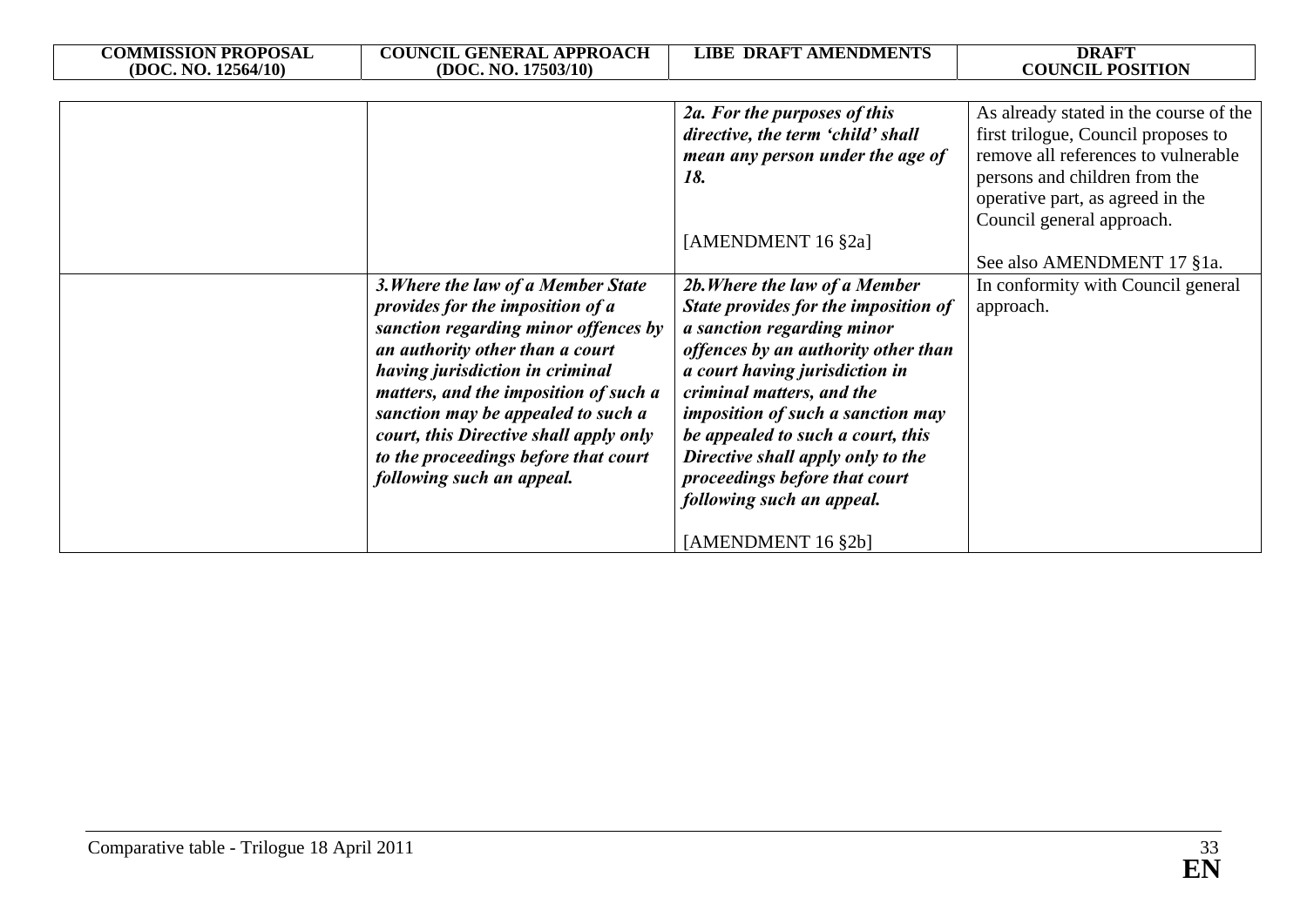| <b>Article 3</b>                                                                                                                                                                                                                                                                                                                                                                                    |                                                                                                                                                                                                                                                                                                                       |                                                                                                                                                                                                                                                                                                                                                                                                                                                                                                                                                          |                                                                                                                                                                                                                                                                                                                                                                                                                                                                                                                                                                                                                                                                    |
|-----------------------------------------------------------------------------------------------------------------------------------------------------------------------------------------------------------------------------------------------------------------------------------------------------------------------------------------------------------------------------------------------------|-----------------------------------------------------------------------------------------------------------------------------------------------------------------------------------------------------------------------------------------------------------------------------------------------------------------------|----------------------------------------------------------------------------------------------------------------------------------------------------------------------------------------------------------------------------------------------------------------------------------------------------------------------------------------------------------------------------------------------------------------------------------------------------------------------------------------------------------------------------------------------------------|--------------------------------------------------------------------------------------------------------------------------------------------------------------------------------------------------------------------------------------------------------------------------------------------------------------------------------------------------------------------------------------------------------------------------------------------------------------------------------------------------------------------------------------------------------------------------------------------------------------------------------------------------------------------|
| (3. The right to information about<br>rights)<br>- 1. Member States shall ensure that<br>any person who is suspected or<br>accused of having committed a<br>criminal offence is provided promptly<br>with information on his procedural<br>rights in simple and accessible<br>language.<br>2. The information referred to in<br>shall include<br>paragraph<br>$\overline{1}$<br>as<br>a<br>minimum: | (3. The right to information about<br>rights)<br>- 1. Member States shall ensure that<br>any person who is suspected or<br>accused of having committed a<br>criminal offence is provided with<br>information <i>concerning at least the</i><br>following procedural rights as they<br>apply under their national law: | (3. The right to information about<br>rights)<br>- 1. Member States shall ensure that<br>any person who is suspected or<br>accused of having committed a<br>criminal offence is provided<br>promptly at the point when those<br>rights become applicable and in<br>any event upon questioning by law<br>enforcement authorities with<br>information on his procedural rights<br>in simple and accessible language.<br>The information on these rights<br>shall be provided orally or in<br>writing and in due time to allow<br>their effective exercise. | In consideration of the outcome of<br>the first trilogue, Council invites EP<br>to accept the following compromise<br>solution for the first part of Article 3<br>$(1)$ :<br>"Member States shall ensure that<br>any person who is suspected or<br>accused of having committed a<br>criminal offence is provided with<br>information concerning at least the<br>following procedural rights as they<br>apply under their national law, at the<br>point when those rights become<br>applicable and in due time to allow<br>their effective exercise:"<br>If accepted, this would entail the<br>deletion of the current para. 1a of the<br>Council general approach. |
|                                                                                                                                                                                                                                                                                                                                                                                                     |                                                                                                                                                                                                                                                                                                                       | 2. The information referred to in<br>paragraph 1 shall include as a<br>minimum:<br>[AMENDMENT 17 §1 and 2]                                                                                                                                                                                                                                                                                                                                                                                                                                               | As for the words: "The information"<br>on these rights shall be provided<br>orally or in writing", Council<br>proposes to accept this wording but<br>would include it in para. 2. The<br>compromise proposal would read as<br>follows: "The information shall be<br>provided <i>either orally or in writing</i><br>and in simple and accessible<br>language."                                                                                                                                                                                                                                                                                                      |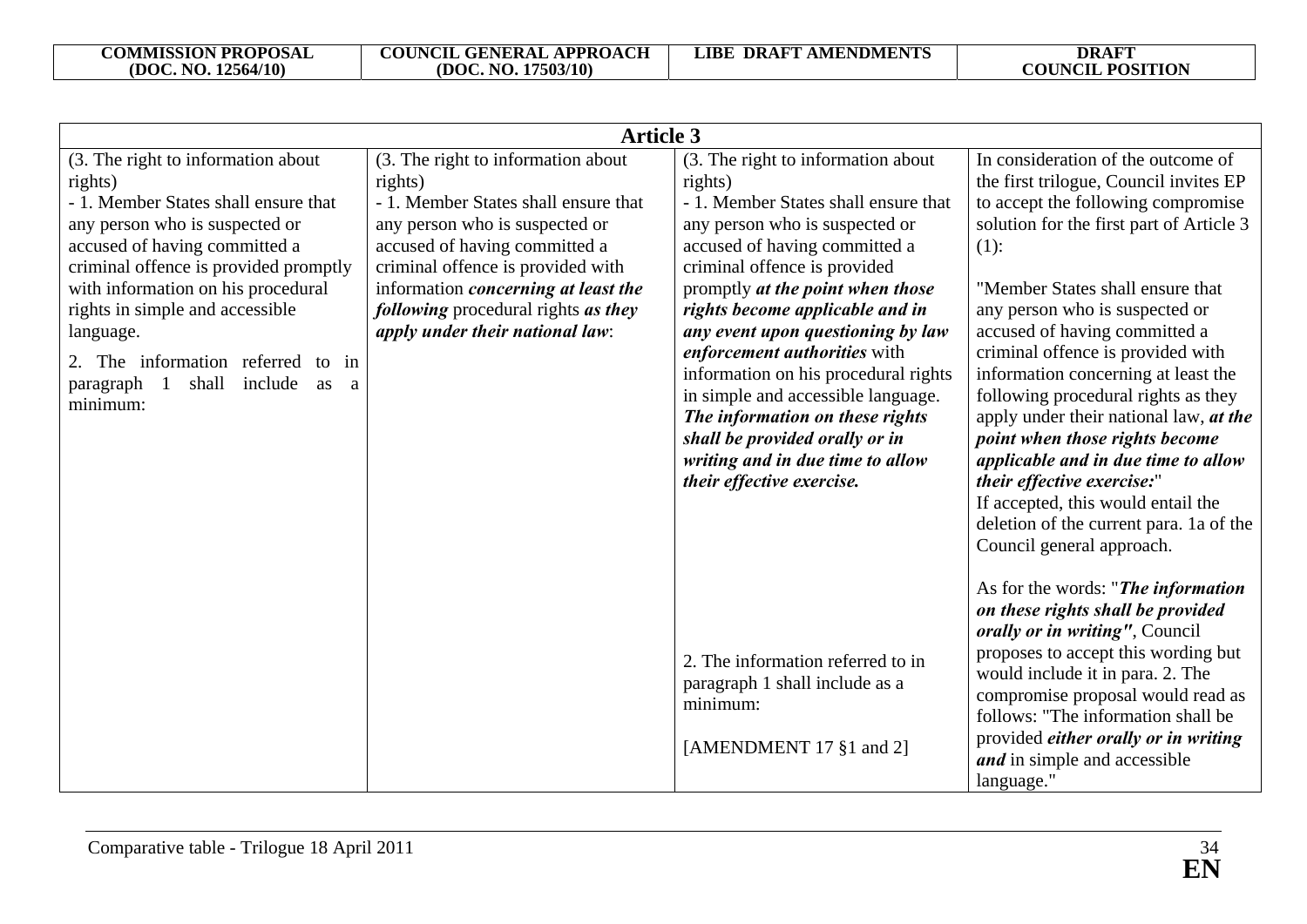| <b>COMMISSION PROPOSAL</b> |  |
|----------------------------|--|
| (DOC. NO. 12564/10)        |  |

| - the right of access to a lawyer, where<br>necessary free of charge,                                   | - the right of access to a lawyer;                                         | - any entitlement to legal advice,                   | Council reiterates its invitation to EP<br>to consider maintaining the wording<br>in the Council general approach.                                    |
|---------------------------------------------------------------------------------------------------------|----------------------------------------------------------------------------|------------------------------------------------------|-------------------------------------------------------------------------------------------------------------------------------------------------------|
|                                                                                                         | - any entitlement to legal advice free<br>of charge and the conditions for | - the conditions for obtaining it<br>free of charge, |                                                                                                                                                       |
|                                                                                                         | <i>obtaining it;</i>                                                       | [AMENDMENT 17 §2]                                    |                                                                                                                                                       |
| - the right to be informed of the charge                                                                | $($ )                                                                      | - the right to be informed of the                    | For the sake of the logical structure                                                                                                                 |
| and, where appropriate, to be given                                                                     |                                                                            | accusation,                                          | of the text, Council insists on its                                                                                                                   |
| access to the case-file,                                                                                |                                                                            | [AMENDMENT 17 §2]                                    | suggestion to consider keeping the<br>text of the general approach where<br>the right to be informed of the<br>accusation is dealt with in article 6. |
| the right<br>interpretation<br>and<br>to<br>translation,                                                | - the right to interpretation and<br>translation;                          | $-$ the right to interpretation and<br>translation,  | In conformity with Council general<br>approach.                                                                                                       |
|                                                                                                         |                                                                            | [AMENDMENT 17 §2]                                    |                                                                                                                                                       |
| - the right to be brought promptly<br>before a court if the suspected or<br>accused person is arrested. | $\left( \ldots \right)$                                                    | $\left( \ldots \right)$                              | In conformity with Council general<br>approach.                                                                                                       |
|                                                                                                         | - the right to remain silent.                                              | - the right to remain silent, and any                | Council agrees on the underlying                                                                                                                      |
|                                                                                                         |                                                                            | <i>implications there may be in</i>                  | idea of this amendment but invites                                                                                                                    |
|                                                                                                         |                                                                            | exercising that right under national                 | EP to consider keeping the wording                                                                                                                    |
|                                                                                                         |                                                                            | law.                                                 | of the general approach, also in                                                                                                                      |
|                                                                                                         |                                                                            |                                                      | relation to the general reference to                                                                                                                  |
|                                                                                                         |                                                                            | [AMENDMENT 17 §2]                                    | the application of the rights<br>according to national law in<br>paragraph 1.                                                                         |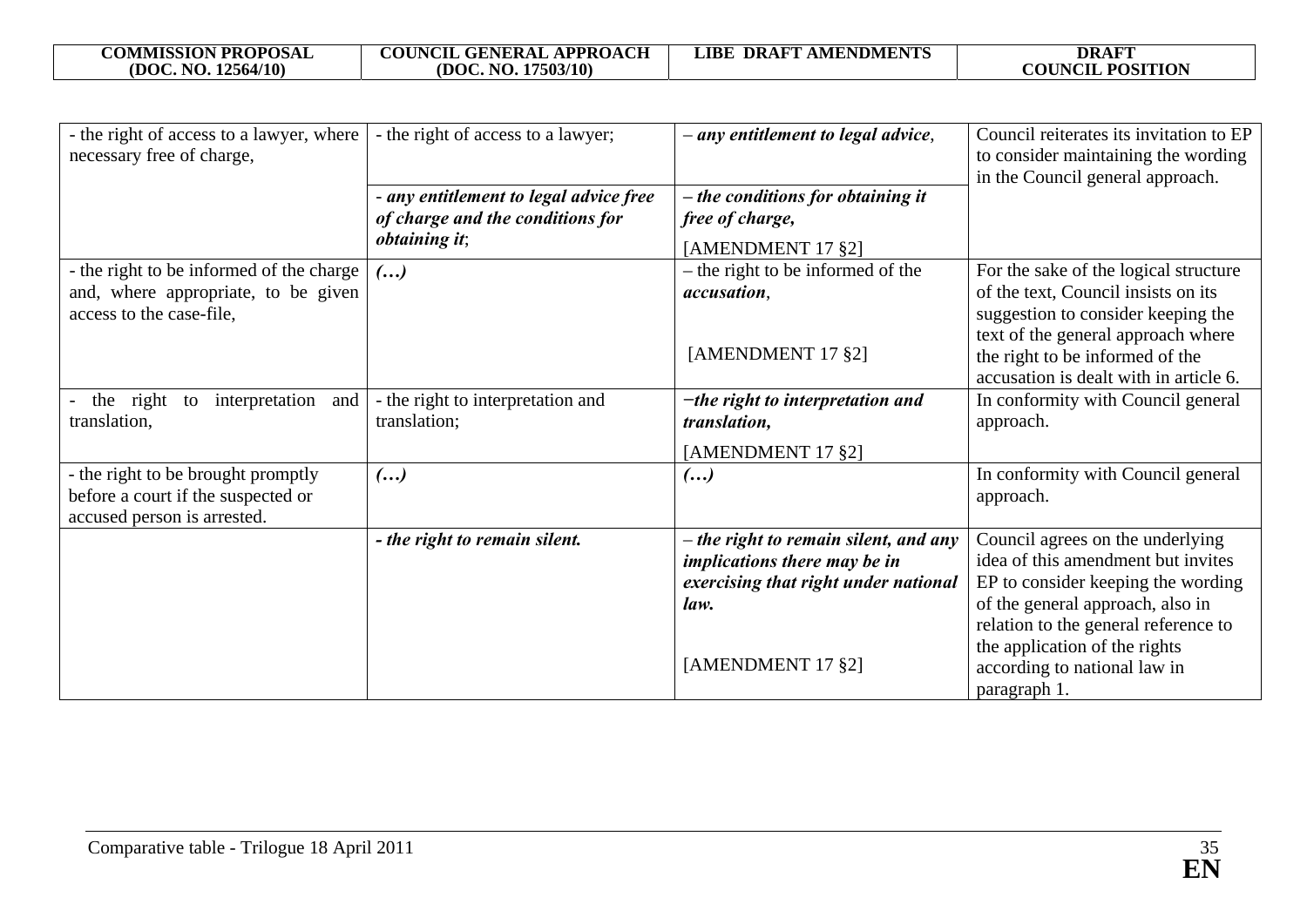| <b>COMMISSION PROPOSAL</b> | <b>COUNCIL GENERAL APPROACH</b> | <b>LIBE DRAFT AMENDMENTS</b> | <b>DRAFT</b>            |
|----------------------------|---------------------------------|------------------------------|-------------------------|
| (DOC. NO. 12564/10)        | (DOC. NO. 17503/10)             |                              | <b>COUNCIL POSITION</b> |

|                                      | 1a. The information referred to in      | <b>NOT AMENDED</b>                                                   | Council invites EP to consider        |
|--------------------------------------|-----------------------------------------|----------------------------------------------------------------------|---------------------------------------|
|                                      | paragraph 1 shall be provided when      |                                                                      | keeping this paragraph for the        |
|                                      | these rights become applicable in the   |                                                                      | reasons mentioned under Paragraph     |
|                                      | course of the proceedings and in due    |                                                                      |                                       |
|                                      | time to allow their effective exercise. |                                                                      |                                       |
|                                      |                                         | <b>1b. Member States shall ensure</b>                                | Council reiterates its invitation not |
|                                      |                                         | that, where the suspected or                                         | to maintain this amendment, since     |
|                                      |                                         | accused person does not speak or                                     | measures concerning vulnerable        |
|                                      |                                         | understand the language of the                                       | persons will be dealt with            |
|                                      |                                         | proceedings, he/she receives the                                     | specifically under measure "E" of     |
|                                      |                                         | information to be provided under                                     | the Roadmap.                          |
|                                      |                                         | this Directive in a language which<br>he /she understands. Member    |                                       |
|                                      |                                         | <b>States shall ensure that a</b>                                    |                                       |
|                                      |                                         |                                                                      |                                       |
|                                      |                                         | mechanism is in place to convey the<br>information to a suspected or |                                       |
|                                      |                                         | accused person who is partially                                      |                                       |
|                                      |                                         | sighted or blind or cannot read.                                     |                                       |
|                                      |                                         | [AMENDMENT 17 §1b]                                                   |                                       |
| (See Paragraph 1 of Article 3 of the | 2. The information shall be provided    | 1a. The information to be provided                                   | Council invites EP to consider the    |
| COM proposal)                        | in simple and accessible language.      | under this Directive shall be                                        | following compromise wording in       |
|                                      |                                         | delivered in a language that the                                     | consideration of amendment 17 $\S$ 1: |
|                                      |                                         | suspected or accused person                                          |                                       |
|                                      |                                         | understands. In the case of a child,                                 | "The information shall be provided    |
|                                      |                                         | a disabled or illiterate person,                                     | either orally or in writing and in    |
|                                      |                                         | information about the accusation                                     | simple and accessible language."      |
|                                      |                                         | shall be provided in a manner                                        |                                       |
|                                      |                                         | appropriate to his/her age, level of                                 |                                       |
|                                      |                                         | maturity and intellectual and                                        |                                       |
|                                      |                                         | emotional capabilities;                                              |                                       |
|                                      |                                         | [AMENDMENT 17 §1a]                                                   |                                       |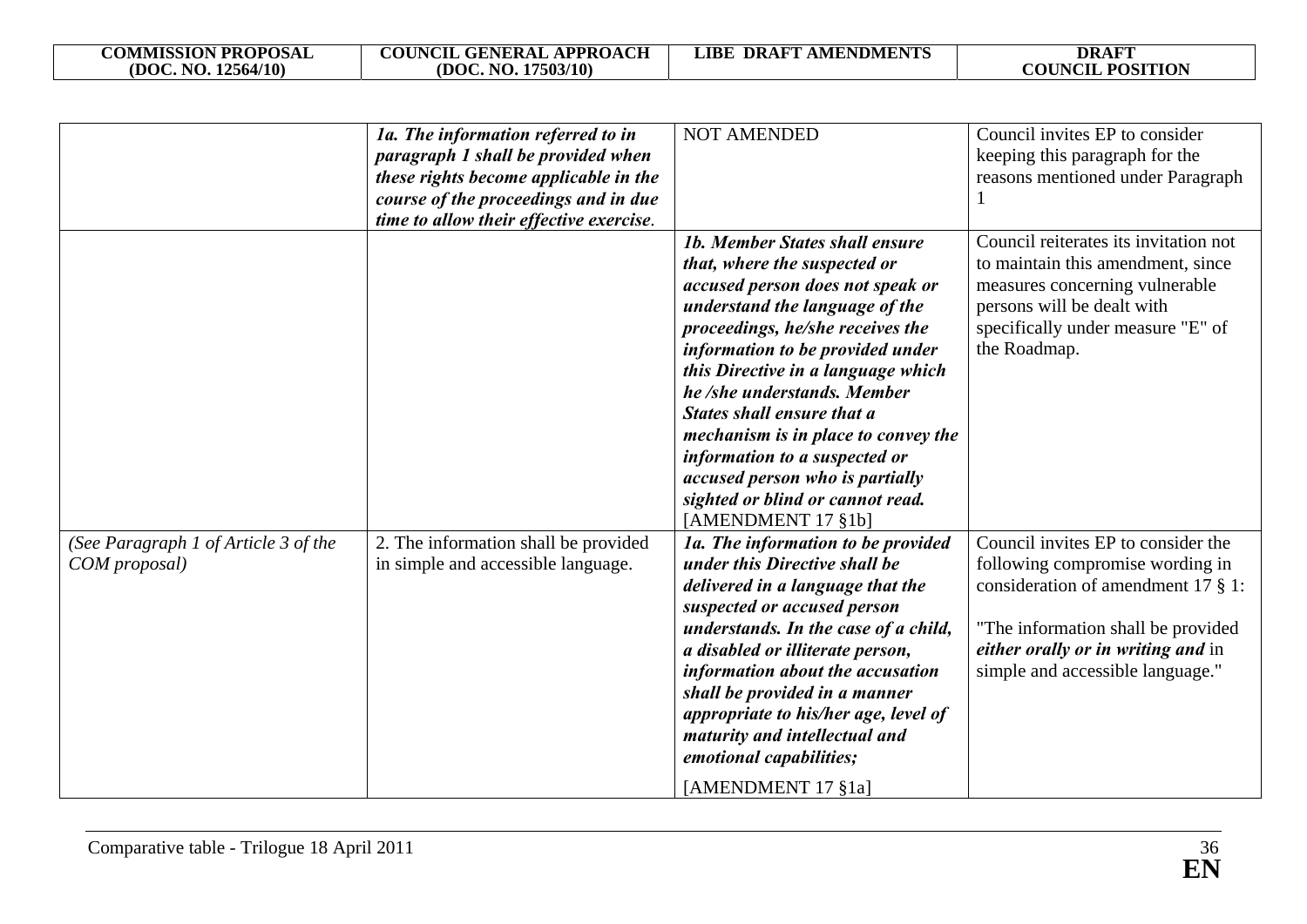| <b>COMMISSION PROPOSAL</b><br>(DOC. NO. 12564/10) | <b>COUNCIL GENERAL APPROACH</b><br>(DOC, NO. 17503/10) | <b>LIBE DRAFT AMENDMENTS</b>         | <b>DRAFT</b><br><b>COUNCIL POSITION</b> |
|---------------------------------------------------|--------------------------------------------------------|--------------------------------------|-----------------------------------------|
|                                                   |                                                        |                                      |                                         |
|                                                   |                                                        | 1c. Member States shall ensure that  | As agreed during the first trilogue,    |
|                                                   |                                                        | when information is provided to the  | the issue of verification will be dealt |
|                                                   |                                                        | suspected or accused person in       | with under Article $8(1)$ of the        |
|                                                   |                                                        | accordance with this Directive, that | Directive.                              |
|                                                   |                                                        | fact will be duly recorded, in       |                                         |
|                                                   |                                                        | accordance with national             |                                         |
|                                                   |                                                        | <i>legislation.</i>                  |                                         |
|                                                   |                                                        | [AMENDMENT 17 §1c]                   |                                         |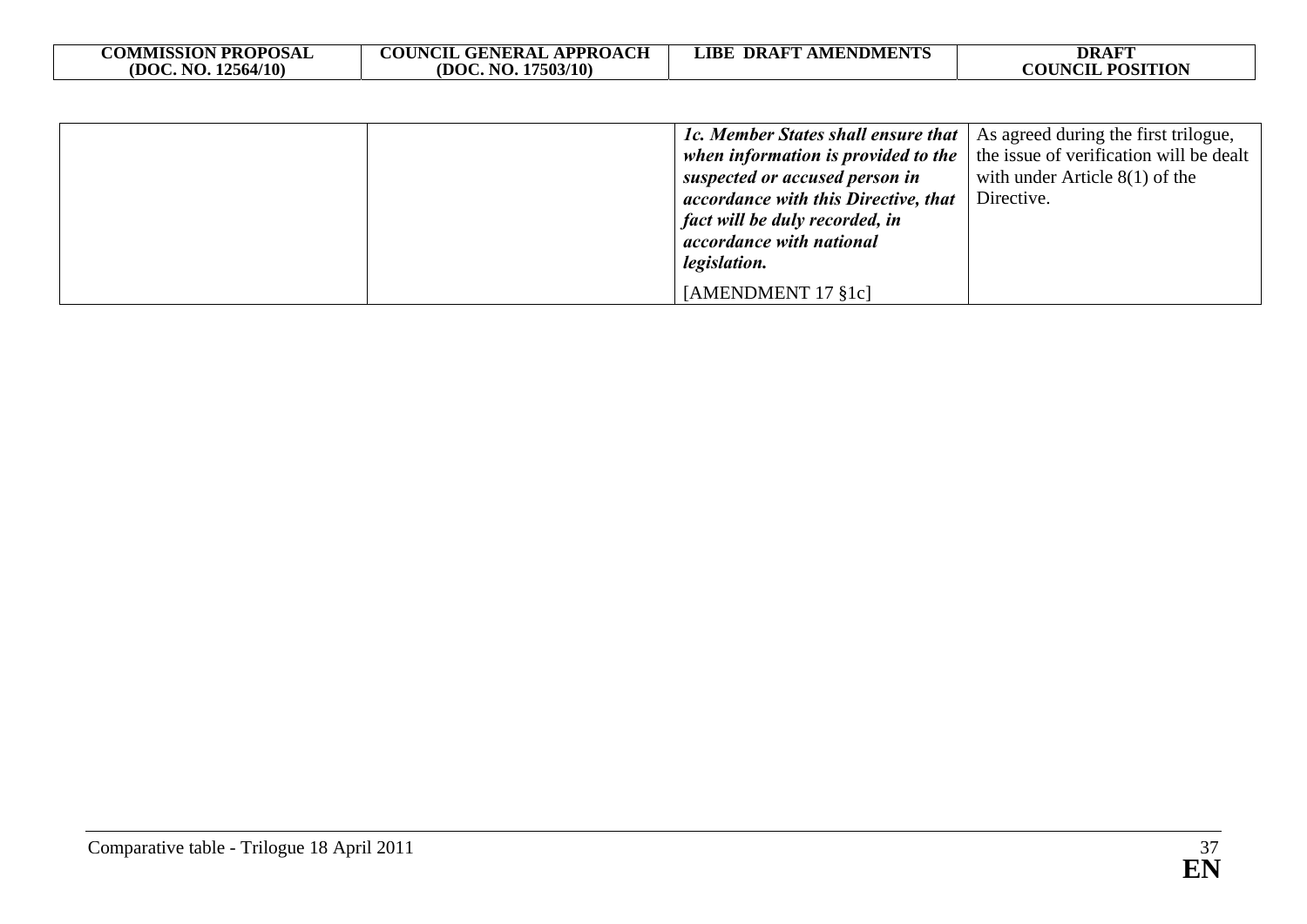| <b>Article 4</b>                                                                                                                                                                                                                                                                                                                                                                                                                                                                              |                                                                                                                                                                                                                                                                                                                                                                                                                                                                                                                                                                                                                                                                                                                                                         |                                                                                                                                                                                                                                                                                                                                                                                                                                                                                                                                                                                                                                                                                                                                                                                                     |                                                                                                                                                                                                                                                                                                                                                                                                                                                                                                    |  |
|-----------------------------------------------------------------------------------------------------------------------------------------------------------------------------------------------------------------------------------------------------------------------------------------------------------------------------------------------------------------------------------------------------------------------------------------------------------------------------------------------|---------------------------------------------------------------------------------------------------------------------------------------------------------------------------------------------------------------------------------------------------------------------------------------------------------------------------------------------------------------------------------------------------------------------------------------------------------------------------------------------------------------------------------------------------------------------------------------------------------------------------------------------------------------------------------------------------------------------------------------------------------|-----------------------------------------------------------------------------------------------------------------------------------------------------------------------------------------------------------------------------------------------------------------------------------------------------------------------------------------------------------------------------------------------------------------------------------------------------------------------------------------------------------------------------------------------------------------------------------------------------------------------------------------------------------------------------------------------------------------------------------------------------------------------------------------------------|----------------------------------------------------------------------------------------------------------------------------------------------------------------------------------------------------------------------------------------------------------------------------------------------------------------------------------------------------------------------------------------------------------------------------------------------------------------------------------------------------|--|
| (4. The right to written information<br>about rights on arrest)<br>- 1. Where a person is arrested by the<br>competent authorities of a Member<br>State in the course of criminal<br>proceedings, he shall be promptly<br>provided with information about his<br>procedural rights in writing (Letter of<br>Rights). He shall be given an<br>opportunity to read the Letter of<br>Rights and be allowed to keep it in his<br>possession throughout the time he is<br>deprived of his liberty. | (4. The right to written information<br>about rights on arrest)<br>- 1. Member States shall ensure that a<br>person <i>who</i> is arrested is provided<br>promptly with a <i>written</i> Letter of<br>Rights <i>containing information</i><br>concerning at least the procedural<br>rights referred to in Article $3(1)$ as<br>they apply under national law, as well<br>as information on national law on<br>the maximum length of deprivation<br>of liberty before being brought before<br><i>a judicial authority after arrest.</i> He<br>shall be given an opportunity to read<br>the Letter of Rights and be allowed,<br>save for exceptional circumstances,<br>to keep it in his possession throughout<br>the time he is deprived of his liberty. | (4. The right to written information<br>about rights <i>in the event of</i><br><i>deprivation of liberty)</i><br>1. Where a person is <i>deprived of</i><br><i>liberty</i> by the authorities of a<br>Member State in the course of<br>criminal proceedings, he/she shall<br><i>promptly</i> be provided with<br>information about his procedural<br>rights in writing (Letter of Rights).<br>He/she shall be given an opportunity<br>to read the Letter of Rights and be<br>allowed to keep it in his/her<br>possession throughout the time<br><i>during which</i> he/she is deprived of<br>his/her liberty. This provision shall<br>apply to all cases where persons are<br>deprived of liberty by public<br>authorities, including upon<br>questioning at a police station.<br>[AMENDMENT 18 §1] | With respect to the use of the words<br>" <i>deprivation of liberty</i> " instead of<br>"arrest", Council invites EP to<br>consider keeping the reference to<br>arrest since the proposed amendment<br>goes beyond the scope and the legal<br>basis of the Directive, which is<br>limited to rights of the suspected or<br>accused in criminal proceedings.<br>Council also insists on maintaining<br>the words "save for exceptional<br>circumstances" in the last sentence<br>of this paragraph. |  |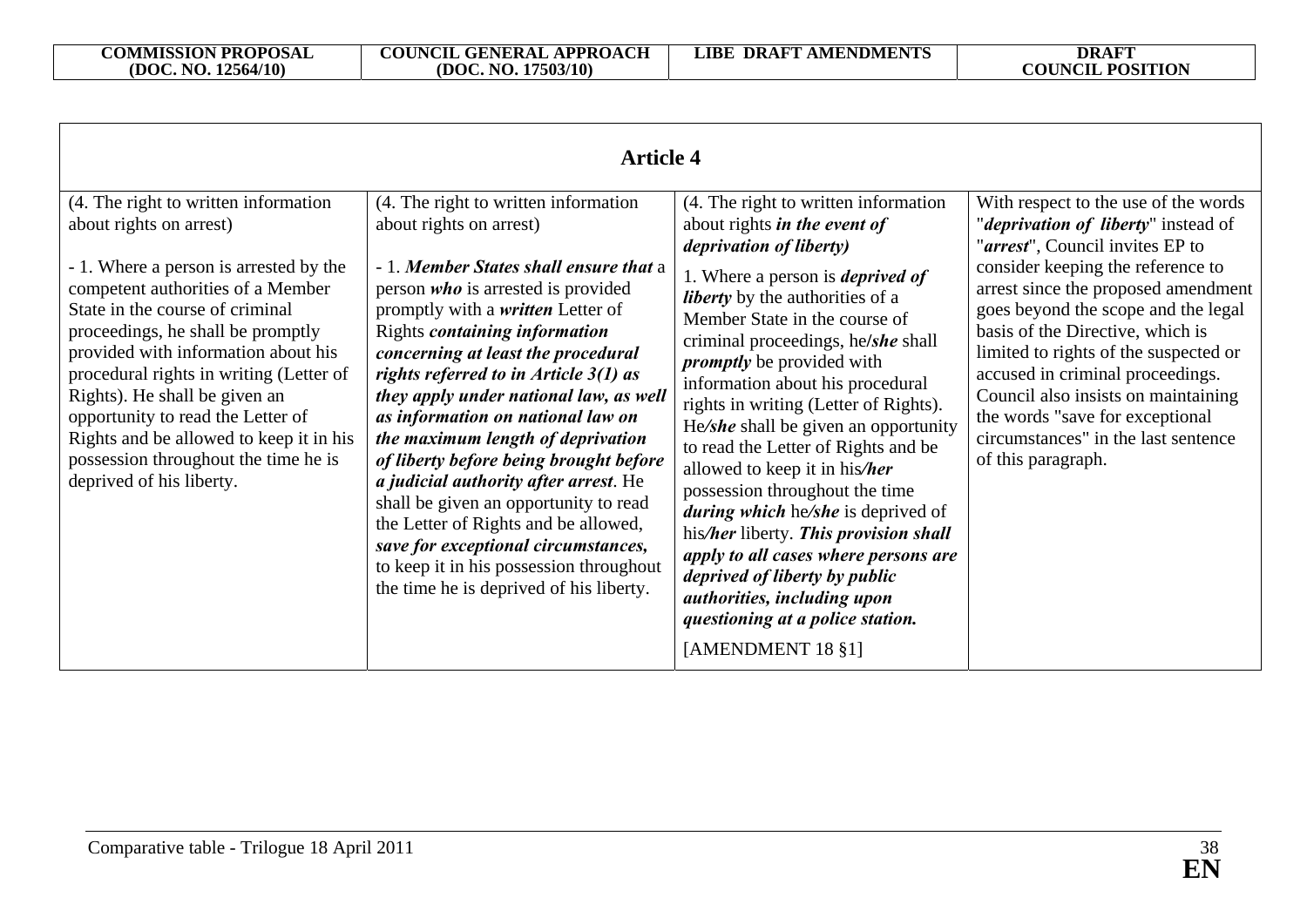|  | 2 The information referred to in<br>Paragraph 1 shall take the form of<br>a Letter of Rights and contain at<br>least the elements set out in this<br><b>Directive.</b> Annex I to this Directive<br>contains an indicative model of such<br>a Letter.<br>[AMENDMENT 18 §2]                                                                                                                                                                                                                                                                       | This part of the amendment is<br>covered by Paragraph 1 of Article 4<br>of the text of the general approach.<br>Council agrees on including the<br>principle of written information in a<br>provision of the operative part of the<br>draft Directive, so far as the<br>indicative nature of the model of<br>Letter of Rights provided in annex is<br>clear.                                                                                                                                                                                                      |
|--|--------------------------------------------------------------------------------------------------------------------------------------------------------------------------------------------------------------------------------------------------------------------------------------------------------------------------------------------------------------------------------------------------------------------------------------------------------------------------------------------------------------------------------------------------|-------------------------------------------------------------------------------------------------------------------------------------------------------------------------------------------------------------------------------------------------------------------------------------------------------------------------------------------------------------------------------------------------------------------------------------------------------------------------------------------------------------------------------------------------------------------|
|  | 2a. In addition to the information<br>to be given under Article 3, the<br>person deprived of liberty shall be<br>informed about the following:<br>a) the right to access to the<br>evidentiary material related to the<br>case,<br>b) the right to contact relatives,<br>employers and consular authorities,<br>c) the right to medical care,<br>d) the right to bail.<br>(e) for how many hours/days he/she<br>may be deprived of liberty before<br>being brought before a judicial<br><i>authority;</i><br>(f) how to challenge the arrest and | Concerning indent b), Council<br>would like to invite EP to consider<br>the following compromise wording:<br>"b) the right to have consular<br>authorities informed"<br>As far as the other indents are<br>concerned (save for e), which is<br>already part of the Council general<br>approach) Council reiterates its<br>invitation to EP not to maintain<br>these amendments. It further invites<br>EP to consider inserting the words<br>"as they apply under national law",<br>as in the general approach, in<br>conformity with the wording of<br>Article 3. |
|  | how to obtain a review of his/her                                                                                                                                                                                                                                                                                                                                                                                                                                                                                                                |                                                                                                                                                                                                                                                                                                                                                                                                                                                                                                                                                                   |

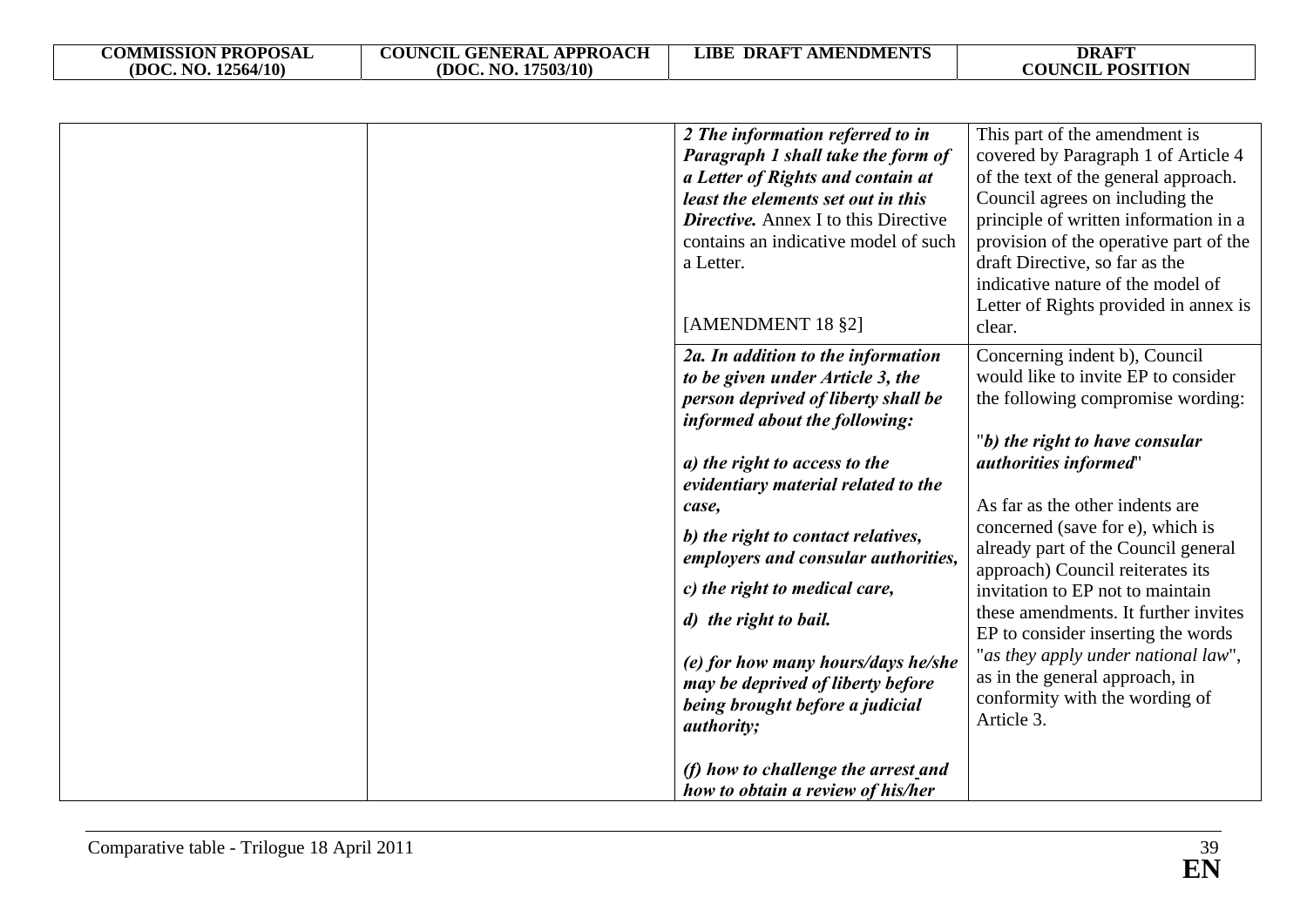| <b>COMMISSION PROPOSAL</b><br>(DOC. NO. 12564/10) | <b>COUNCIL GENERAL APPROACH</b><br>(DOC. NO. 17503/10) | <b>LIBE DRAFT AMENDMENTS</b>                                                                                                                                           | <b>DRAFT</b><br><b>COUNCIL POSITION</b> |
|---------------------------------------------------|--------------------------------------------------------|------------------------------------------------------------------------------------------------------------------------------------------------------------------------|-----------------------------------------|
|                                                   |                                                        | detention, including the time limits<br>for doing so provided under<br>national law;<br>$(g)$ the maximum period of pre-trial<br>detention applicable to his/her case; |                                         |
|                                                   |                                                        | [AMENDMENT 18 §2a]                                                                                                                                                     |                                         |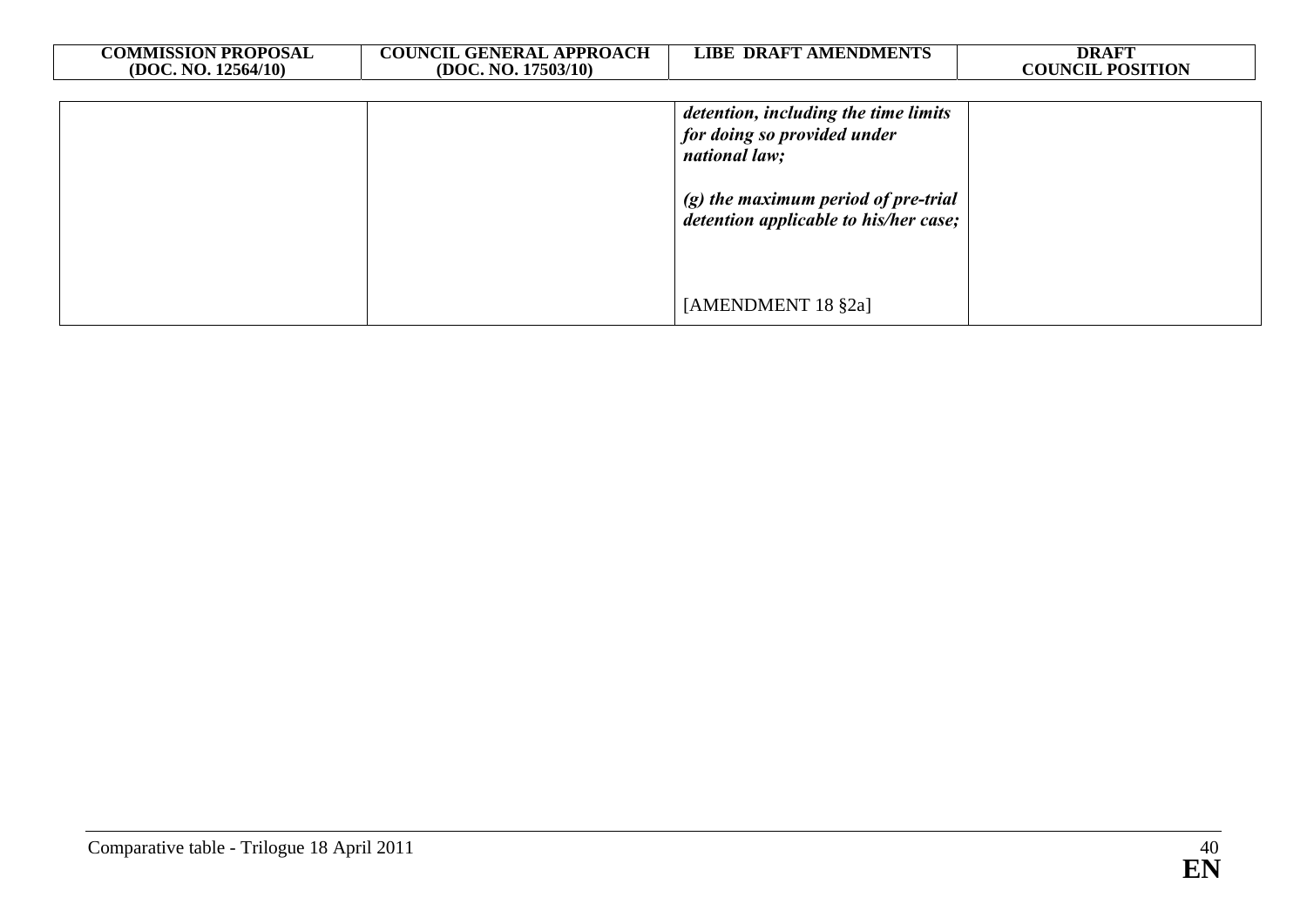| <b>COMMISSION PROPOSAL</b> | <b>COUNCIL GENERAL APPROACH</b> | <b>DRAFT AMENDMENTS</b> | DRAFT                   |
|----------------------------|---------------------------------|-------------------------|-------------------------|
| (DOC, NO. 12564/10)        | (DOC. NO. 17503/10)             | LIBE                    | <b>COUNCIL POSITION</b> |
|                            |                                 |                         |                         |

| 2. The Letter of Rights shall be drafted<br>in simple language and shall include at<br>least that information referred to in<br>Article $3(2)$ . Annex I to this Directive<br>contains an indicative model of such a<br>Letter                                                                                                                                                                                                                                                                                                                                                                                                                            | 2. The Letter of Rights shall be drafted<br>in simple <i>and accessible</i> language<br>(). Annex I to this Directive<br>contains an indicative model of such a<br>Letter. $^{19}$ | <b>NOT AMENDED</b>                                                      | Council insists on its suggestion to<br>consider keeping the text of the<br>general approach. |
|-----------------------------------------------------------------------------------------------------------------------------------------------------------------------------------------------------------------------------------------------------------------------------------------------------------------------------------------------------------------------------------------------------------------------------------------------------------------------------------------------------------------------------------------------------------------------------------------------------------------------------------------------------------|------------------------------------------------------------------------------------------------------------------------------------------------------------------------------------|-------------------------------------------------------------------------|-----------------------------------------------------------------------------------------------|
| 3. Member States shall ensure that,<br>where the suspected or accused person<br>does not speak or understand the<br>language of the proceedings, he<br>receives the Letter of Rights in a<br>language he understands. Member<br>States shall ensure that a mechanism is<br>in place to convey the information to a<br>suspected or accused person who is<br>partially sighted or cannot read.<br>Where the suspected or accused<br>person is a child, the information<br>contained in the Letter of Rights shall<br>also be provided orally in a manner<br>adapted to the child's age, level of<br>maturity and intellectual and<br>emotional capacities. | 3. Member States shall ensure that the<br>suspected or accused person ()<br>receives the Letter of Rights written in<br>a language he understands. ()                              | 3. deleted (covered by AMD 17 §1a<br>on Article 3)<br>[AMENDMENT 18 §3] |                                                                                               |

<sup>&</sup>lt;sup>19</sup> The status and content of such model, including the question of whether it should be contained in an Annex to the present Directive, was discussed at the DROIPEN meeting on 27 January 2011 and at CATS level on 11 February 2011. Delegations are strongly in favour of the indicative and non-compulsory nature of the Annex.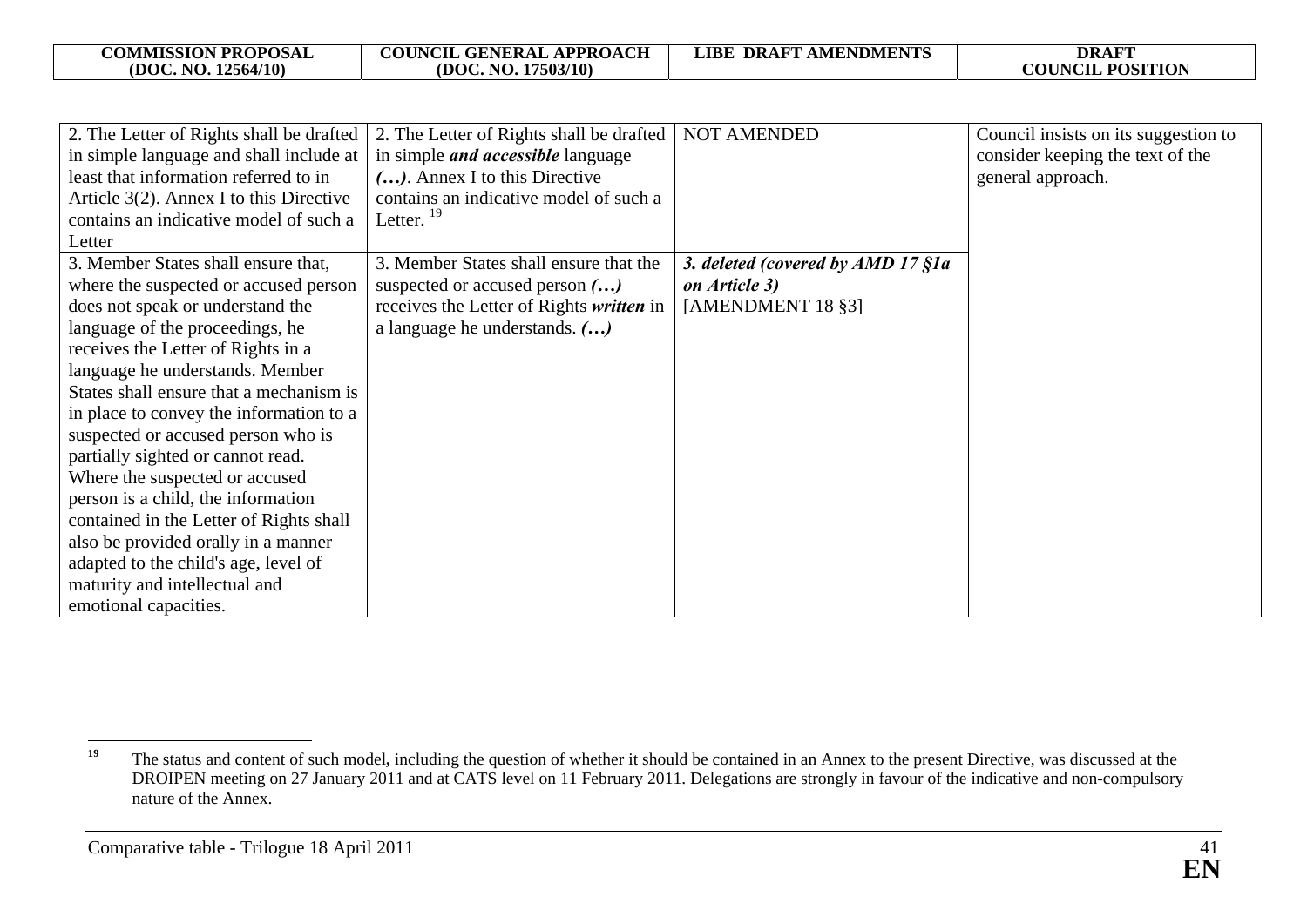| 4. Where a Letter of Rights is not<br>available in the appropriate language,<br>the suspected or accused person shall<br>be informed of his rights orally in a<br>language he understands. A Letter of<br>Rights in a language he understands<br>shall then be given to him without<br>undue delay. | Where a Letter of Rights is not<br>available in the appropriate language,<br>the suspected or accused person shall<br>be informed of his rights orally in a<br>language he understands. A Letter of<br>Rights in a language he understands<br>shall then be given to him without<br>undue delay. | 4 In exceptional cases, including<br>where a Letter of Rights is not<br>available in the appropriate<br>language, the suspected or accused<br>person shall be informed of his<br>rights orally in a language which<br>he/she understands. A Letter of<br>Rights in a language which he/she<br>understands shall then be given to<br>him/her without undue delay.<br>[AMENDMENT 18 §4] | Council insists on its suggestion to<br>consider keeping the text of the<br>general approach.                                                                                                                                                                                                         |
|-----------------------------------------------------------------------------------------------------------------------------------------------------------------------------------------------------------------------------------------------------------------------------------------------------|--------------------------------------------------------------------------------------------------------------------------------------------------------------------------------------------------------------------------------------------------------------------------------------------------|---------------------------------------------------------------------------------------------------------------------------------------------------------------------------------------------------------------------------------------------------------------------------------------------------------------------------------------------------------------------------------------|-------------------------------------------------------------------------------------------------------------------------------------------------------------------------------------------------------------------------------------------------------------------------------------------------------|
|                                                                                                                                                                                                                                                                                                     |                                                                                                                                                                                                                                                                                                  | 5. Member States shall ensure the<br>right to interpretation and<br>translation under Directive<br>2010/64/EU and shall ensure that<br>all translations and interpretation<br>provided meet the quality<br>requirements defined in the<br>same Directive.<br>[AMENDMENT 18 §5]                                                                                                        | Council invites EP to consider<br>avoiding the insertion of this<br>Paragraph.<br>As a general principle, Council<br>suggests to avoid provisions<br>belonging to the other measures of<br>the Roadmap given that repetition<br>does not serve the purpose of legal<br>clarity and better regulation. |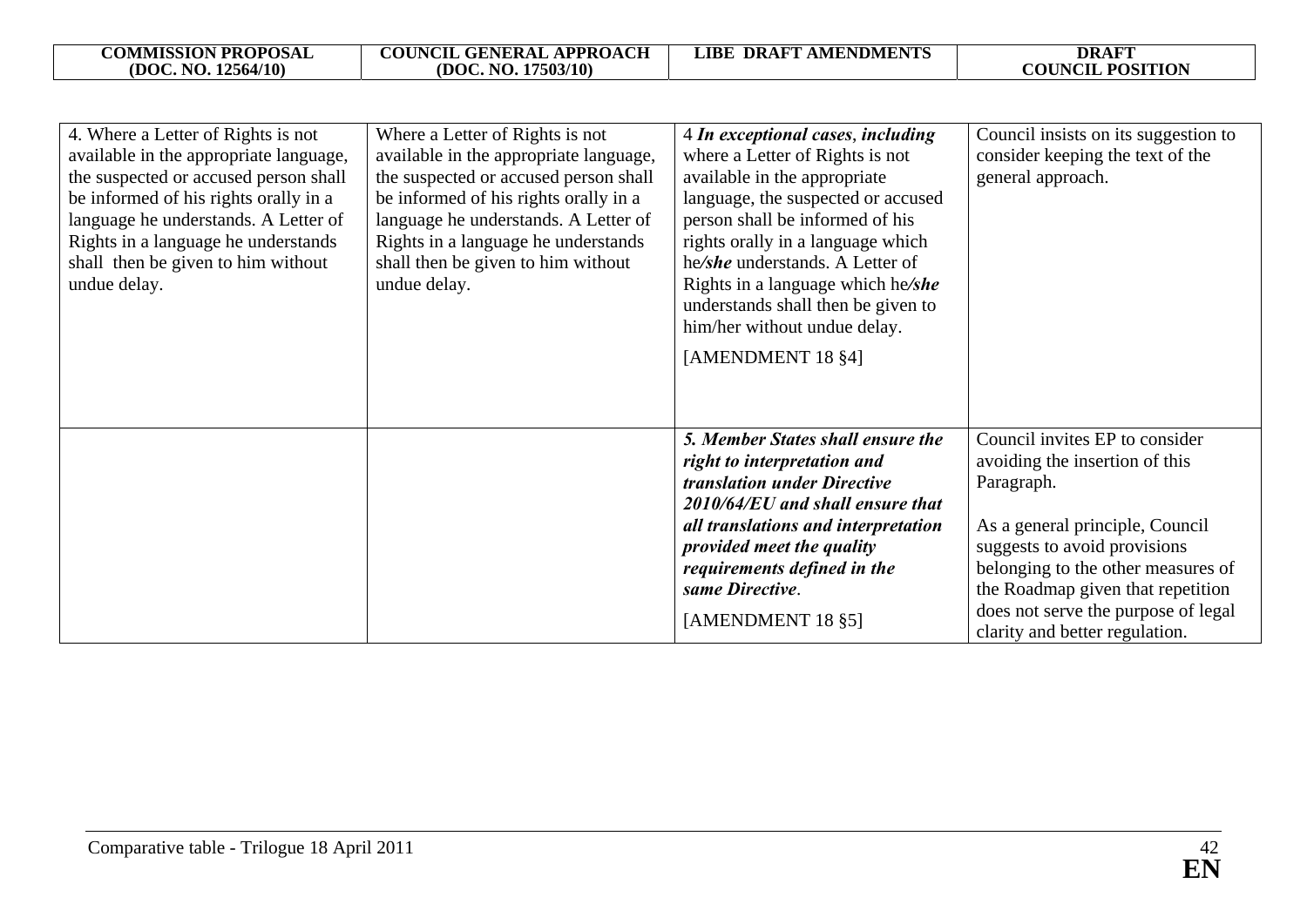| (5. The right to written information                                                                                                                                                                                                                                                                                                                                                                                                                                                                              | (5. The right to written information                                                                                                                                                                                                                                                                                                                                                                                                                                                              | In consideration of the outcome of                                                                                                                                                                                                                                                                                                                                                                                                                                                                                                                                                                                                                                              |
|-------------------------------------------------------------------------------------------------------------------------------------------------------------------------------------------------------------------------------------------------------------------------------------------------------------------------------------------------------------------------------------------------------------------------------------------------------------------------------------------------------------------|---------------------------------------------------------------------------------------------------------------------------------------------------------------------------------------------------------------------------------------------------------------------------------------------------------------------------------------------------------------------------------------------------------------------------------------------------------------------------------------------------|---------------------------------------------------------------------------------------------------------------------------------------------------------------------------------------------------------------------------------------------------------------------------------------------------------------------------------------------------------------------------------------------------------------------------------------------------------------------------------------------------------------------------------------------------------------------------------------------------------------------------------------------------------------------------------|
| Warrant proceedings)<br>Member States shall ensure that any<br>person who is arrested for the<br><i>purpose of the execution of a</i><br>European Arrest Warrant receives<br><i>promptly</i> an appropriate Letter of<br>Rights containing information on<br>national law concerning at least the<br>rights of that person as laid down in<br><i>Articles 11, 13 (2) and 14 of the</i><br>Framework Decision 2002/584/JHA.<br>/Annex II to this Directive contains an<br>indicative model of such Letter $l^{20}$ | about rights in European Arrest<br>Warrant proceedings)<br>Member States shall ensure that any<br>person subject to proceedings for the<br>execution of a European Arrest<br>Warrant receives an appropriate<br>Letter of Rights setting out the rights<br>of that person as laid down in the<br>Framework Decision 2002/584/JHA.<br>Annex II to this Directive contains<br>an indicative model of such Letter.<br>The Letter of Rights shall be<br>drafted in simple language.<br>[AMENDMENT 19] | the first trilogue, Council would<br>invite EP to consider the following<br>compromise wording:<br>"Member States shall ensure that<br>any person who is arrested for the<br><i>purpose of the execution of a</i><br>European Arrest Warrant receives<br><i>promptly</i> an appropriate Letter of<br>Rights containing information on<br>national law concerning at least the<br>rights of that person as laid down in<br>Articles 11, 13 (2), 14 and 19 of the<br>Framework Decision 2002/584/JHA.<br><b>Annex II to this Directive contains</b><br>an indicative model of such Letter.<br>The Letter of Rights shall be drafted<br>in simple <i>and accessible</i> language." |
|                                                                                                                                                                                                                                                                                                                                                                                                                                                                                                                   | about rights in European Arrest                                                                                                                                                                                                                                                                                                                                                                                                                                                                   |                                                                                                                                                                                                                                                                                                                                                                                                                                                                                                                                                                                                                                                                                 |

<sup>&</sup>lt;sup>20</sup> See footnote under Article 4(2).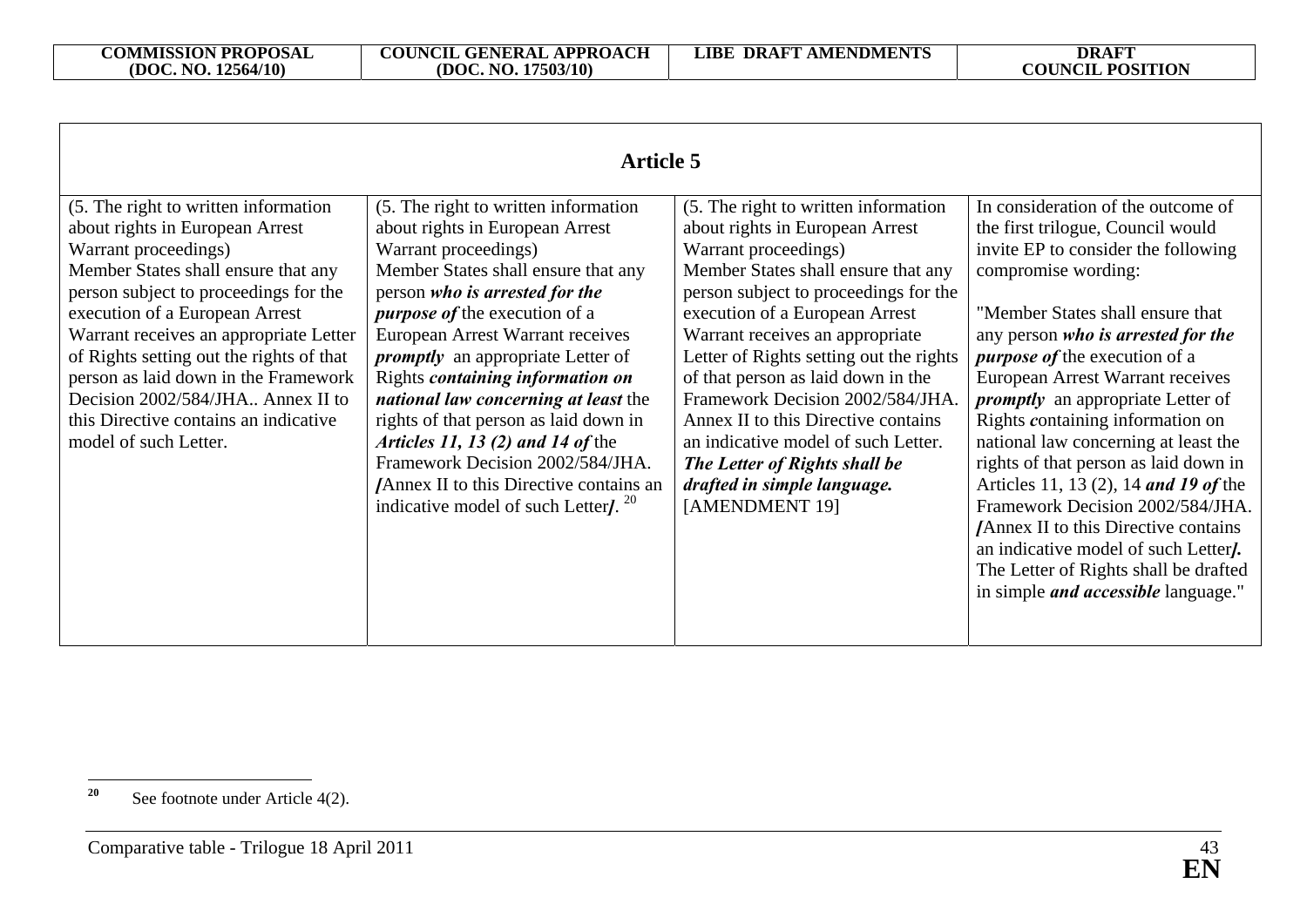| <b>Article 6</b>                                  |                                                                                                                                                                                                                                                                               |                                                                                                                                                                                                                                                                                                                                                                    |                                                                                                                                                                                                                                                                                                                                                                                    |
|---------------------------------------------------|-------------------------------------------------------------------------------------------------------------------------------------------------------------------------------------------------------------------------------------------------------------------------------|--------------------------------------------------------------------------------------------------------------------------------------------------------------------------------------------------------------------------------------------------------------------------------------------------------------------------------------------------------------------|------------------------------------------------------------------------------------------------------------------------------------------------------------------------------------------------------------------------------------------------------------------------------------------------------------------------------------------------------------------------------------|
| (6. The right to information about the<br>charge) | (6. The right to information about the<br><i>accusation</i> )                                                                                                                                                                                                                 | (6. The right to information about<br><i>the accusation</i> )                                                                                                                                                                                                                                                                                                      | In conformity with the Council<br>general approach.                                                                                                                                                                                                                                                                                                                                |
|                                                   | 1. Member States shall ensure that a<br>person who is arrested is informed of<br>the reasons for his arrest, including<br>the criminal act he is suspected of<br>having committed.                                                                                            | 1b. Member States shall ensure that<br>as soon as a person is deprived of<br>his/her liberty, he/she is provided<br>with information about the reasons<br>for his/her detention, including<br>information about the offence<br>which he/she is suspected of having<br>committed, in accordance with<br><b>Article 4 of this Directive.</b><br>[AMENDMENT $20$ §1b] | On the reference to the "deprivation"<br>of liberty", see comment on<br>Paragraph 1 of Article 4.<br>Council invites EP to consider<br>avoiding the inclusion of the words "<br>in accordance with Article 4 of this<br><b>Directive''</b> , as there is no such<br>obligation in Article 4, therefore the<br>reference is unclear and against the<br>principle of legal security. |
|                                                   | 1a. Member States shall ensure that a<br>person who is officially interviewed<br>as a suspect or accused by the police<br>or another competent authority in the<br>course of a criminal proceeding is<br>informed of the criminal act he is<br>suspected of having committed. | <b>NOT AMENDED</b>                                                                                                                                                                                                                                                                                                                                                 | Council invites EP to consider<br>keeping the text of the general<br>approach.                                                                                                                                                                                                                                                                                                     |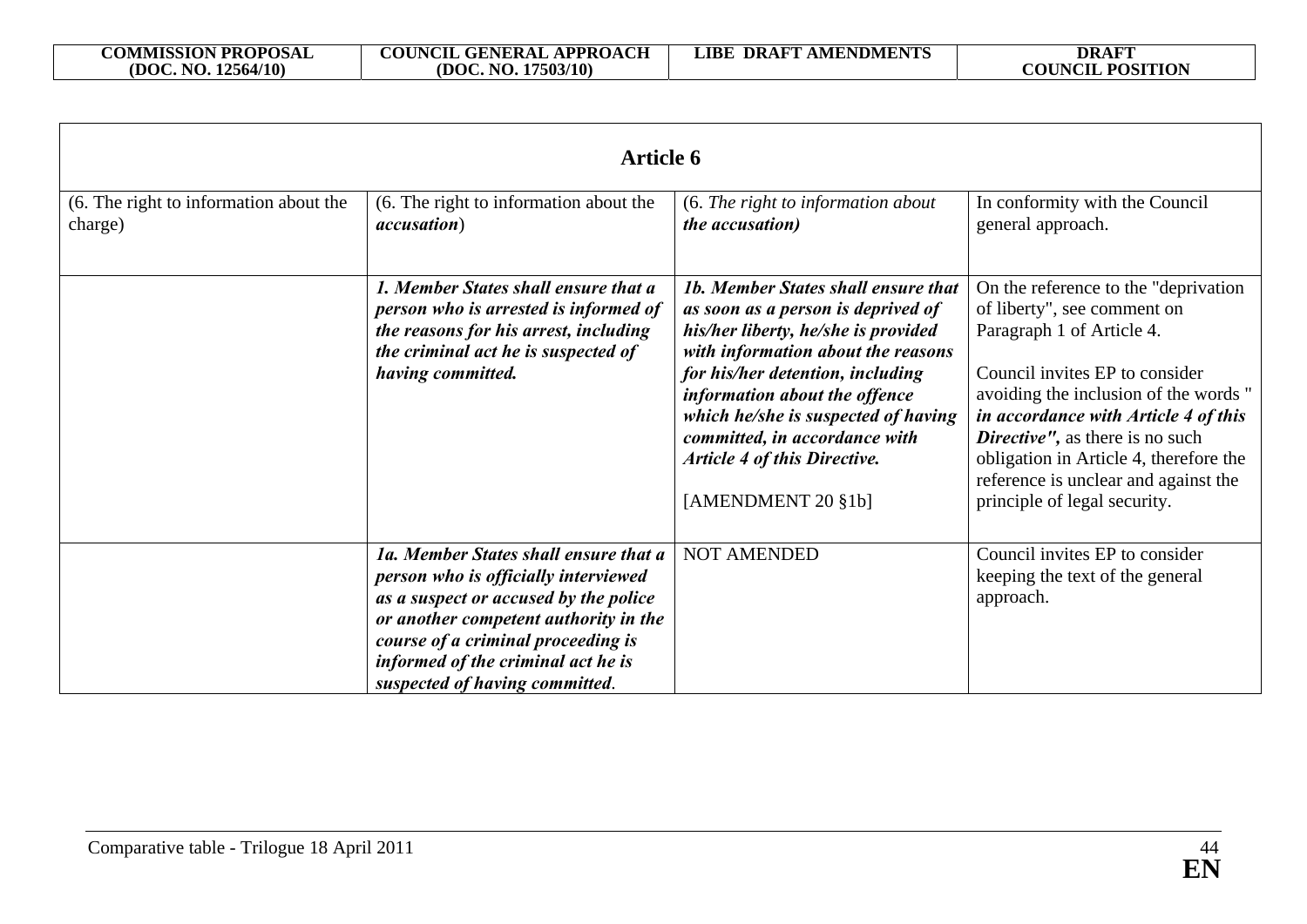**COUNCIL POSITION** 

| 1. Member States shall ensure that a   | 2. Member States shall ensure that a           | 1. Member States shall ensure that a     | Council invites EP to consider  |
|----------------------------------------|------------------------------------------------|------------------------------------------|---------------------------------|
| suspected or accused person is         | person who is subject to a criminal            | suspected or accused person is           | keeping the text of the general |
| provided with sufficient information   | <i>charge</i> is provided <i>promptly</i> with | <i>promptly</i> provided with sufficient | approach.                       |
| about the charge to safeguard the      | sufficient information on the nature           | information about the accusation to      |                                 |
| fairness of the criminal proceedings.  | and cause of the accusation to                 | safeguard the fairness of the            |                                 |
|                                        | safeguard the fairness of the criminal         | criminal proceedings and effectively     |                                 |
|                                        | proceedings and effectively exercise           | exercise his/her defence rights.         |                                 |
|                                        | his right of defence. $(\ldots)$               |                                          |                                 |
|                                        |                                                | 1a. Member States shall ensure that      |                                 |
|                                        |                                                | a person who has been charged            |                                 |
|                                        |                                                | with a criminal offence is provided      |                                 |
|                                        |                                                | with sufficient information on the       |                                 |
|                                        |                                                | nature and cause of the accusation       |                                 |
|                                        |                                                | as soon as according to national         |                                 |
|                                        |                                                | law he/she is entitled to take the       |                                 |
|                                        |                                                | first steps in his/her defence.          |                                 |
|                                        |                                                |                                          |                                 |
|                                        |                                                | [AMENDMENT 20 §1 and 1a]                 |                                 |
|                                        |                                                |                                          |                                 |
|                                        |                                                |                                          |                                 |
| 2. The information required pursuant   |                                                | 2. deleted (last part covered by AM      |                                 |
| to paragraph 1 shall be delivered      |                                                | 17 §1a on Article 3)                     |                                 |
| promptly and in detail and in a        |                                                |                                          |                                 |
| language that the suspected or accused |                                                | [AMENDMENT 20 §2]                        |                                 |
| person understands. In the case of a   |                                                |                                          |                                 |
| child, information about the charges   |                                                |                                          |                                 |
| shall be provided in a manner adapted  |                                                |                                          |                                 |
| to his age, level of maturity and      |                                                |                                          |                                 |
| intellectual and emotional capacities. |                                                |                                          |                                 |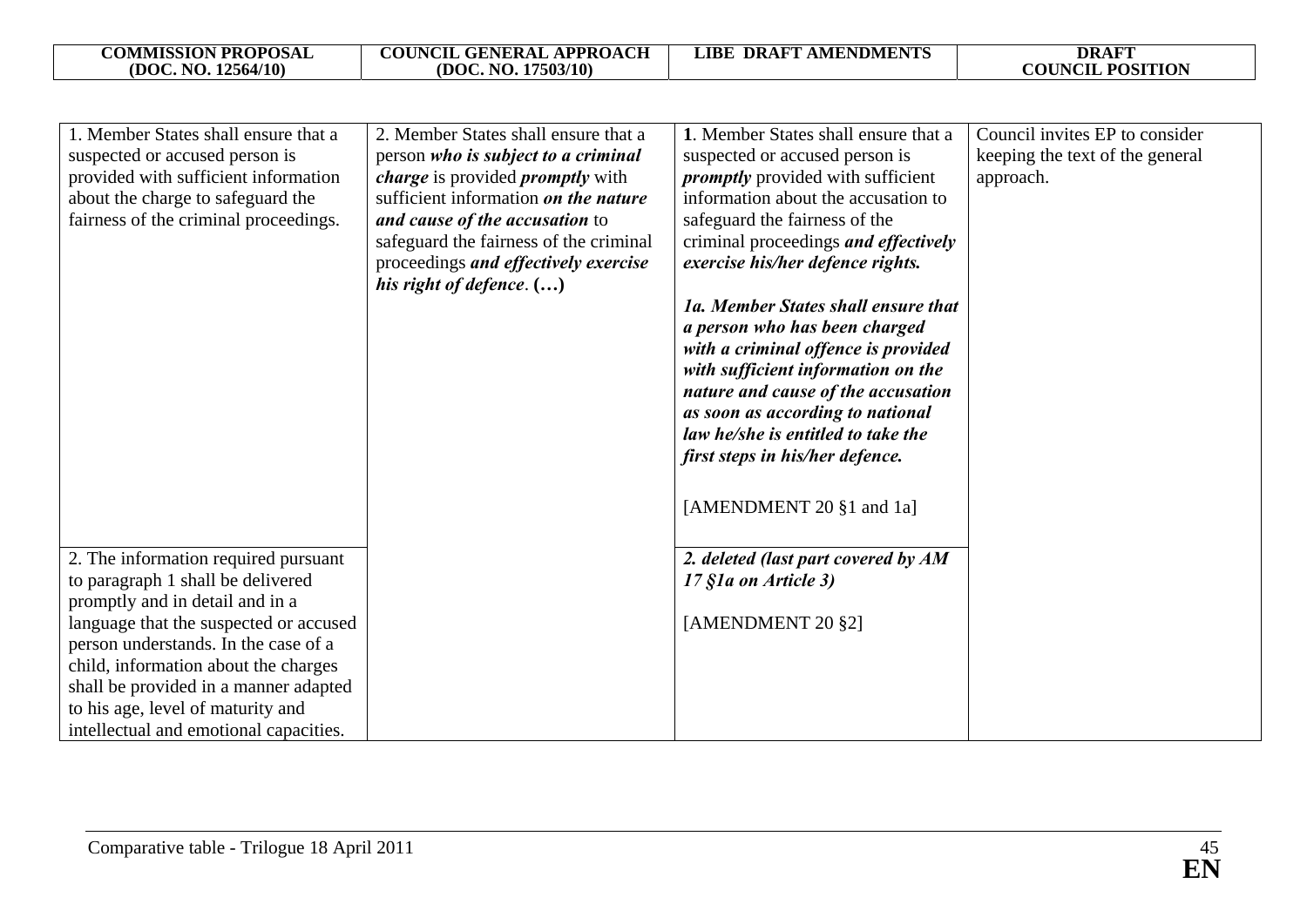| <b>COMMISSION PROPOSAL</b> | <b>APPROACH</b><br><b>COUNCIL</b><br><b>GENERAL</b> | <b>AMENDMENTS</b><br><b>DRAFT</b><br>.IBF | <b>DRAFT</b>    |
|----------------------------|-----------------------------------------------------|-------------------------------------------|-----------------|
| 12564/10)                  | .17503/10)                                          |                                           | <b>POSITION</b> |
| (DOC. NO.                  | (DOC. NO.                                           |                                           | <b>COUNCIL</b>  |

| 3. The information to be given shall<br>include:                                                                                                                                                         | 3. The information <i>referred to in</i><br><i>paragraph 2</i> shall <i>be provided</i> in<br>detail at the latest upon submission of<br>the merits of the accusation to the<br>judgement of a court and shall<br>include: | 3. The duty to provide the<br>information according to this<br>provision shall continue<br>throughout the proceedings and<br><i>include at least:</i><br>[AMENDMENT 20 §3]                                                                                        | Council invites EP to consider<br>keeping the text of the general<br>approach.                                                                                                                                                                                                                     |
|----------------------------------------------------------------------------------------------------------------------------------------------------------------------------------------------------------|----------------------------------------------------------------------------------------------------------------------------------------------------------------------------------------------------------------------------|-------------------------------------------------------------------------------------------------------------------------------------------------------------------------------------------------------------------------------------------------------------------|----------------------------------------------------------------------------------------------------------------------------------------------------------------------------------------------------------------------------------------------------------------------------------------------------|
| a description of the<br>(a)<br>circumstances in which the offence<br>was committed, including the time,<br>place and degree of participation in<br>the offence by the suspected or<br>accused person and | a description of the <i>acts the</i><br>(a)<br>accused is alleged to have committed,<br>including time $and$ place $()$ and                                                                                                | (a) a description of the<br>circumstances in which the offence<br>is alleged to have been committed,<br>including the time, place and <i>nature</i><br>of the participation in the offence by<br>the suspected or accused person and<br>[AMENDMENT 20 $\S$ 3 (a)] | Council suggests keeping the text of<br>the Council general approach, which<br>corresponds in its substance to the<br>EP amendment, as the "participation"<br>in the offence" is covered under (b),<br>where it fits logically. The degree of<br>participation is part of legal<br>classification. |
| the nature and legal<br>(b)<br>classification of the offence.                                                                                                                                            | the nature of the offence,<br>(b)<br><i>including</i> its legal classification.                                                                                                                                            | (b) the nature and legal classification<br>of the offence <i>and any change</i><br><i>thereof</i><br>[AMENDMENT $20$ §3 (b)]                                                                                                                                      | Council invites EP to consider<br>maintaining the text of the general<br>approach.                                                                                                                                                                                                                 |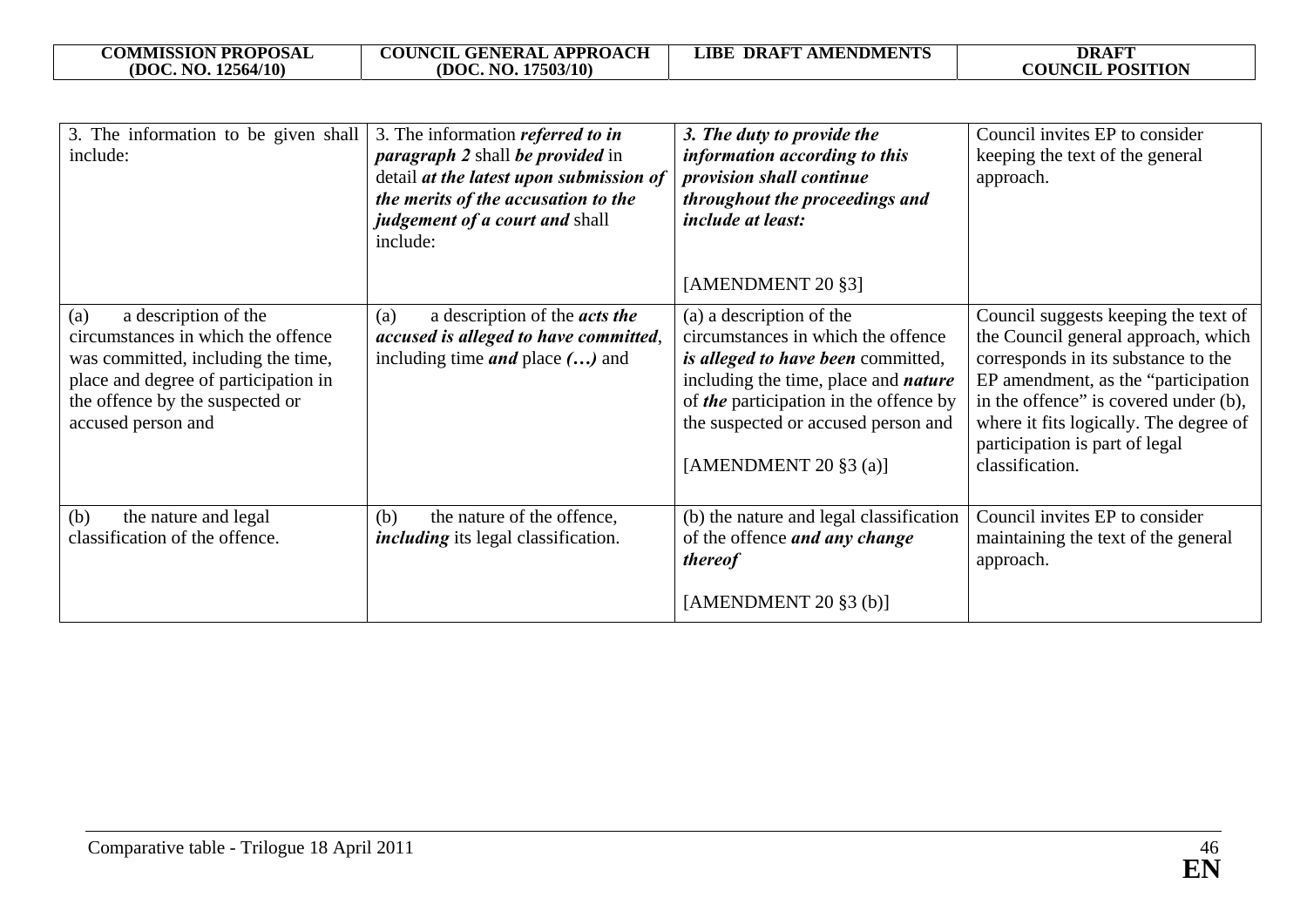| <b>Article 7</b>                                                                                                                                                                                                                                                                                                            |                                                                                                                                                                                                                                                                                                                                                                                                                                             |                                                                                                                                                                                                                                                                                                                                                                                                                                                                               |                                                                                                                                                                                                                              |
|-----------------------------------------------------------------------------------------------------------------------------------------------------------------------------------------------------------------------------------------------------------------------------------------------------------------------------|---------------------------------------------------------------------------------------------------------------------------------------------------------------------------------------------------------------------------------------------------------------------------------------------------------------------------------------------------------------------------------------------------------------------------------------------|-------------------------------------------------------------------------------------------------------------------------------------------------------------------------------------------------------------------------------------------------------------------------------------------------------------------------------------------------------------------------------------------------------------------------------------------------------------------------------|------------------------------------------------------------------------------------------------------------------------------------------------------------------------------------------------------------------------------|
| (7. The right to access to the case-file)                                                                                                                                                                                                                                                                                   | (7. The right to access to the <i>materials</i><br>of the case)                                                                                                                                                                                                                                                                                                                                                                             | (7. The right to access to the<br>evidentiary material related to the<br>case)                                                                                                                                                                                                                                                                                                                                                                                                | Council invites EP to consider<br>keeping the text of the general<br>approach, which is broader than the<br>one proposed in the amendment.                                                                                   |
| - 1. Where a suspected or accused<br>person is arrested at any stage of the<br>criminal proceedings, Member States<br>shall ensure that he or his lawyer is<br>granted access to those documents<br>contained in the case-file which are<br>relevant for the determination of the<br>lawfulness of the arrest or detention. | - 1. Where $a$ $()$ person is arrested<br>and detained at any stage of the<br>criminal proceedings, Member States<br>shall ensure that all information<br>related to the specific case in the<br>possession of the competent<br><i>authorities and which is essential to</i><br>effectively challenge according to<br>national law the lawfulness of the<br>arrest or detention, is made available<br>to the arrested person or his lawyer. | - 1. Where a suspected or accused<br>person is arrested at any stage of the<br>criminal proceedings, Member<br>States shall ensure that evidentiary<br>material for and against the<br>suspected or accused person in the<br>possession of the competent<br><i>authorities</i> , which <i>is</i> relevant for the<br>determination of the lawfulness of<br>the arrest or detention, is made<br><i>available to the arrested person or</i><br>his lawyer.<br>[AMENDMENT 21 §1] | Council invites EP to consider<br>keeping the text of the general<br>approach, since the structure of the<br>article as it stands allows to combine<br>civil and common law systems.                                         |
| 2. Member States shall ensure that an<br>accused person or his lawyer is<br>granted access to the case-file once the<br>investigation of the criminal offence is<br>concluded.                                                                                                                                              | 2. Member States shall ensure that<br>access is granted at least to <b>all</b><br>material evidence in the possession of<br>the competent authorities for or<br>against the suspected or accused<br>person to that person or his lawyer to<br>safeguard the fairness of the<br>proceedings and to prepare the<br>defence.                                                                                                                   | 2. Member States shall ensure that<br>an accused person or his lawyer is<br>granted access to all the evidentiary<br><i>material related to the case once the</i><br>investigation of the criminal offence<br>is concluded.<br>[AMENDMENT 21 §2 first part]                                                                                                                                                                                                                   | Council invites EP to consider<br>keeping the text of the general<br>approach with regards to the extent<br>of the right of access. As for the<br>moment when the access must be<br>granted, see under Paragraph 3<br>below. |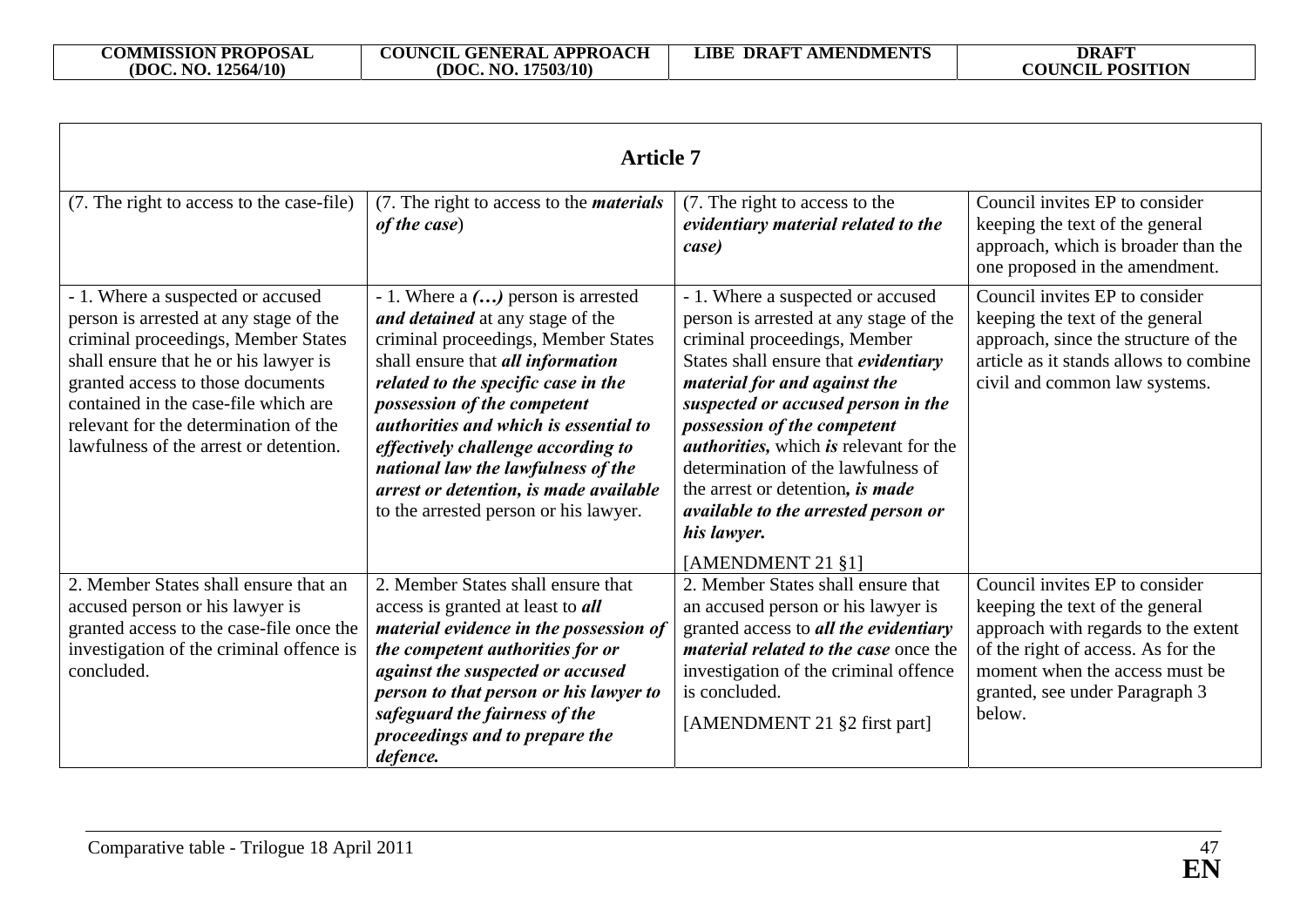| <b>COUNCIL GENERAL APPROACH</b><br><b>COMMISSION PROPOSAL</b><br><b>DRAFT</b><br><b>DRAFT AMENDMENTS</b><br>LIBE<br><b>COUNCIL POSITION</b><br>(DOC. NO. 12564/10)<br>17503/10<br>(DOC. NO. |  |
|---------------------------------------------------------------------------------------------------------------------------------------------------------------------------------------------|--|
|---------------------------------------------------------------------------------------------------------------------------------------------------------------------------------------------|--|

| Access to certain documents contained    | (See Paragraph 4 below.)                                 |                                       |                                 |
|------------------------------------------|----------------------------------------------------------|---------------------------------------|---------------------------------|
| in the case-file may be refused by a     |                                                          |                                       |                                 |
| competent judicial authority where       |                                                          |                                       |                                 |
| access to these documents may lead to    |                                                          |                                       |                                 |
| serious risk to the life of another      |                                                          |                                       |                                 |
| person or may seriously harm the         |                                                          |                                       |                                 |
| internal security of the Member State    |                                                          |                                       |                                 |
| in which the proceedings take place.     |                                                          |                                       |                                 |
| Where it is in the interests of justice, |                                                          |                                       |                                 |
| the accused person or his lawyer may     |                                                          |                                       |                                 |
| request an index of the documents.       |                                                          |                                       |                                 |
| contained in the case-file.              |                                                          |                                       |                                 |
| 3. Access to the case-file shall be      | 3. Without prejudice to paragraph 1,                     | 3. Access to the evidentiary material | Council invites EP to consider  |
| provided in good time to allow the       | access to the <i>materials referred to in</i>            | related to the case in the possession | keeping the text of the general |
| suspected or accused person to prepare   | <i>paragraph 2</i> shall be <i>granted</i> in <i>due</i> | of the competent authorities shall    | approach.                       |
| his defence or challenge pre-trial       | time to allow <i>the effective exercise of</i>           | be provided in good time to allow     |                                 |
| decisions.                               | the right of defence and at the latest                   | the suspected or accused person to    |                                 |
|                                          | upon submission of the merits of the                     | prepare his defence or challenge pre- |                                 |
|                                          | accusation to the judgement of a                         | trial decisions.                      |                                 |
|                                          | court. Where further material                            |                                       |                                 |
|                                          | evidence comes into the possession of                    |                                       |                                 |
|                                          | the competent authorities, access                        |                                       |                                 |
|                                          | shall be granted to it in due time to                    | [AMENDMENT 21 §3 first part]          |                                 |
|                                          | allow for it to be considered.                           |                                       |                                 |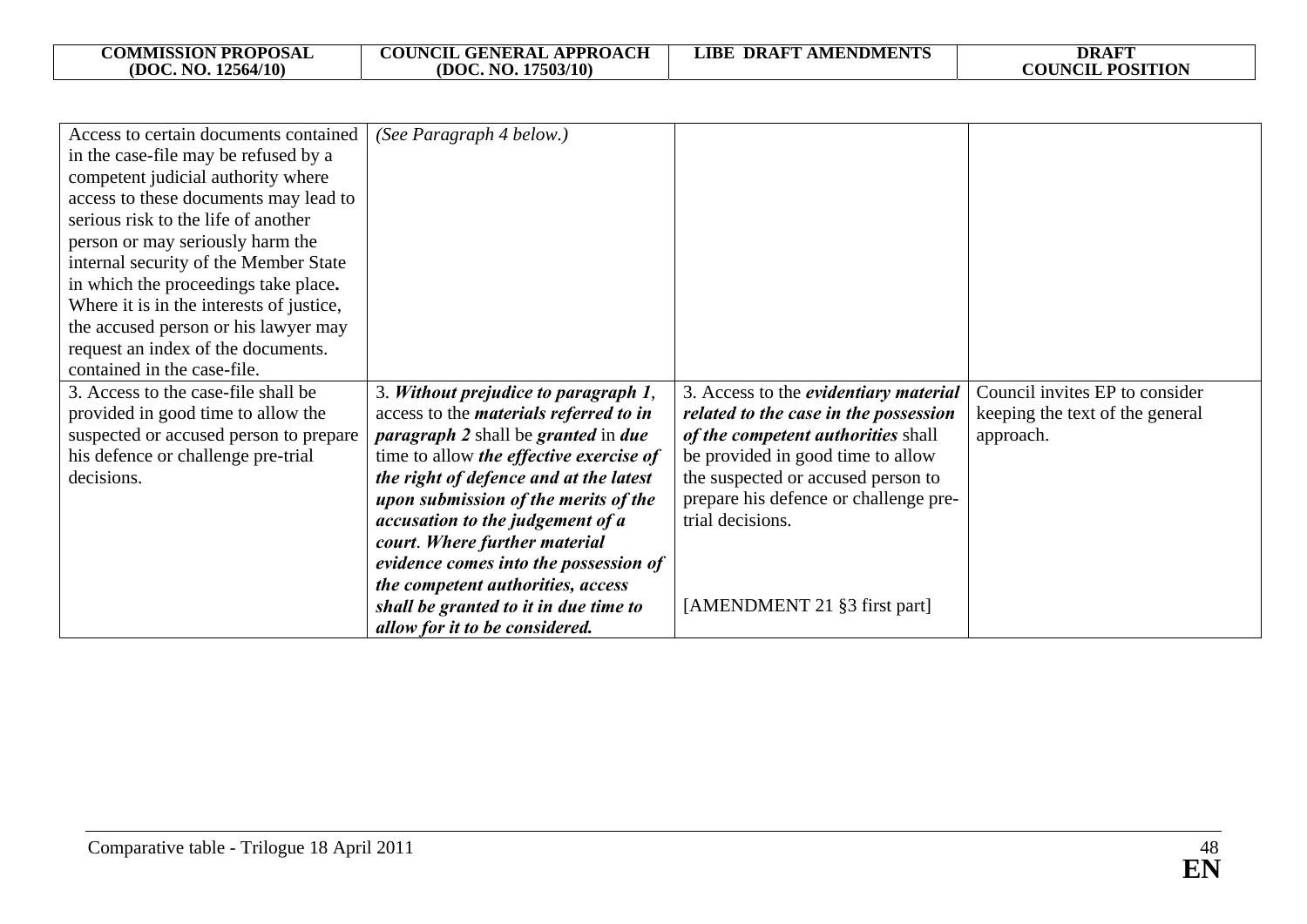| Access to certain documents contained    | 4. As an exception to paragraphs 2         | 4. Access to certain documents        | Council invites EP to consider the         |
|------------------------------------------|--------------------------------------------|---------------------------------------|--------------------------------------------|
| in the case-file may be refused by a     | and 3, provided that this does not         | (contained in the case-file) may      | following with respect to the              |
| competent judicial authority where       | prejudice the right to a fair trial,       | exceptionally be refused on the       | differences between the general            |
| access to these documents may lead to    | access to certain <i>materials</i> may be  | basis of a reasoned decision by a     | approach and AM 21 §2 second part:         |
| serious risk to the life of another      | refused $()$ if it may lead to serious     | competent judicial authority where    |                                            |
| person or may seriously harm the         | risk for the fundamental rights of         | access to these documents may lead    | - " <i>exceptionally"</i> : No substantial |
| internal security of the Member State    | another person or <i>if it is strictly</i> | to serious risk to the life or        | difference if it is clarified that the     |
| in which the proceedings take place.     | necessary to safeguard an important        | <i>fundamental rights</i> of another  | exception should not apply to              |
| Where it is in the interests of justice, | public interest, such as in the cases      | person or may seriously harm the      | Paragraph 1.                               |
| the accused person or his lawyer may     | where it risks jeopardizing an             | internal security of the Member       | - "reasoned decision by a competent        |
| request an index of the documents.       | ongoing investigation, or where it         | State in which the proceedings take   | judicial authority": Council invites       |
|                                          | may seriously harm the <i>national</i>     | place. These limitations should be    | EP to consider maintaining the text        |
|                                          | security of the Member State in which      | interpreted strictly and in           | of the general approach.                   |
|                                          | the proceedings take place.()              | accordance with the principle of the  | - "to the life or fundamental rights"      |
|                                          |                                            | right to a fair trial as provided for | Council is willing to accept this          |
|                                          |                                            | by the ECHR and interpreted by        | addition.                                  |
|                                          |                                            | case-law of the European Court of     | - "These limitations  Human                |
|                                          |                                            | Human Rights. Where it is in the      | <i>Rights"</i> : Council invites EP to     |
|                                          |                                            | interests of justice, the accused     | consider keeping this sentence in a        |
|                                          |                                            | person or his lawyer may request an   | recital (see recital 21b of the text of    |
|                                          |                                            | index of <i>evidentiary material</i>  | the general approach).                     |
|                                          |                                            | related to the case.                  |                                            |
|                                          |                                            |                                       | As regards other differences,              |
|                                          |                                            | [AMENDMENT 21 §2 second part]         | Council strongly advises EP to             |
|                                          |                                            |                                       | consider maintaining the reference         |
|                                          |                                            |                                       | to "important public interest", since      |
|                                          |                                            |                                       | this wording comes directly from the       |
|                                          |                                            |                                       | ECHR case-law.                             |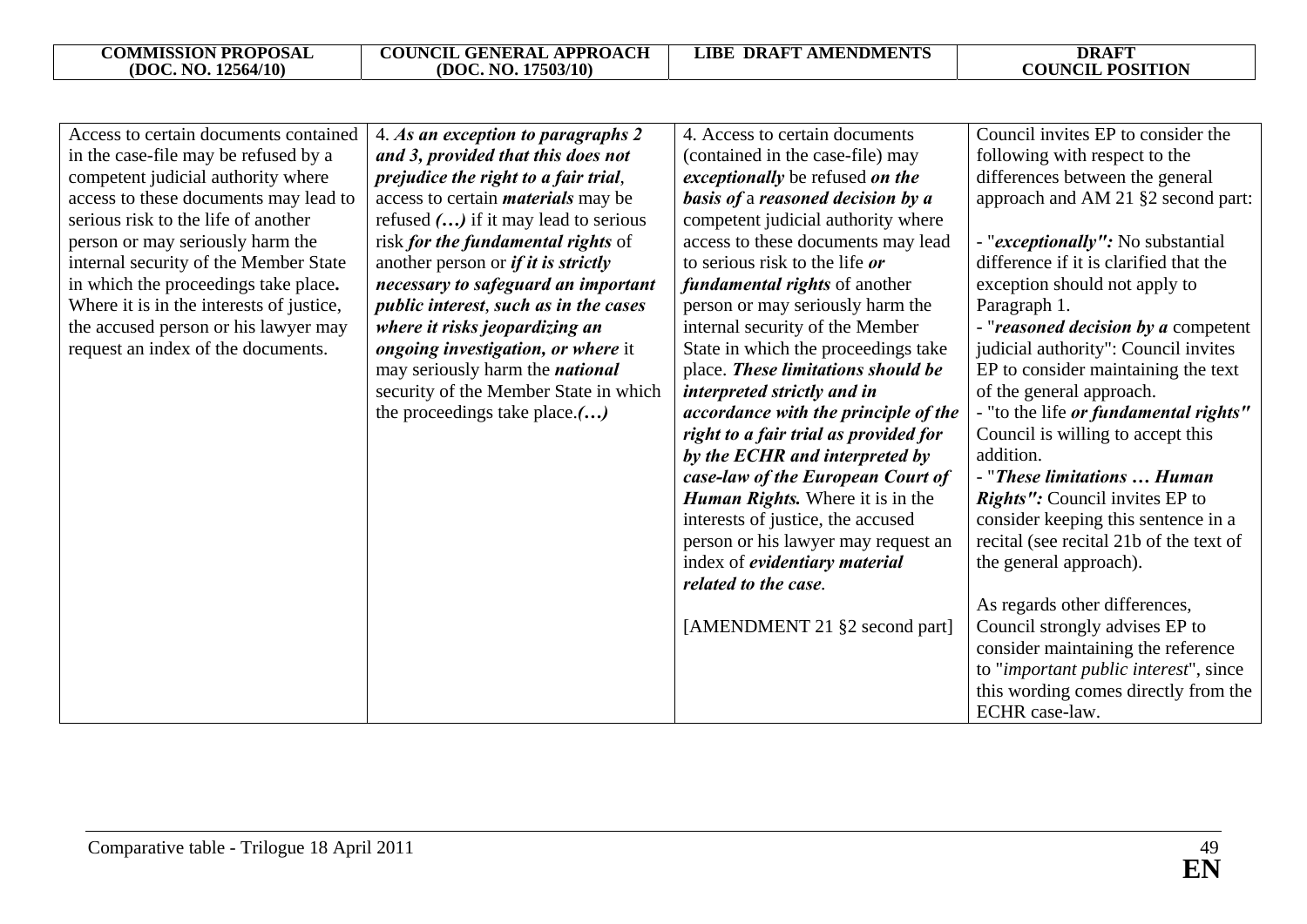| <b>COMMISSION PROPOSAL</b> | <b>COUNCIL GENERAL APPROACH</b> | <b>DRAFT AMENDMENTS</b><br>LIBE | <b>DRAFT</b>                      |
|----------------------------|---------------------------------|---------------------------------|-----------------------------------|
| (DOC. NO. 12564/10)        | (DOC. NO. 17503/10)             |                                 | <b>POSITION</b><br><b>COUNCIL</b> |

|                                      |                                                                                                  | 2a. Member States shall ensure that<br>the limitations on the right of<br>access to the evidentiary material<br>related to the case laid down in<br>paragraph 2 do not in any way<br>prejudice the accused persons'<br>effective exercise of the right of<br>defence.<br>[AMENDMENT 21 §2a] | Council invites EP to consider that<br>this concern is already covered by<br>Paragraph 4, first sentence of the<br>text of the general approach<br>("provided that this does not<br>prejudice the right to a fair trial"). |
|--------------------------------------|--------------------------------------------------------------------------------------------------|---------------------------------------------------------------------------------------------------------------------------------------------------------------------------------------------------------------------------------------------------------------------------------------------|----------------------------------------------------------------------------------------------------------------------------------------------------------------------------------------------------------------------------|
|                                      |                                                                                                  | 2b. Member States shall ensure that<br>an effective remedy exists before an<br><i>impartial tribunal to challenge the</i><br>decision not to allow access to<br>certain evidentiary material related<br>to the case.<br>[AMENDMENT 21 §2b]                                                  | Council invites EP to consider the<br>fact that this concern is already<br>covered by article 8.2 of the draft<br>Directive.                                                                                               |
| It shall be provided free of charge. | 5. The information or access referred<br>to in this Article shall be provided free<br>of charge. | It shall be provided free of charge.<br>[AMENDMENT 21 §3 second part]                                                                                                                                                                                                                       | Council invites EP to consider<br>keeping the text of the general<br>approach.                                                                                                                                             |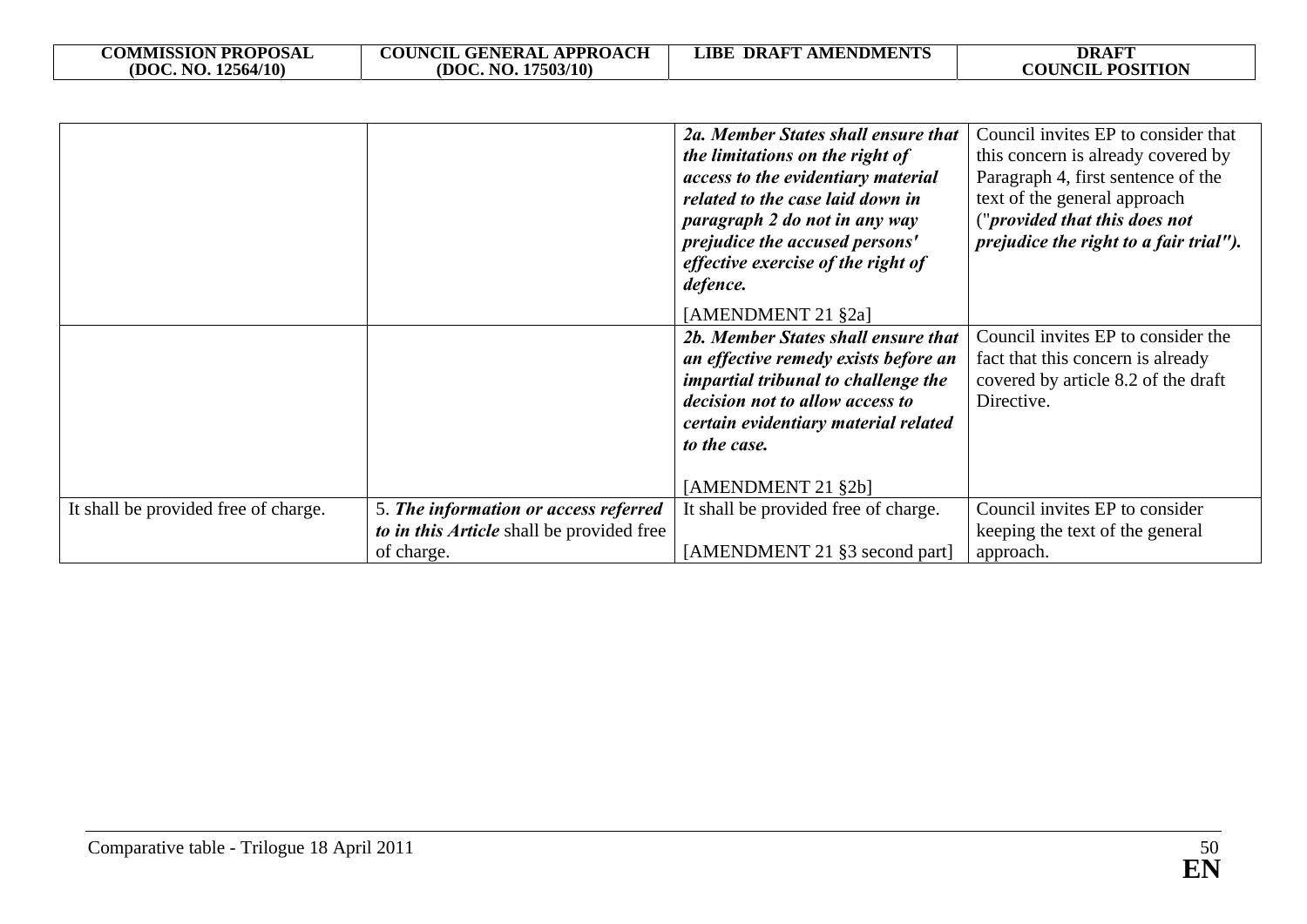| <b>Article 8</b>                                                                                                                                                                                                                                  |                                                                                                                                                                                                                                                                                                                                                     |                                                                                                                                                                                                                                                                                                                                                                                                      |                                                                                                                                                                                                              |
|---------------------------------------------------------------------------------------------------------------------------------------------------------------------------------------------------------------------------------------------------|-----------------------------------------------------------------------------------------------------------------------------------------------------------------------------------------------------------------------------------------------------------------------------------------------------------------------------------------------------|------------------------------------------------------------------------------------------------------------------------------------------------------------------------------------------------------------------------------------------------------------------------------------------------------------------------------------------------------------------------------------------------------|--------------------------------------------------------------------------------------------------------------------------------------------------------------------------------------------------------------|
| (8. Verification and remedies)<br>- 1. Member States shall ensure that a<br>procedure is in place to ascertain<br>whether a suspected or accused person<br>has received all information relevant<br>to him in accordance with Articles 3 to<br>7. | (8. Verification and remedies)<br>- 1. Member States shall ensure that<br>when information is provided to the<br>suspected or accused person in<br>accordance with Article $4(1)$ , 5 and<br>$6(1a)$ of this Directive, this will be<br>noted, using the recording procedure<br>in accordance with the law of the<br><b>Member State concerned.</b> | (8. Verification and remedies)<br>- 1. Member States shall ensure that<br>a procedure is in place to ascertain<br>whether a suspected or accused<br>person has received all information<br>relevant to him/her in accordance<br>with <i>this Directive</i> .<br>[AMENDMENT 22 §1]                                                                                                                    | Council invites EP to consider<br>keeping the text of the general<br>approach.                                                                                                                               |
| 2. Member States shall ensure that a<br>suspected or accused person has an<br>effective remedy in instances where he<br>does not receive this information.                                                                                        | 2. Member States shall ensure that a<br>suspected or accused person or his<br>lawyer has the right to challenge, in<br>accordance with procedures in<br>national law, the possible failure or<br>refusal of the competent authorities<br>to provide the information in<br><i>accordance with this Directive</i>                                     | Paragraph 2 deleted (covered by<br>AM introducing Article 8 par 1a)<br>1a. Member States shall ensure that<br>a suspected or accused person has<br>the right to challenge, in<br>accordance with procedures in<br>national law, the possible failure or<br>refusal of the competent authorities<br>to provide the information required<br>to be provided under this Directive.<br>[AMENDMENT 22 §1a] | The proposed amendment is in<br>substance in conformity with general<br>approach.<br>However Council invites EP to<br>consider inserting a reference to the<br>lawyer of the suspected or accused<br>person. |
| 3. Where the notification of rights is<br>made orally in accordance with Article<br>$4(4)$ , it shall be recorded in such a<br>manner as to allow verification of the<br>content of the notification                                              | $\left( \ldots \right)$                                                                                                                                                                                                                                                                                                                             | <b>NOT AMENDED</b>                                                                                                                                                                                                                                                                                                                                                                                   | Council invites EP to consider<br>keeping the text of the general<br>approach (see Paragraph 1).                                                                                                             |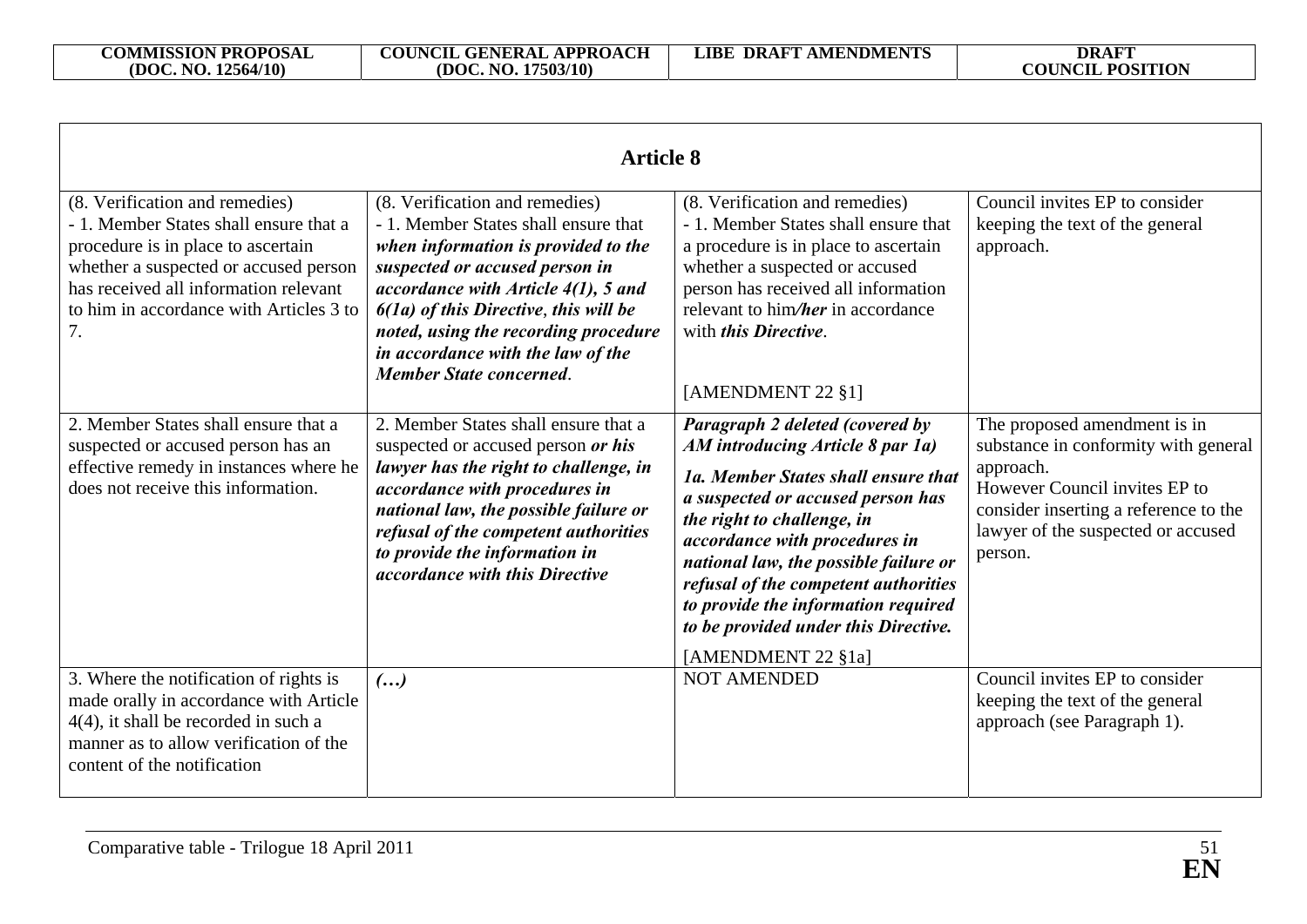| <b>Article 9</b>                                                                                                                                                                                                                                                                                                                                                                                                                                                                       |                                                                                                                                                                                                                                                                                                                                                                                                            |                                                                                                                                                                                                                                                                                                                                                                                                                                                                                                                                                                                                                                                                                                                                             |                                                                                                                                                                                                                                                        |
|----------------------------------------------------------------------------------------------------------------------------------------------------------------------------------------------------------------------------------------------------------------------------------------------------------------------------------------------------------------------------------------------------------------------------------------------------------------------------------------|------------------------------------------------------------------------------------------------------------------------------------------------------------------------------------------------------------------------------------------------------------------------------------------------------------------------------------------------------------------------------------------------------------|---------------------------------------------------------------------------------------------------------------------------------------------------------------------------------------------------------------------------------------------------------------------------------------------------------------------------------------------------------------------------------------------------------------------------------------------------------------------------------------------------------------------------------------------------------------------------------------------------------------------------------------------------------------------------------------------------------------------------------------------|--------------------------------------------------------------------------------------------------------------------------------------------------------------------------------------------------------------------------------------------------------|
| (9. Training)<br>Member States shall ensure that<br>relevant officials in police and judicial<br>authorities receive appropriate training<br>in relation to the obligations laid down<br>in Articles 3 to 8. Member States shall<br>ensure in particular that relevant<br>officials have sufficient knowledge of<br>the rights of suspected and accused<br>persons as referred to in Article 3 in<br>order to safeguard appropriate<br>transmission of information on these<br>rights. | (9. Training)<br>Without prejudice to judicial<br>independence and differences in the<br>organisation of the judiciary across<br>the Union, Member States shall<br>request those responsible for the<br>training of judges, prosecutors, police<br>and judicial staff involved in criminal<br><i>proceedings to provide</i> appropriate<br>training with respect to the objectives<br>of this Directive.() | (9. Training)<br>Without prejudice to judicial<br>independence and differences in<br>the organisation of the judiciary<br>across the Union, Member States<br>shall take concrete measures to<br>ensure that relevant officials in<br>police services, judicial staff<br>involved in criminal proceedings,<br><i>prosecutors and judges will receive</i><br>appropriate training in relation to the<br>obligations laid down in Articles 3<br>to 8. Member States shall ensure in<br>particular that relevant officials have<br>sufficient knowledge of the rights of<br>suspected and accused persons as<br>referred to in Article 3 in order to<br>safeguard appropriate transmission<br>of information on these rights.<br>[AMENDMENT 23] | Council advises EP to consider<br>keeping the text of the general<br>approach, since it is inspired by the<br>wording of the corresponding<br>provision in the Directive on the<br>right to translation and interpretation<br>in criminal proceedings. |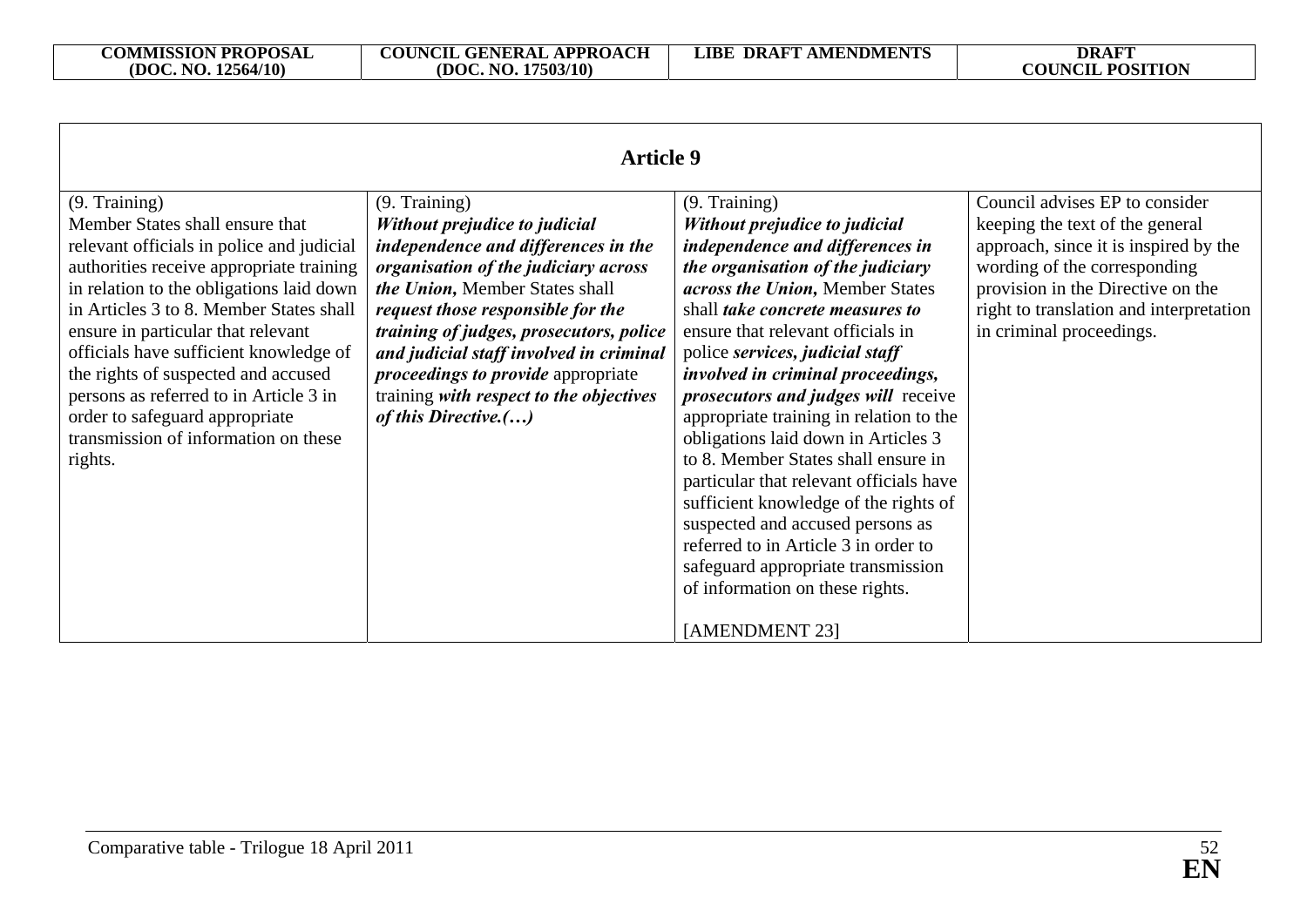|                                         | <b>Article 10</b>                            |                                            |                                 |
|-----------------------------------------|----------------------------------------------|--------------------------------------------|---------------------------------|
|                                         |                                              |                                            |                                 |
| (10. Non-regression clause)             | (10. Non-regression clause)                  | (10. Non-regression clause)                | Council invites EP to consider  |
| - 1. Nothing in this Directive shall be | - 1. Nothing in this Directive shall be      | - 1. Nothing in this Directive shall       | keeping the text of the general |
| construed as limiting or derogating     | construed as limiting or derogating          | be construed as limiting or                | approach.                       |
| from any of the rights and procedural   | from any of the rights and procedural        | derogating from any of the rights          |                                 |
| safeguards that may be ensured under    | safeguards that <b>are</b> ensured under the | and procedural safeguards that are         |                                 |
| the ECHR, under the ICCPR and           | European Convention for the                  | ensured under the ECHR, the                |                                 |
| under other relevant provisions of      | Protection of Human Rights and               | <b>Charter</b> , under the ICCPR and under |                                 |
| international law or under the laws of  | Fundamental Freedoms, () other               | other relevant provisions of               |                                 |
| any Member States which provide a       | relevant provisions of international         | international law or under the laws        |                                 |
| higher level of protection.             | law or the law of any Member States          | of any Member States which provide         |                                 |
|                                         | which provide a higher level of              | a higher level of protection.              |                                 |
|                                         | protection.                                  |                                            |                                 |
|                                         |                                              | [AMENDMENT 24]                             |                                 |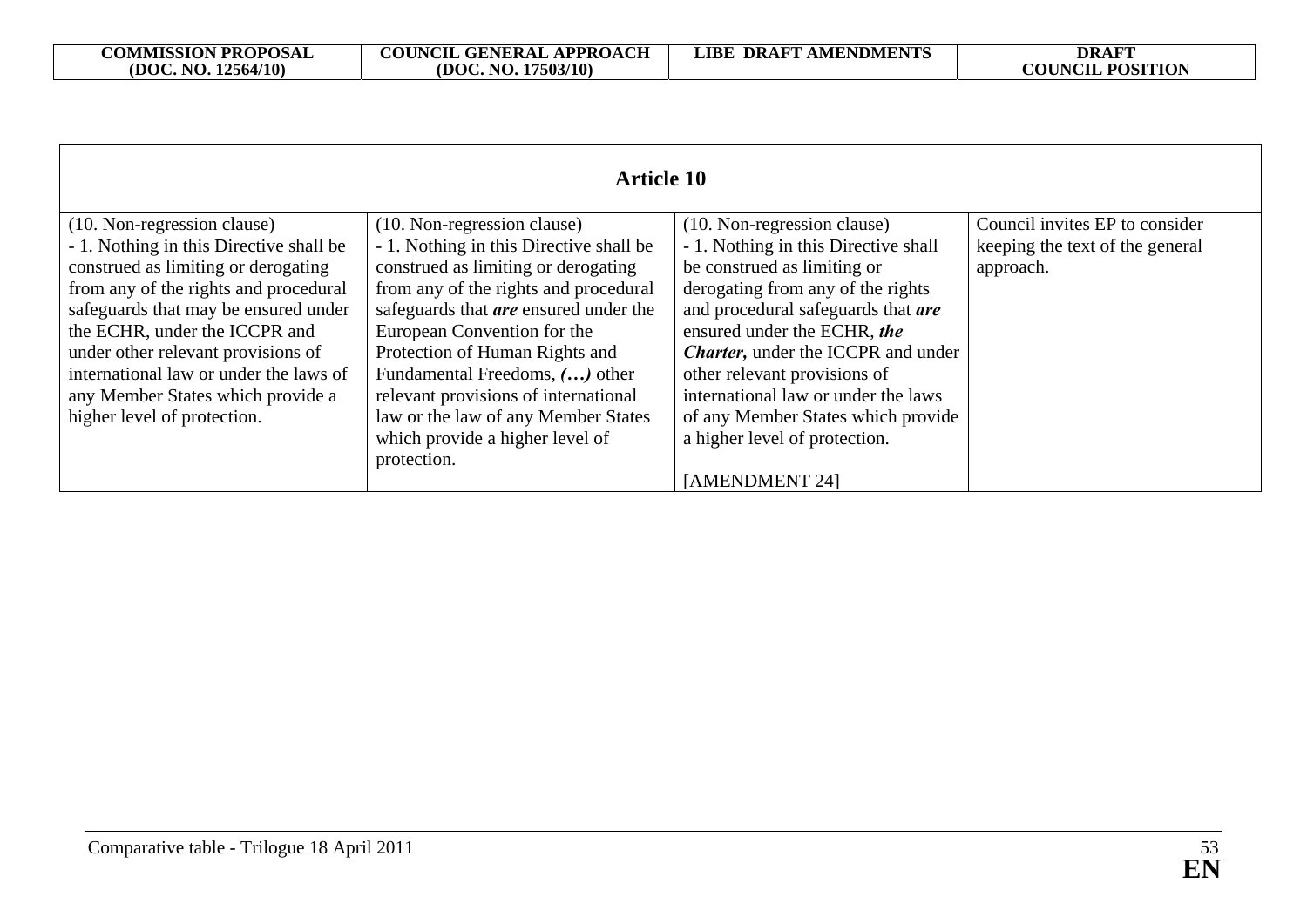| <b>Article 11</b>                                                                                                                                                                                                  |                                                                                                                                                                                                                     |                                                                                                                                                                                                                                                                   |                                                                                                                                                                                                                            |
|--------------------------------------------------------------------------------------------------------------------------------------------------------------------------------------------------------------------|---------------------------------------------------------------------------------------------------------------------------------------------------------------------------------------------------------------------|-------------------------------------------------------------------------------------------------------------------------------------------------------------------------------------------------------------------------------------------------------------------|----------------------------------------------------------------------------------------------------------------------------------------------------------------------------------------------------------------------------|
| (11. Implementation)<br>- 1. Member States shall adopt and<br>publish the laws, regulations and<br>administrative provisions necessary to<br>comply with this Directive by $\dots$ <sup>21</sup> at<br>the latest. | (11. <i>Transposition</i> )<br>- 1. Member States shall <i>bring into</i><br><i>force</i> the laws, regulations and<br>administrative provisions necessary to<br>comply with this Directive by <sup>22</sup><br>(). | <b>NOT AMENDED</b>                                                                                                                                                                                                                                                | Council invites EP to consider<br>keeping the text of the general<br>approach.                                                                                                                                             |
|                                                                                                                                                                                                                    |                                                                                                                                                                                                                     | 1a. Member States shall<br>supplement the information to be<br>provided in accordance with Annex<br>I and Annex II to this Directive<br>with more specific information on<br>how these rights apply in their<br>national system.<br>[AMENDMENT 25 §1a first part] | Council would like to ask EP for<br>clarification on the scope of this<br>amendment and invites EP to<br>consider not to retain it, since the<br>content of the Letter of Rights is<br>already dealt with under Article 4. |
|                                                                                                                                                                                                                    |                                                                                                                                                                                                                     | This information shall be<br>forwarded to the Commission by<br>so it may be taken into account in<br>the Commissions report in<br>accordance with article 12 of this<br>Directive.<br>[AMENDMENT 25 §1a second]<br>part                                           | Council invites EP to consider not to<br>retain this amendment since this<br>duty of communication is already<br>covered by Paragraph 2.                                                                                   |

**<sup>21</sup>** 24 months after publication of this Directive in the *Official Journal*.

**<sup>22</sup>** 24 months after publication of this Directive in the *Official Journal.*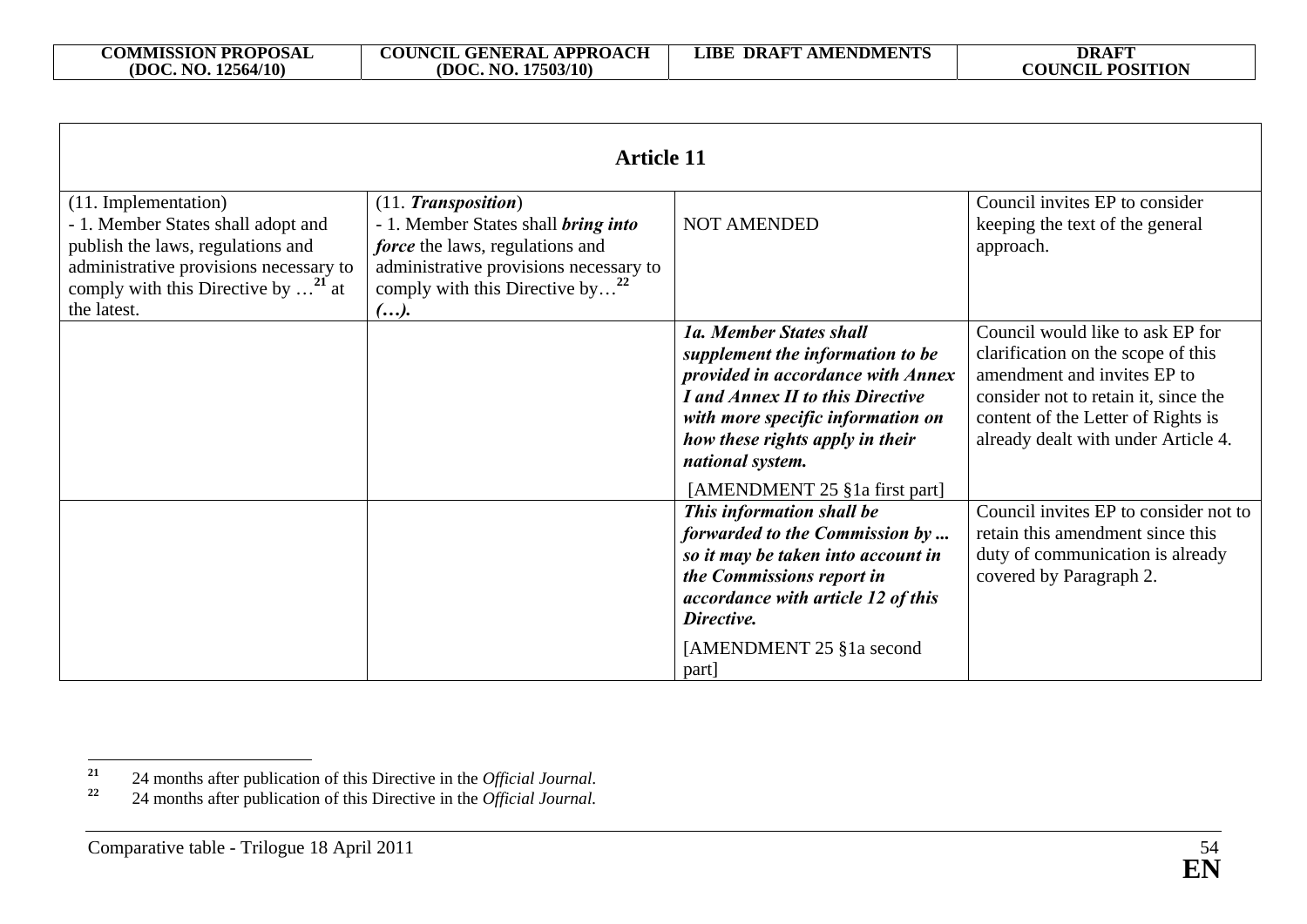| <b>COMMISSION PROPOSAL</b> | <b>COUNCIL GENERAL APPROACH</b> | <b>LIBE DRAFT AMENDMENTS</b> | <b>DRAFT</b>               |
|----------------------------|---------------------------------|------------------------------|----------------------------|
| (DOC. NO. 12564/10)        | (DOC. NO. 17503/10)             |                              | <b>POSITION</b><br>COUNCIL |

|                                                                                                                                                                                                                                                                         |                                                                                                                                                                                                                                                                                     | In implementing this Directive,<br><b>Member States shall take care that</b><br>the rights provided to suspects and<br>accused persons are effectively<br>granted. Member States are not<br>called to amend already existing<br>Letter of rights when these Letter of<br>rights, despite different in the<br>presentation, already provide for<br>the elements required by this<br>Directive.<br>[AMENDMENT 25 §1a third part] | Council invites EP to consider not to<br>retain this amendment since it goes<br>outside the scope of this Directive. |
|-------------------------------------------------------------------------------------------------------------------------------------------------------------------------------------------------------------------------------------------------------------------------|-------------------------------------------------------------------------------------------------------------------------------------------------------------------------------------------------------------------------------------------------------------------------------------|--------------------------------------------------------------------------------------------------------------------------------------------------------------------------------------------------------------------------------------------------------------------------------------------------------------------------------------------------------------------------------------------------------------------------------|----------------------------------------------------------------------------------------------------------------------|
| 2. They shall communicate the text of<br>those provisions and a correlation<br>table between those provisions and<br>this Directive to the Commission.                                                                                                                  | 2. Member States shall <i>transmit</i> the<br>text of those <i>measures</i> $()$ to the<br>Commission.                                                                                                                                                                              | <b>NOT AMENDED</b>                                                                                                                                                                                                                                                                                                                                                                                                             | Council invites EP to consider<br>keeping the text of the general<br>approach.                                       |
| 3. When Member States adopt these<br>provisions they shall contain a<br>reference to this Directive or be<br>accompanied by such a reference on<br>the occasion of their official<br>publication. Member States shall<br>determine how such reference is to be<br>made. | 3. When Member States adopt those<br>measures they shall contain a<br>reference to this Directive or be<br>accompanied by such a reference on<br>the occasion of their official<br>publication. The methods of making<br>such reference shall be laid down by<br>the Member States. | <b>NOT AMENDED</b>                                                                                                                                                                                                                                                                                                                                                                                                             | Council invites EP to consider<br>keeping the text of the general<br>approach.                                       |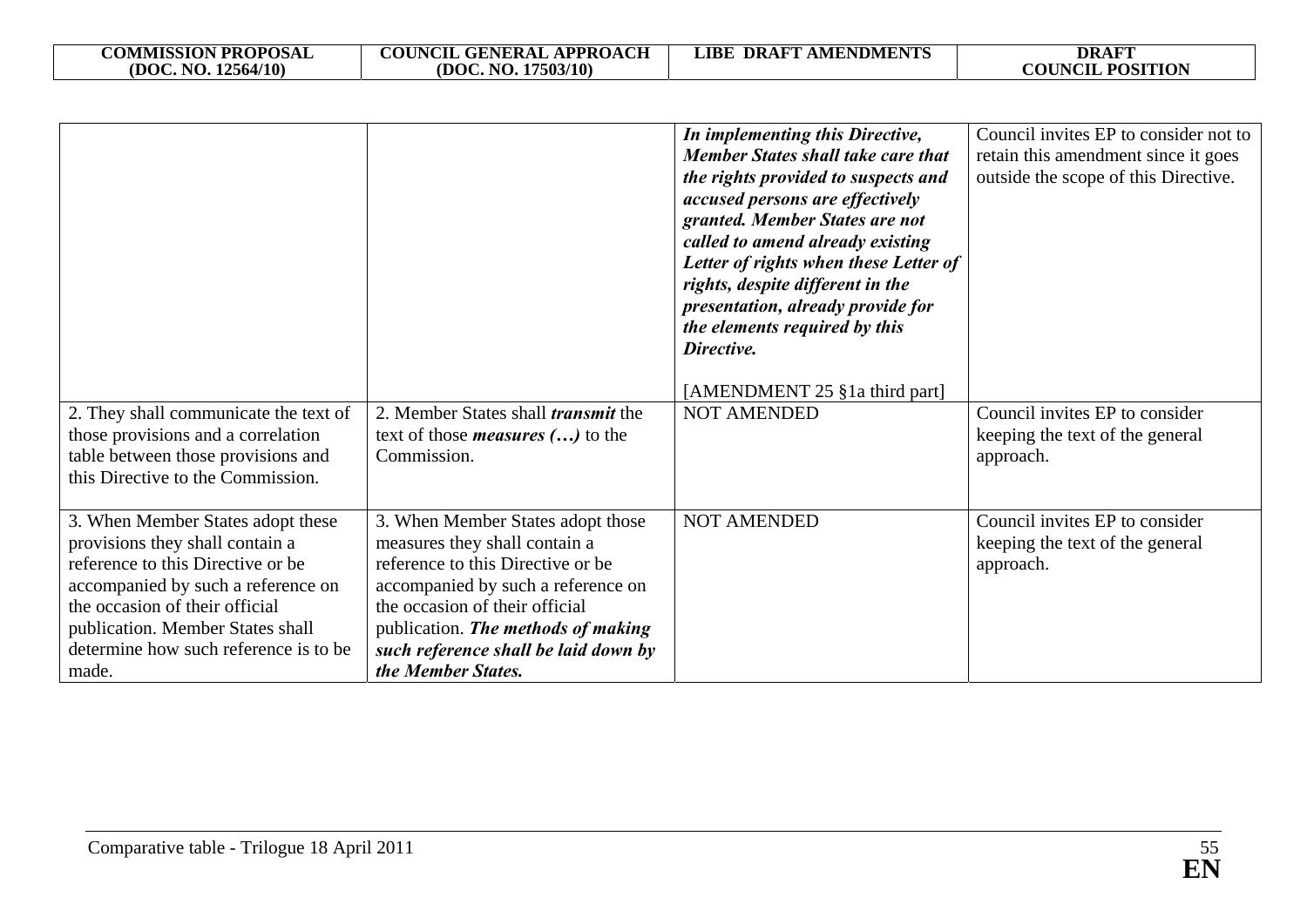| <b>Article 12</b>                             |                                               |                    |  |  |
|-----------------------------------------------|-----------------------------------------------|--------------------|--|--|
| $(12.$ Report)                                | $(12.$ Report)                                | <b>NOT AMENDED</b> |  |  |
| The Commission shall, by $\ldots^{23}$ submit | The Commission shall, by $\ldots^{24}$ submit |                    |  |  |
| a report to the European Parliament           | a report to the European Parliament           |                    |  |  |
| and to the Council, assessing the             | and to the Council, assessing the             |                    |  |  |
| extent to which the Member States             | extent to which the Member States             |                    |  |  |
| have taken the necessary measures in          | have taken the necessary measures in          |                    |  |  |
| order to comply with this Directive,          | order to comply with this Directive,          |                    |  |  |
| accompanied, if necessary, by                 | accompanied, if necessary, by                 |                    |  |  |
| legislative proposals.                        | legislative proposals.                        |                    |  |  |

**<sup>23</sup>** 36 months after publication of this Directive in the *Official Journal*.

**<sup>24</sup>** 36 months after publication of this Directive in the *Official Journal*.